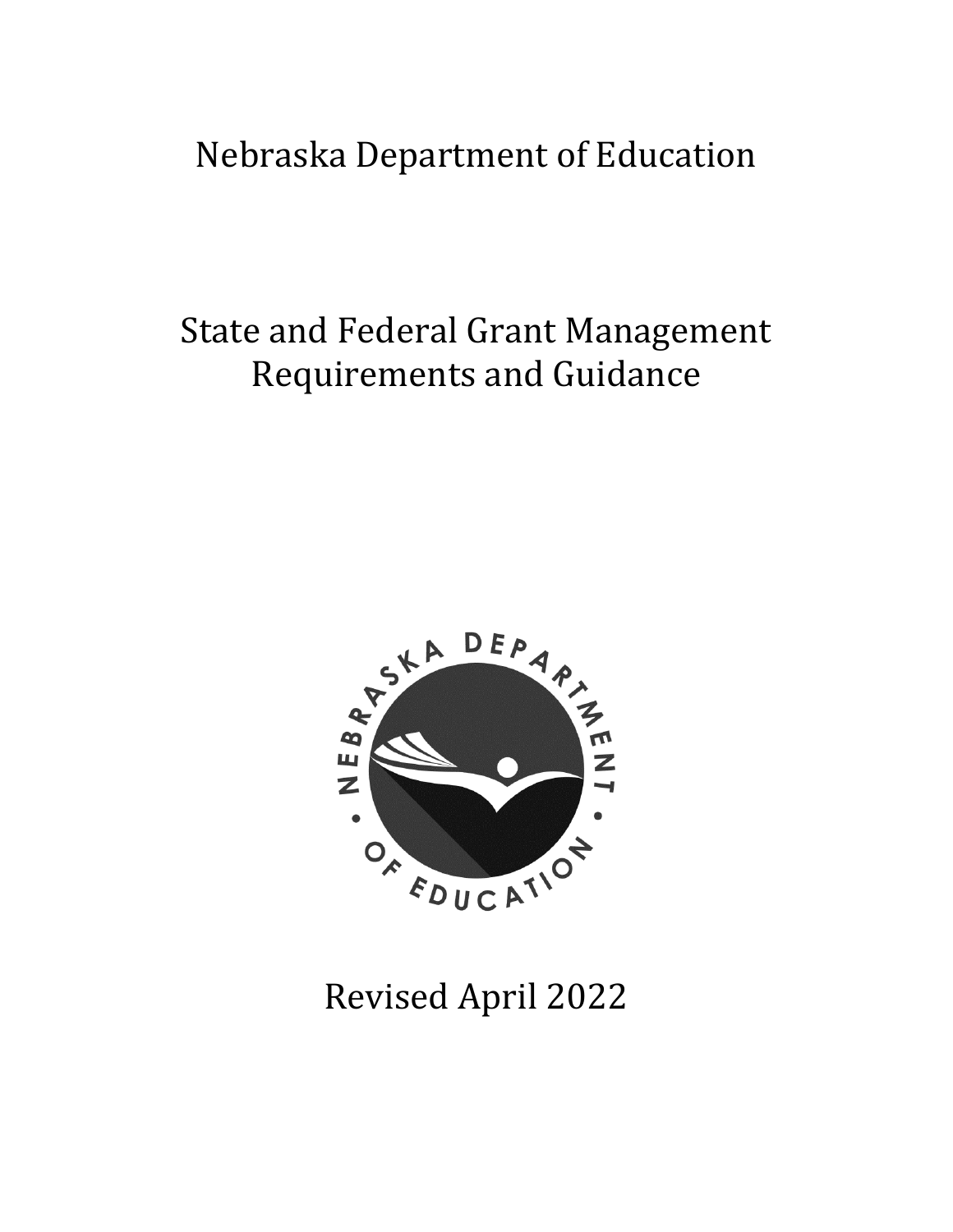## **Table of Contents**

| Sources of Information                                                                      | 4  |
|---------------------------------------------------------------------------------------------|----|
| Introduction                                                                                | 5  |
| <b>Program Descriptions</b><br>I.                                                           | 5  |
| <b>ADULT EDUCATION PROGRAMS</b>                                                             | 5  |
| CARL PERKINS, CAREER AND TECHNICAL EDUCATION                                                | 6  |
| <b>DISTANCE EDUCATION</b>                                                                   | 6  |
| EARLY CHILDHOOD PROGRAMS                                                                    | 7  |
| EDUCATOR EFFECTIVENESS GRANT                                                                | 9  |
| EXPANDED LEARNING OPPORTUNITIES                                                             | 9  |
| <b>HIGH ABILITY LEARNERS</b>                                                                | 9  |
| <b>INNOVATION GRANT PROGRAM</b>                                                             | 10 |
| ELEMENTARY AND SECONDARY EDUCATION ACT (ESEA)                                               | 11 |
| EVERY STUDENT SUCCEEDS ACT TITLE PROGRAMS                                                   | 11 |
| Title I, Part A, Improving Basic Programs CFDA 84.010                                       | 11 |
| Title I, Part A, Comprehensive Support and Improvement (CSI) CFDA 84.010                    | 12 |
| School Improvement Grant 1003(g) CFDA: 84.377A                                              | 12 |
| Title I, Part C, Education of Migrant Children CFDA 84.011                                  | 13 |
| Title I, Part D, Education of Neglected and Delinquent and At-risk Youth CFDA 84.013        | 13 |
| Title II, Part A, Teacher and Principal Training and Recruiting CFDA 84.367                 | 14 |
| Title III, English Language Acquisition CFDA 84.365                                         | 14 |
| Title IV, Part A, Subpart 1, Student Support and Academic Enrichment Grants CFDA 84.424A 14 |    |
| Title IV, Part B, 21st Century Community Learning Centers CFDA 84.287                       | 15 |
| Title V, Part B, Subpart 2: Rural and Low-Income Schools CFDA 84.358                        | 16 |
| Nonpublic Ombudsman                                                                         | 16 |
| <b>NUTRITION SERVICES</b>                                                                   | 16 |
| SPECIAL EDUCATION PROGRAMS                                                                  | 17 |
| <b>OTHER PROGRAMS</b>                                                                       | 19 |
| McKinney-Vento Education of Homeless Children and Youth CFDA 84.196                         | 19 |
| II. Definitions                                                                             | 19 |
| Grant                                                                                       | 19 |
| Calendar                                                                                    | 19 |
| <b>III.</b> Applications                                                                    | 22 |
| <b>Complaints and Appeals Process in Federal Grants</b>                                     | 25 |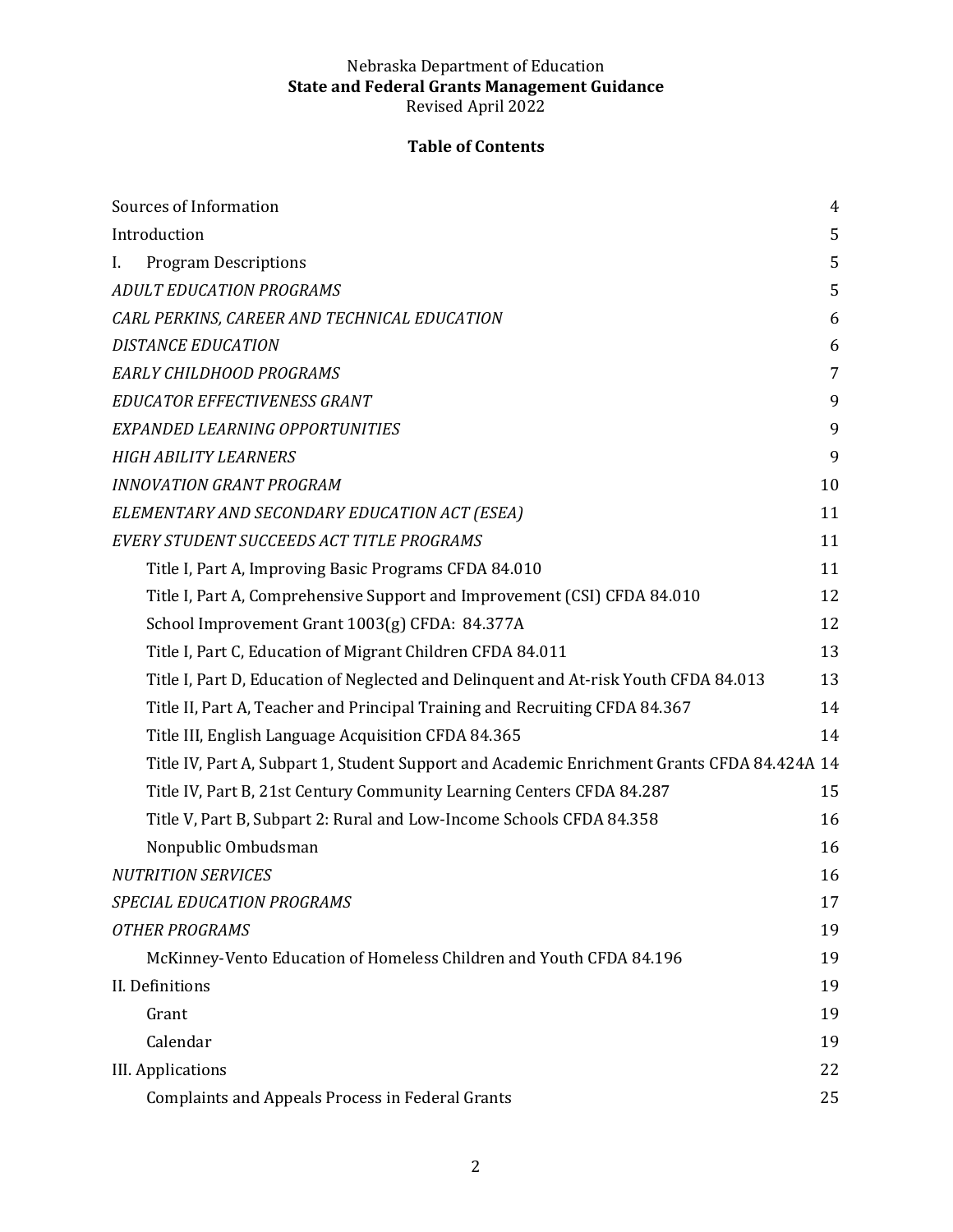| Lobby, Debarment, Suspension                                      | 27 |
|-------------------------------------------------------------------|----|
| <b>IV. Grant Management</b>                                       |    |
| Maintenance of Effort (MOE)                                       |    |
| <b>State and Federal Grant Requirements</b>                       | 32 |
| V. Budgets/Amendments/Payment/Schedules/Expenditure Reports       | 33 |
| 1. Budgets                                                        | 33 |
| 2. Amendments                                                     | 34 |
| 3. Payments                                                       | 35 |
| 4. Expenditure Reports and Supporting Documentation               | 35 |
| 5. Expenditures                                                   | 36 |
| Incentives for Early Retirement and Employee Termination Pay      | 40 |
| <b>Indirect Cost</b>                                              | 40 |
| Restricted and Unrestricted Indirect Cost Rates                   | 41 |
| <b>Calculation of Indirect Cost Rates</b>                         | 41 |
| Administrative Costs and Limitations on Recovery of Indirect Cost | 41 |
| Exclusions                                                        | 42 |
| 6. Time-and-Effort Reporting See link below                       |    |
| 7. Required Audits                                                |    |
| VI. Administration of Cooperative Projects and Consortia          |    |
| <b>VII. Records Retention</b>                                     |    |
| VIII. Interest and Program Income Requirements                    |    |
| Appendix A-Financial Management                                   | 48 |
| Appendix B-Procurement Standards                                  | 49 |
| Appendix C-Equipment Definitions                                  | 56 |
| Appendix D-Use of Grant Funds for Conferences and Meetings        |    |
|                                                                   |    |

This guidance was produced by the Nebraska Department of Education and was funded, in part, with Federal administration funds from the Every Student Succeeds Act.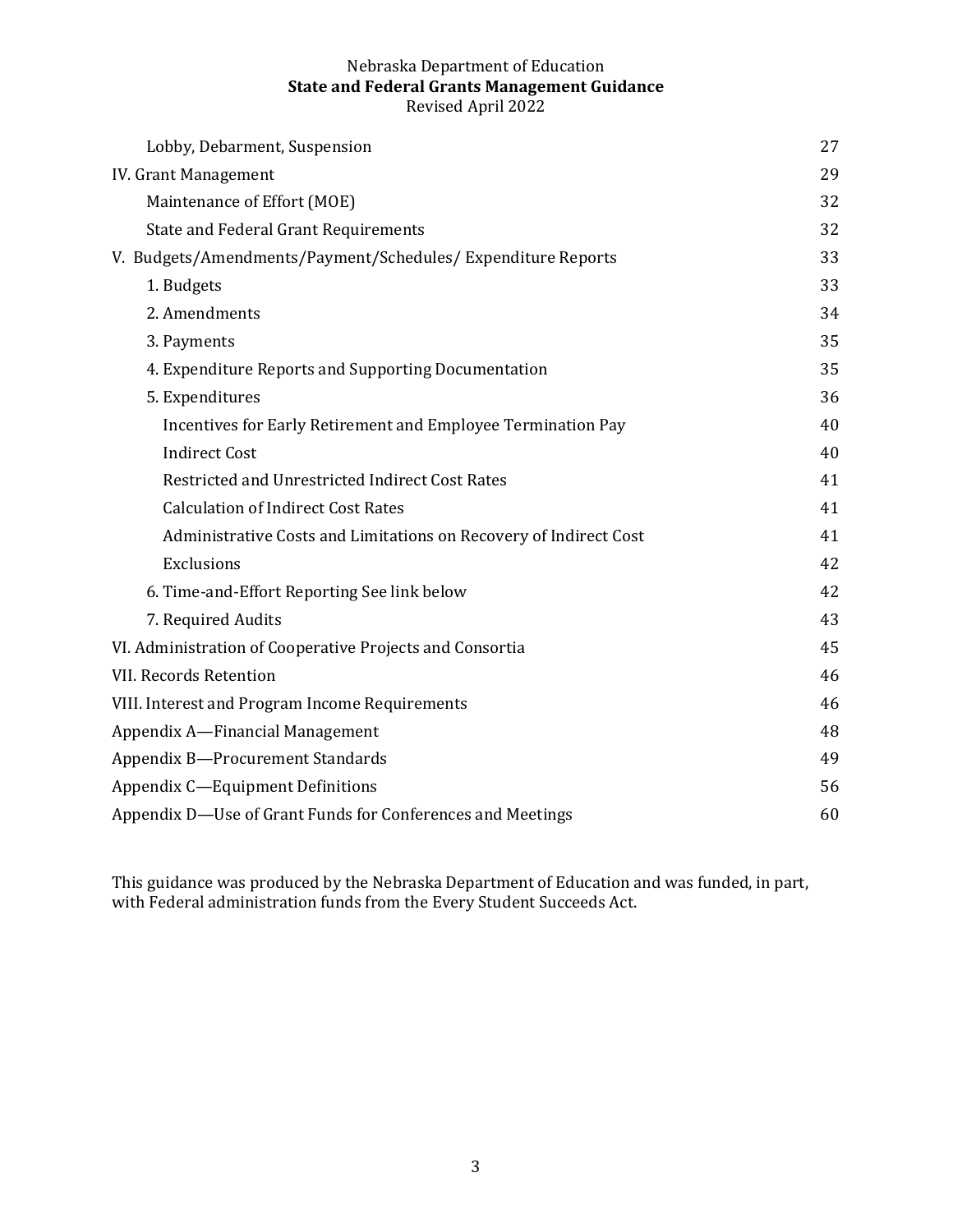#### <span id="page-3-0"></span>**Sources of Information**

EDGAR (Education Department General Administrative Regulations): 2 CFR Parts 180, 200, 3474, 3485, and 34 CFR Parts 75, 76, 77, 79, 81, 82, 84, 85, 86, 97, 98, 99. The link to the U. S. Education Department General Administrative Regulations (EDGAR) can be found at <http://www.ed.gov/policy/fund/reg/edgarReg/edgar.html>

The latest version of the Code of Federal Regulations (CFR) can be found at [http://www.ecfr.gov.](http://www.ecfr.gov/) Once there, go down the chart until you reach Title 34 for the U. S. Department of Education or appropriate title for the grant program of other Federal agencies and then click onto the most recent year.

The Catalog of Federal Domestic Assistance (CFDA) can be found at [http://www.cfda.gov](http://www.cfda.gov/)

Program Budgeting, Accounting, and Reporting System for Nebraska School Districts, Users' Manual, Nebraska Department of Education, Revised Annually. [http://www.education.ne.gov/FOS/SchoolFinance/AFR/i](http://www.education.ne.gov/FOS/SchoolFinance/AFR/)ndex.html

The restricted indirect cost rates are available at <http://www.education.ne.gov/FOS/ASPX/IndirectCost/Default.aspx>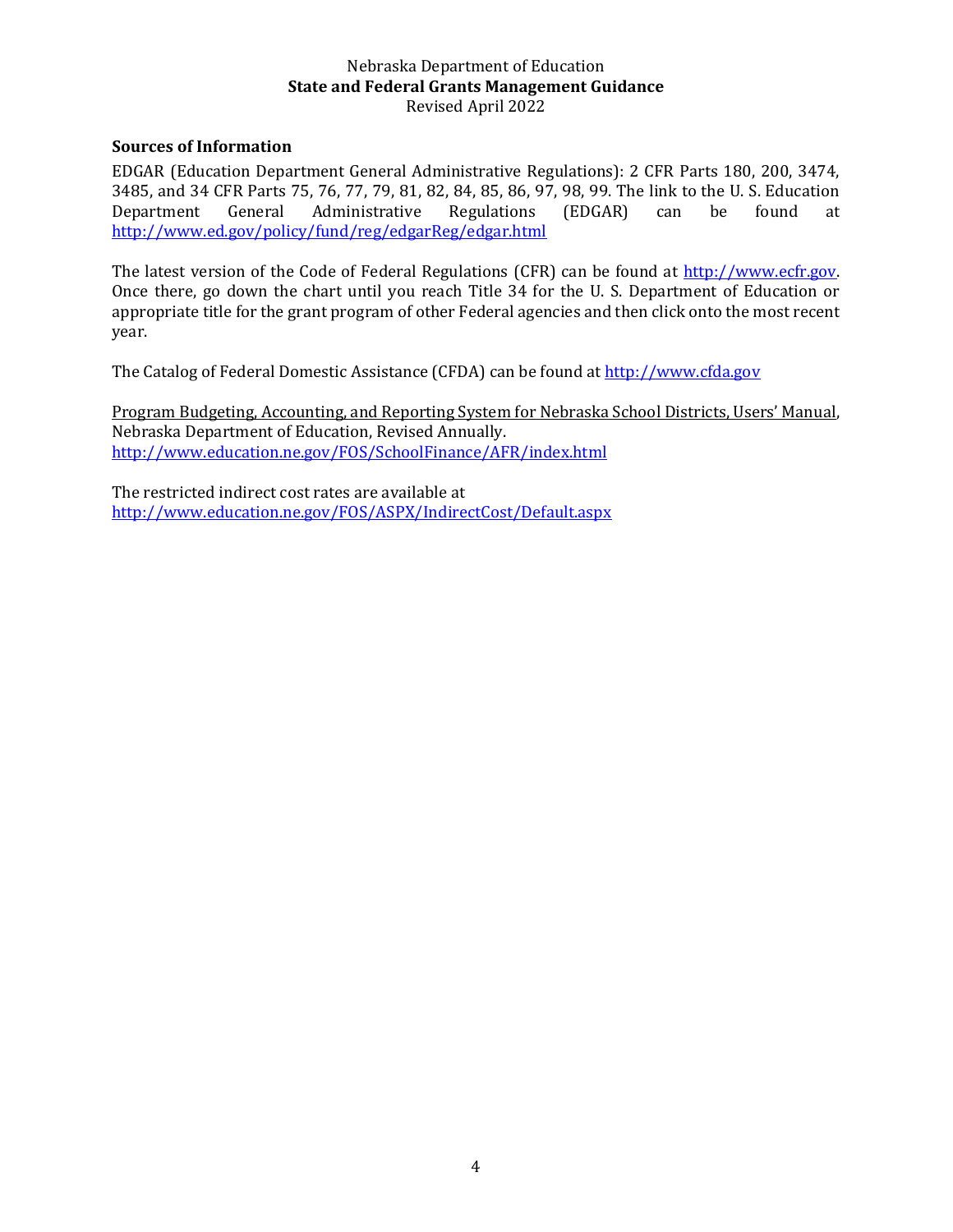## <span id="page-4-0"></span>**Introduction**

The purpose of this guidance is to:

- provide information on the policies governing all grants awarded by the Nebraska Department of Education, excluding those issued by Vocational Rehabilitation Services, Disability Determination Services, and the Assistive Technology Partnership;
- communicate the procedures and guidelines;
- ensure sound accounting practices; and
- provide consistency throughout the Department in the administration of all State and Federal grants.

It is not intended to address program specific requirements or regulations.

The guidance and requirements are identified as applicable to grants funded by the State where they differ from Federal grants. Since regulations and guidance apply to both the State (the Department of Education) and to the agencies or organizations that receive grants from the State, there are a number of descriptors used that can be confusing (i.e., grantee, subgrantee, recipient and subrecipient, etc.). To maintain some consistency, this guidance will use the term "grant recipient" or "grantee", whenever possible; to mean the agency that receives a grant from the Nebraska Department of Education.

This guidance will continue to be updated as needed. Changes, which result from implementation of the Grants Management System (GMS), are indicated. As programs are added to the GMS, these changes will apply to them.

## <span id="page-4-1"></span>**I. Program Descriptions**

## <span id="page-4-2"></span>*ADULT EDUCATION PROGRAMS*

#### *Adult Education CFDA 84.002A*

Contact: Tate Lauer 402-471-4807 [\(tate.lauer@nebraska.gov\)](mailto:tate.lauer@nebraska.gov)

Authority: Adult Education and Family Literacy Act, Title II of the Workforce Innovation and Opportunity Act (WIOA) of 2014, Public Law 113-128, as amended. Regulations: EDGAR 2 CFR Parts 200 and 34 CFR, Parts 75, 76, 77, 79, 81, 82, 84, 86, 97, 98, and 99, 461, 462 and 463, as applicable.

The Adult Education program serves those individuals who have attained 16 years of age, who are not enrolled or required to be enrolled in secondary school under State law, and who are basic skills deficient, do not have a secondary school diploma or its recognized equivalent and have not achieved an equivalent level of education or is an English language learner.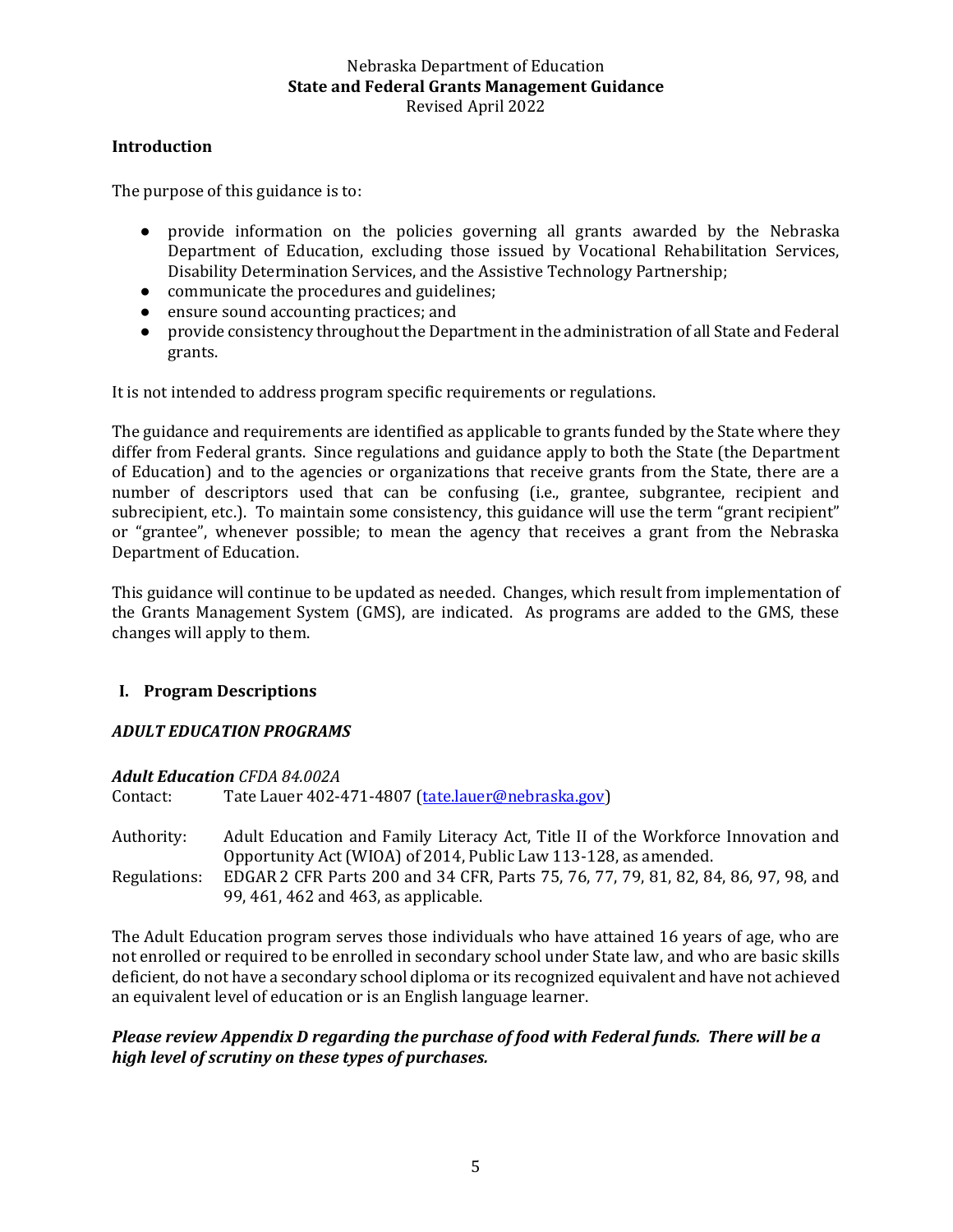#### *State Funded Volunteer Coordination Grants*

Contact: Tate Lauer 402-471-4807 [\(tate.lauer@nebraska.gov\)](mailto:tate.lauer@nebraska.gov)

Authority: Laws 1927; 1949; 1990, and 1996 Regulations: State Statutes 79-11,133 and 79-11,135

Volunteer Coordination grants are available to programs receiving Federal Adult Education grants. The programs must have a publicly elected board and a separate application is required to apply for the funds. The purpose of these funds is to recruit and train volunteers to assist in instruction in the Adult Education classrooms.

Application procedures and program guidelines are the same as the Federal Adult Education program.

## <span id="page-5-0"></span>*CARL PERKINS, CAREER AND TECHNICAL EDUCATION*

|              | Career and Technical Education - Basic Grants to States CFDA 84.048                                                                                  |
|--------------|------------------------------------------------------------------------------------------------------------------------------------------------------|
| Contact:     | Dr. Katie Graham 402-937-2809 (katie.graham@nebraska.gov)                                                                                            |
| Authority:   | Carl D. Perkins Career and Technical Education Act of 2006, Title I, Public Law 109-                                                                 |
|              | 270, as amended. (20 U.S.C. 2321-2355) as amended by The Strengthening Career<br>and Technical Education for the 21st Century Act Public Law 115-224 |
| Regulations: | EDGAR (34 CFR Parts 75-99), as applicable, including 34 CFR Parts 76 (except Part                                                                    |
|              | 76.103), 77, 79, 81, 82, and 85; 34 CFR 400, 403; 2 CFR Part 200; and OCR Guidelines                                                                 |
|              | for Career and Technical Education.                                                                                                                  |

The Perkins program provides supplemental assistance to develop more fully the academic and technical skills of secondary and postsecondary students who elect to enroll in career and technical programs in Nebraska secondary schools and community colleges.

This program provides formula grants to secondary schools based upon the poverty and population census data and postsecondary formula grants based upon Pell grant and BIA (Bureau of Indian Affairs) assistance percentages for the two-year postsecondary education institutions. Some targeted competitive grant funds are available for focused efforts in nontraditional employment, innovation and adoption, and special projects through statewide leadership funds.

## *Please review Appendix D regarding the purchase of food with Federal funds. There will be a high level of scrutiny on these types of purchases.*

## <span id="page-5-1"></span>*DISTANCE EDUCATION*

#### *Distance Education Incentives*

Contact: SuAnn Witt 402-471-2085 [\(suann.witt@nebraska.gov\)](mailto:suann.witt@nebraska.gov)

Authority: Nebraska R.S.S. 79-1337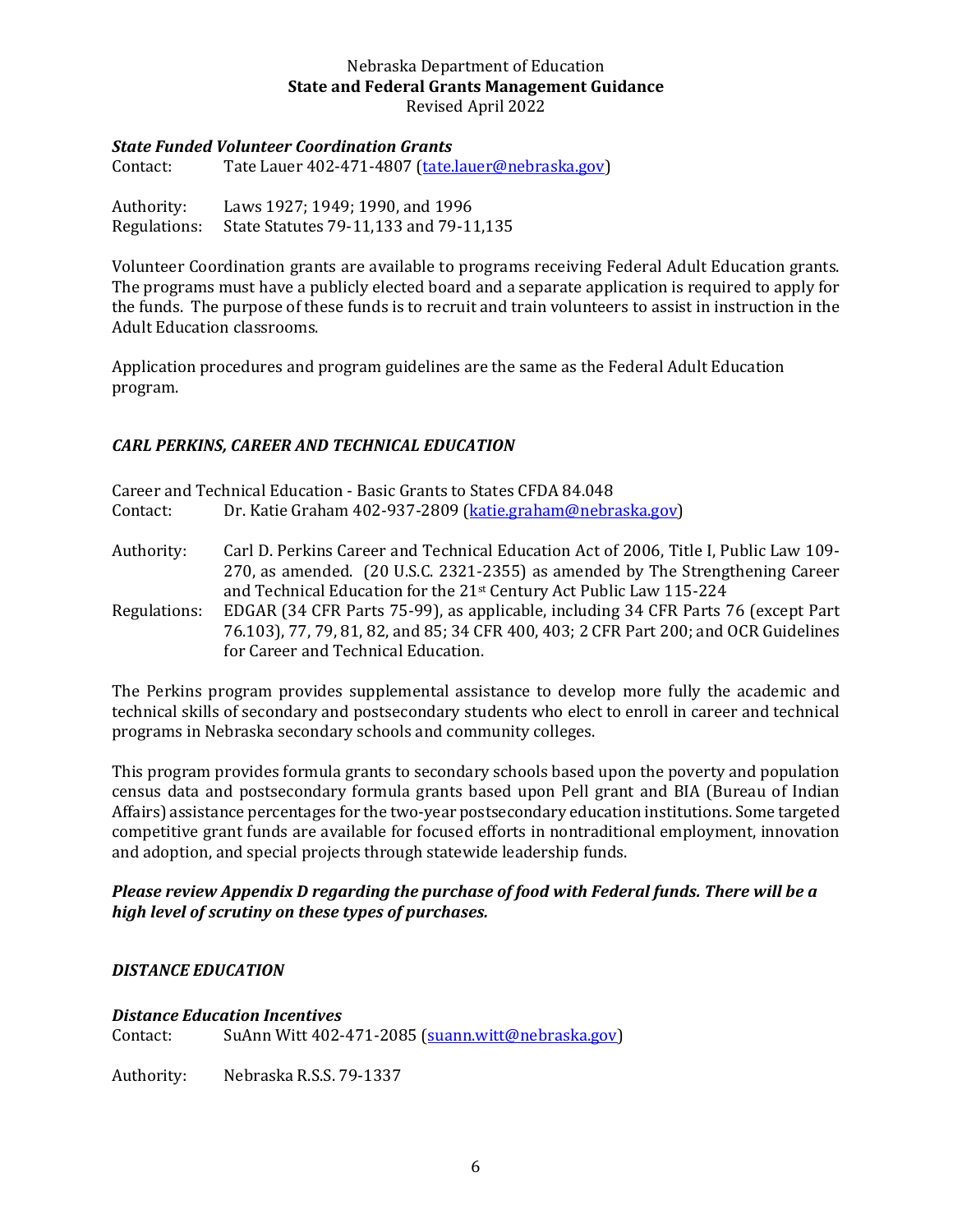Regulations: Regulations and Procedures for the Education Innovation Fund Program - Distance Education Equipment Reimbursement and Incentives Title 92, Nebraska Administrative Code, Chapter 89

For fiscal years 2007-08 through 2020-21, the State Department of Education shall provide distance education incentives from the Education Innovation Fund to school districts and educational service units for qualified distance education courses and coordinated through the Distance Education Council until July 1, 2008, and the Educational Service Unit Coordinating Council on and after July 1, 2008. For additional information visit the program website at: <https://www.education.ne.gov/educational-technology/distance-education/>

## <span id="page-6-0"></span>*EARLY CHILDHOOD PROGRAMS*

## *Early Childhood Education Program*

Contact: Kristine Luebbe 531-510-8101 (kristine.luebbe@nebraska.gov)

| Authority:   | Nebraska Revised Statutes 79-1101 through 79-1104                                 |  |
|--------------|-----------------------------------------------------------------------------------|--|
| Regulations: | Title 92, Nebraska Administrative Code, Chapter 11, Nebraska Department of        |  |
|              | Education Rule 11: Regulations for the Approval of Prekindergarten Programs       |  |
|              | Established by School Boards or Educational Service Units and for the Issuance of |  |
|              | Early Childhood Education Grants.                                                 |  |

Funds are provided for grants to programs to serve at-risk four-year old children eligible to attend kindergarten in the following year. For the purpose of this grant, the criteria for "at-risk" are defined as the population of:

- children whose family income qualifies them for participation in the Federal free or reduced lunch program,
- children who reside in a home where a language other than spoken English is used as the primary means of communication,
- children whose parents are younger than eighteen or who have not completed high school, and/or
- children who were born prematurely or at low birth weight as verified by a physician.

Grants are intended to improve equity of access to early childhood education/prekindergarten programs; therefore, the program grant should increase the number of children served in the community through the provision of comprehensive center-based programs. These early childhood programs are not intended to be categorical programs for at-risk four-year-old children and are expected to serve the targeted population of children within classrooms of three and four-year-old children that represent the range of abilities and disabilities of the children and the social, linguistic, and economic diversity of families within the community.

Eligible applicants are school districts, individually or in cooperation with other school districts. School districts which have received an early childhood education program grant for three years and have met the quality criteria will shift from the Early Childhood Education Grant Program to the Tax Equity and Educational Opportunities Support Act (state aid) for qualified early childhood average daily membership.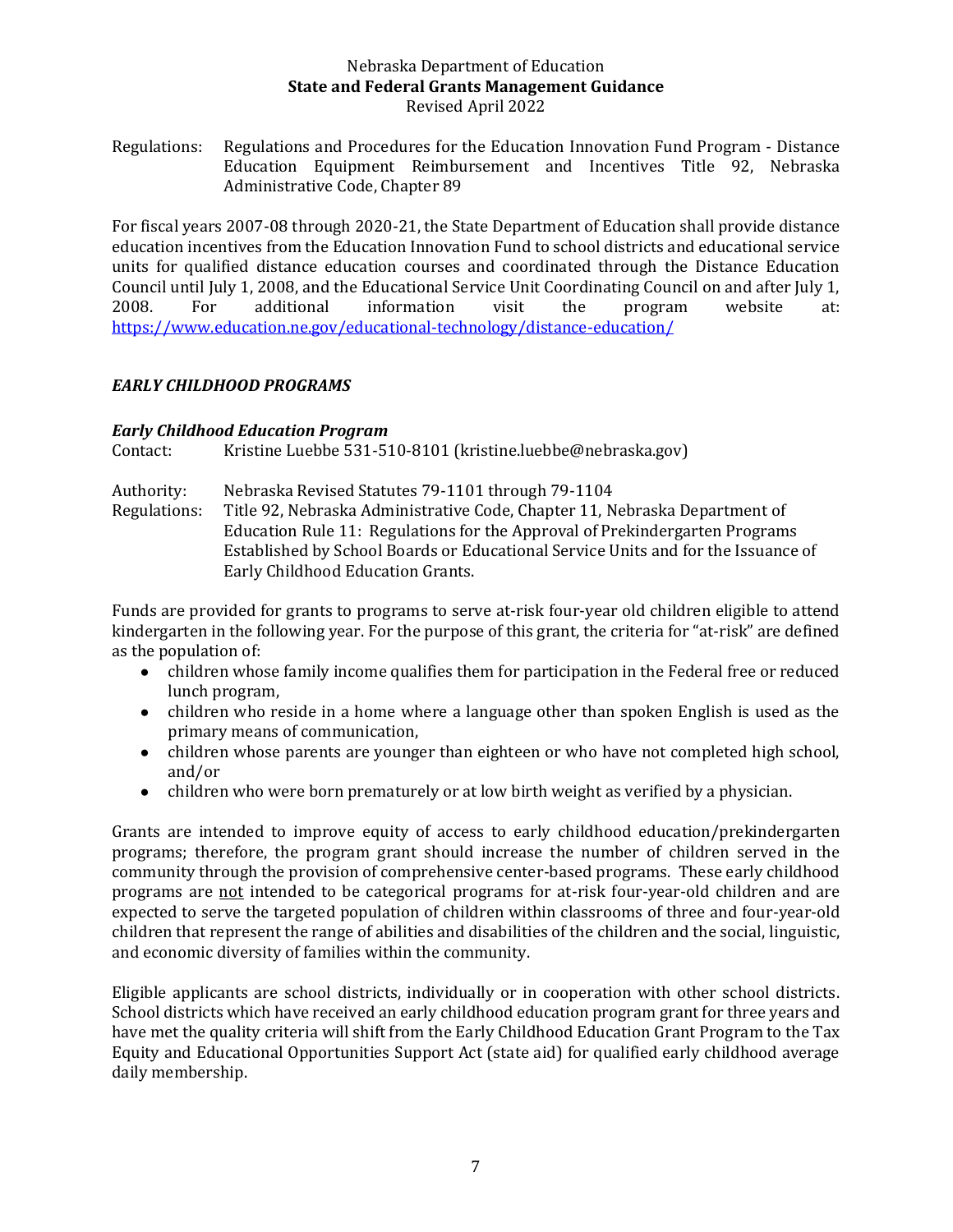At the time programs begin receiving state aid for qualified four-year-olds, programs serving a combination of three and four-year-olds may remain eligible for continuation grants in reduced amounts for serving children younger than those eligible to attend kindergarten in the following year.

## **Early Childhood Endowment**

Contact: Amy Bornemeier 402-476-9401 [\(abornemeier@nebraskachildren.org\)](mailto:abornemeier@nebraskachildren.org)

Authority: Nebraska Revised Statutes 79-1101 through 79-1104 Regulations: Title 92, Nebraska Administrative Code, Chapter 11, Nebraska Department of Education Rule 11: Regulations for the Approval of Prekindergarten Programs Established by School Boards or Educational Service Units and for the Issuance of Early Childhood Education Grants; Sixpence Quality Indicators

Funds are provided through a public/private partnership to serve the targeted populations within home-based or center-based learning environments of birth through three-year-old children that represent the range of abilities and disabilities of the children and the social, linguistic, and economic diversity of families within the community. These grants are administered by Nebraska Children and Families with authority residing with the Early Childhood Education Endowment Board of Trustees.

## *Early Learning Connections Professional Development Partnerships*

| Contact:     | Meleah Gamvroudis 531-301-0140 (meleah.gamvroudis@nebraska.gov)                          |
|--------------|------------------------------------------------------------------------------------------|
| Authority:   | Child Care and Development Block Grant Act of 1990, as amended, 42 U.S.C. 9858 et.       |
|              | seq., CFDA 93.575; Individuals with Disabilities Education Act (IDEA), Part C, 20 U.S.C. |
|              | 1431-1444 (NOTE: CFDA website also lists 20 U.S.C. 1471-1485, but see 2004 IDEA          |
|              | Amendments), CFDA 84.181; Individuals with Disabilities Education Act (IDEA), Part       |
|              | B, Section 619, as amended (20 U.S.C. 1419), CFDA 84.173; Elementary and Secondary       |
|              | Education Act, Title 1, Part B, Subpart 3, as amended. (20 U.S.C. 6381-6381k), and 20    |
|              | U.S.C. 6362, CFDA 84.213; Community Opportunities, Accountability, Training, and         |
|              | Educational Services Act of 1998, Title 1, Sections 101-119, Public Law 105-285 (42      |
|              | U.S.C. 9831 et. seq.), CFDA 93.600.                                                      |
| Regulations: | EDGAR, (34 CFR Parts 75-99), as applicable, (except Parts 76.600-76.677, 77, 81-82       |
|              | and 85); 2 CFR Part 200; 34 CFR Parts 300, 301 and 303 (See also 34 CFR Part             |
|              | 200.80); and 45 CFR Parts 74, 92, 98, 99, 1301-1311.                                     |

The purpose of the Early Learning Connections Professional Development Partnerships (ELCs) is to assist collaboration in professional development efforts within regions to build the capacity to plan, disseminate, and coordinate training and professional development opportunities for all who work with young children, including children identified with disabilities.

ELCs promote systemic change in the use of training resources at local and regional levels. Time, support, and funds to develop a high level of coordination and collaboration are recognized as critical components for successful implementation.

As part of the comprehensive work plan, ELCs are expected to support all early childhood care and education professional development requirements, including child care licensing, public school and ESU early childhood program regulations, and early intervention and early childhood special education (birth to five) regulations.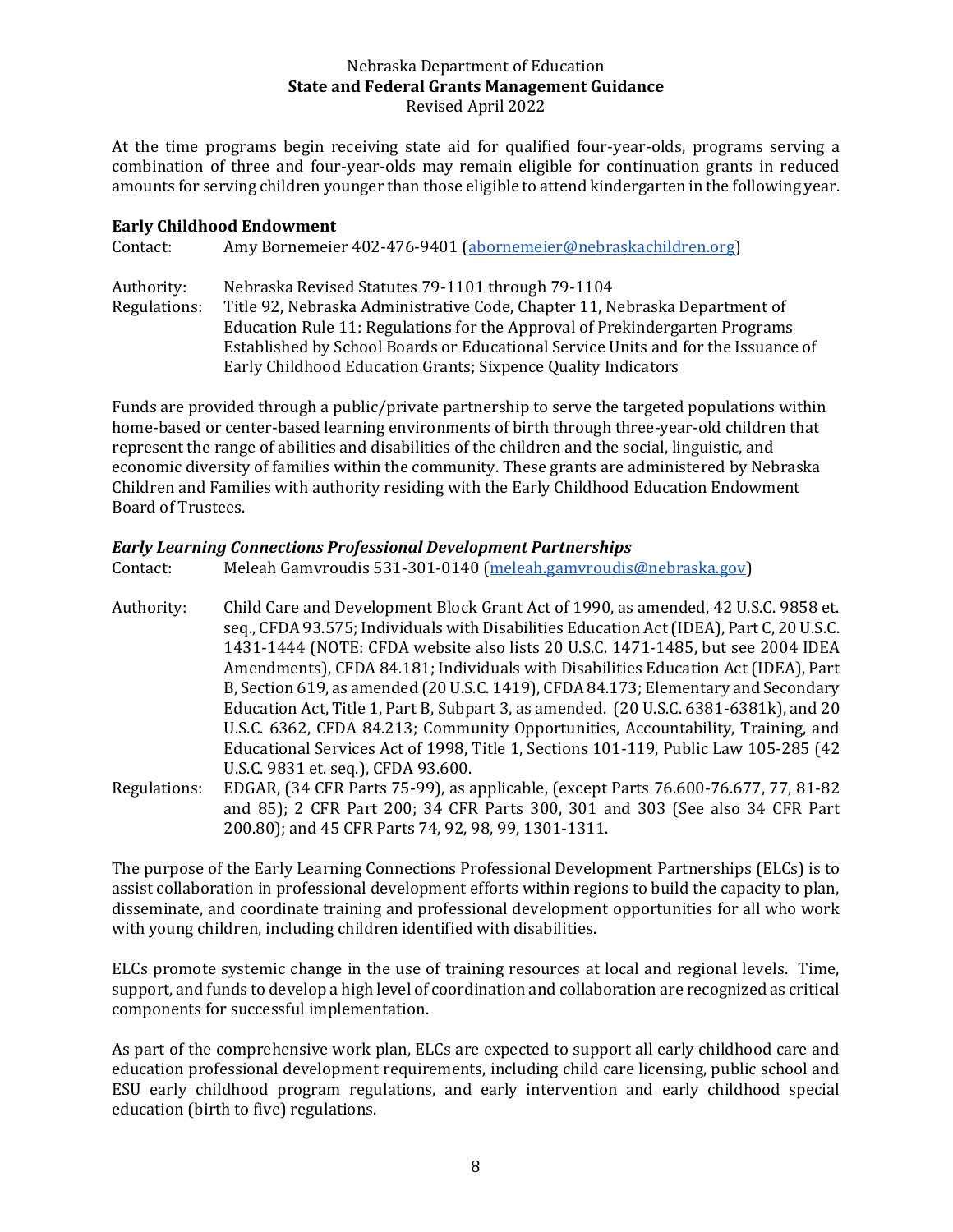## <span id="page-8-0"></span>*EDUCATOR EFFECTIVENESS GRANT*

#### **Educator Effectiveness Grants**

Contact: Dr. Kim Snyder 402-499-3922 [\(kim.snyder@nebraska.gov\)](mailto:kim.snyder@nebraska.gov)

Authority: §79-308 State Statute

In 2016 the Nebraska Legislature began directing revenue from the solar and wind farms on public lands towards the improvement of teaching and learning. The Statute provides that, beginning with the 2016-17 school year through the 2019-20 school year, school districts may apply to the Nebraska Department of Education for grant funding to implement an evaluation model for effective educators. Available funding will be distributed on an annual competitive proposal basis with the purpose to assist local school districts to update their teacher evaluation processes with training support for aligning their evaluation processes to the *Nebraska Teacher and Principal Performance Framework*.

## <span id="page-8-1"></span>*EXPANDED LEARNING OPPORTUNITIES*

#### **Expanded Learning Opportunity Grants**

Contact: Jan Handa 402-219-3878 [\(jan.handa@nebraska.gov\)](mailto:jan.handa@nebraska.gov)

Authority: Nebraska R.S.S. 79-2501-2510, Nebraska R.S.S. 09-812, Laws 2015, LB 519A

For fiscal years 2016-17 through 2020-2021, one percent of proceeds from the Nebraska Lottery will be allocated to the Expanded Learning Opportunity Grant Fund to carry out the Expanded Learning Opportunity Grant Program Act. The first priority of the Expanded Learning Opportunity Grant Program is to continue existing 21st Century Community Learning Centers funded by the federal 21st Century Community Learning Center program pursuant to 20 U.S.C. 7171 et seq., as such sections existed on January 1, 2015, in high-need school districts that have a record of success. The second priority shall be support for new expanded learning opportunity program development in areas of the state with a high percentage of at-risk children that are not currently served by school-based or school-linked expanded learning opportunity programs funded by the federal 21st Century Community Learning Center program pursuant to 20 U.S.C. 7171 et seq., as such sections existed on January 1, 2015.

## <span id="page-8-2"></span>*HIGH ABILITY LEARNERS*

#### *High Ability Learners*

Contact: Dr. Cory Epler 402-405-1973 [\(cory.epler@nebraska.gov\)](mailto:cory.epler@nebraska.gov) Authority: Nebraska Revised Statutes 79-1107 through 79-1108.03 Regulations: Title 92, Nebraska Administrative Code, Chapter 3 (Rule 3), Identification of High Ability Learners

The purpose of the High-Ability Learner Program is to meet the needs of Nebraska's students who give evidence of high-performance capability in such areas as intellectual, creative, or artistic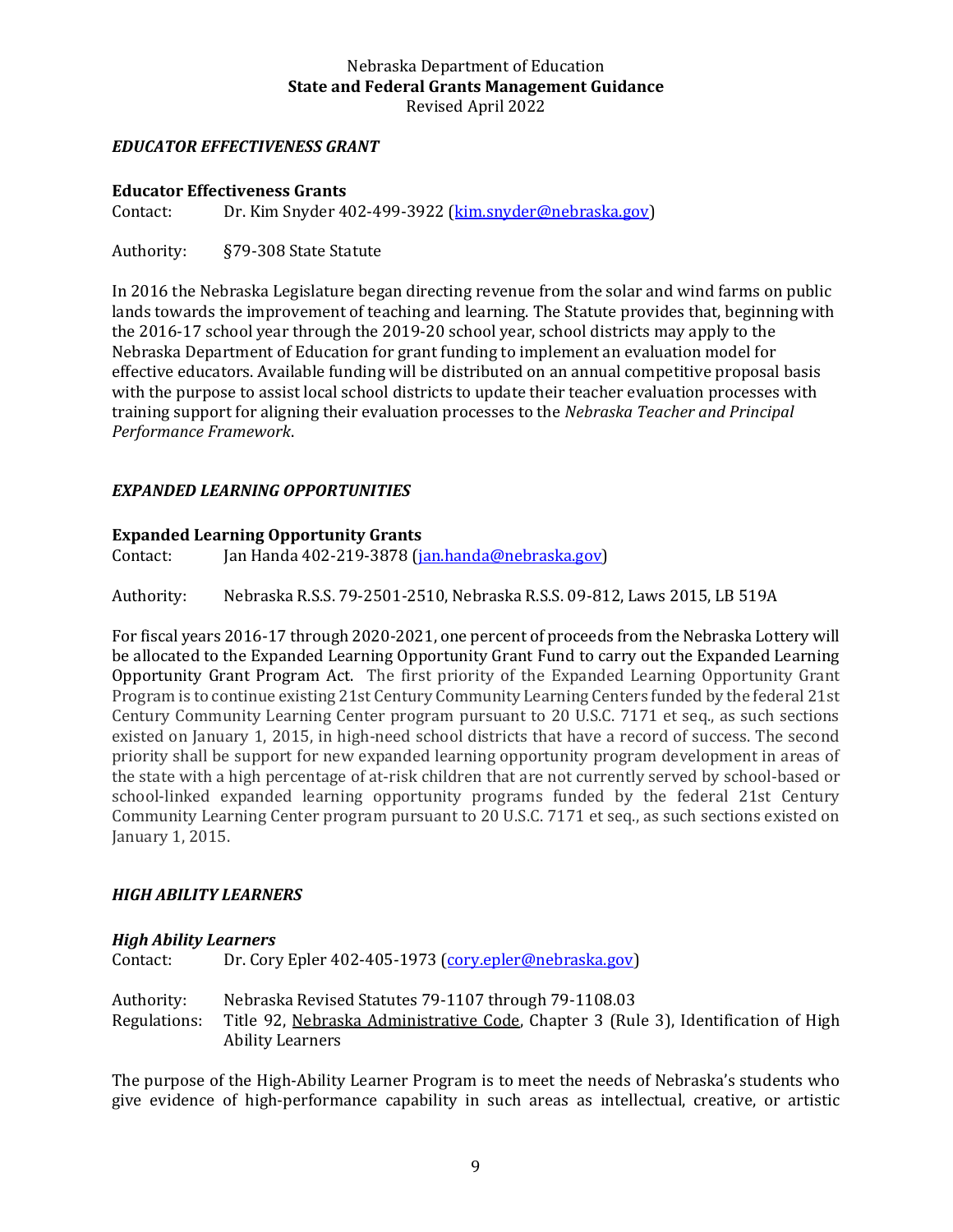capacity or in specific academic fields and who require accelerated or differentiated curriculum programs in order to develop those capabilities fully. These are state funded grants.

## <span id="page-9-0"></span>*INNOVATION GRANT PROGRAM*

#### *Nebraska's Innovation Grant Program*

*Contact:* Kristin Yates 402-309-0203 [\(kristin.yates@nebraska.gov\)](mailto:kristin.yates@nebraska.gov)

*Authority:* Nebraska Revised Statutes §9-812 and §79-1054

Nebraska's *Department of Education Innovative Grant Fund* and the *Innovation Grant Program* were created with the passage of *Legislative Bill 519*, effective August 30, 2015. The State Board of Education establishes this competitive grant program, with the Nebraska Department of Education administering the funds which consist of:

- Transfers from the *State Lottery Operation Trust Fund* and *Nebraska Education Improvement Fund*;
- Repayments of grant funds; and
- Interest payments received in the course of administering the fund.

Eligible grantees include a school district, Educational Service Unit (ESU), or a combination of entities containing at least one school district or ESU.

The *Innovation Grant Program* provides state funds to innovative projects with a high chance of success for improving:

- Education outcomes for early childhood, elementary, middle or high school students; or
- Transitions between any successive stages of education or between education and the workforce.

Proposed projects must be both potentially scalable and replicable, with priority consideration to those:

- Serving "high need" students;
- Serving "needs improvement" schools;
- Aligned with the Nebraska Department of Education's *AQuESTT Tenets*; or
- Leveraging technology.

Grantees annually evaluate progress toward stated objectives, submitting a *Summative Evaluation of Progress Report* to the State Board of Education and the Legislature's Education Committee by July 1, 2019. Based on that report, the State Board will recommend the project represents:

- A best practice;
- A model for a state-supported program; or
- A local issue for further study.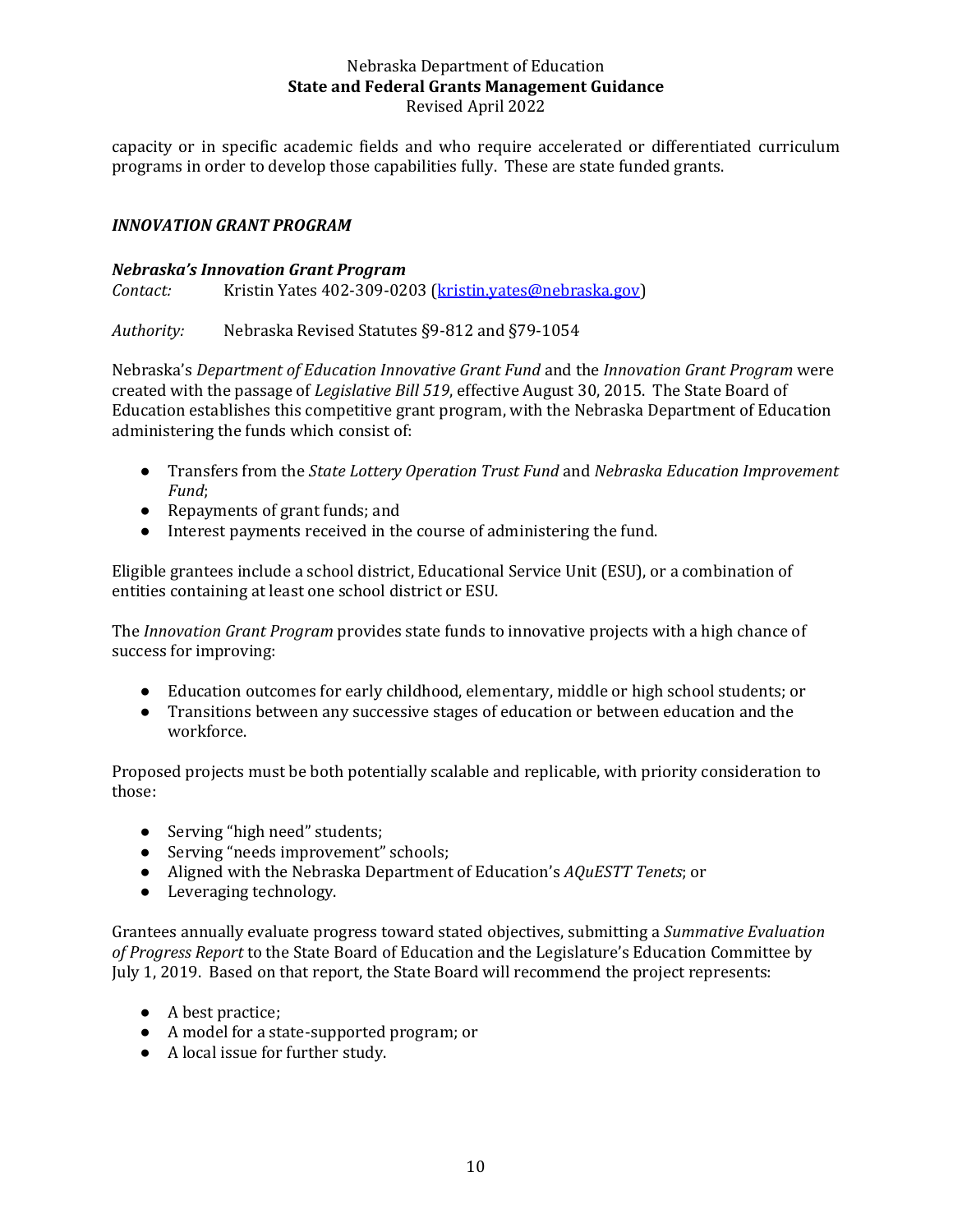Starting in 2017, the State Board will annually submit a *Report on Innovation Grants* to the Clerk of the Legislature by December 1, including each funded project evaluation results.

## <span id="page-10-0"></span>*ELEMENTARY AND SECONDARY EDUCATION ACT (ESEA)*

## <span id="page-10-1"></span>*EVERY STUDENT SUCCEEDS ACT TITLE PROGRAMS*

In general, food/beverages are not allowable using Federal grant funds but there are some rare occasions when grantees are allowed to do so. In extremely strict cases, food purchases for conferences and meetings are allowable, albeit there is an exceedingly high burden of proof for expending Federal funds to purchase food/beverages. In one case where it may be allowable is for a working lunch if there are no eateries within a reasonable distance. On another exceedingly rare occasion, if the conference/meeting goes beyond the dinner hour and again no eateries are available within a reasonable distance, usually in remote areas, it may be allowable. Clear, concise documentation must be kept to justify that there were no eateries within a reasonable distance and allowable grant activities were conducted during the lunch and/or dinner---an auditor and a program monitor will request this documentation.

Finally, Federal funds cannot pay for breakfast, snacks, beverages (i.e., coffee, bottled water, sodas, etc.) and, in most cases, lunch or dinner because the general rule is that attendees should eat before and after attending the conference/meeting and food is only for working sessions when allowable.

See Appendix D for further information.

#### <span id="page-10-2"></span>**Title I, Part A, Improving Basic Programs** CFDA 84.010

| Contact:     | Kirk Russell 402-405-4616 (kirk.russell@nebraska.gov)                                                                   |
|--------------|-------------------------------------------------------------------------------------------------------------------------|
| Authority:   | Elementary and Secondary Education Act, Title I, Part A, as amended. (20 U.S.C. 6301)<br>et. seq., 20 U.S.C. 6311-6339) |
| Regulations: | EDGAR (34 CFR Parts 75-99), as applicable; 2 CFR Part 200; and 34 CFR Part 200 (See<br>Parts 200.1-200.79)              |

The Title I, Part A program provides all children significant opportunity to receive a fair, equitable and high-quality education and to close achievement gaps.

The amount of Title I funds allocated to each participating public school attendance area is determined primarily on the basis of the total number of low-income students—both public and private—residing in each attendance area.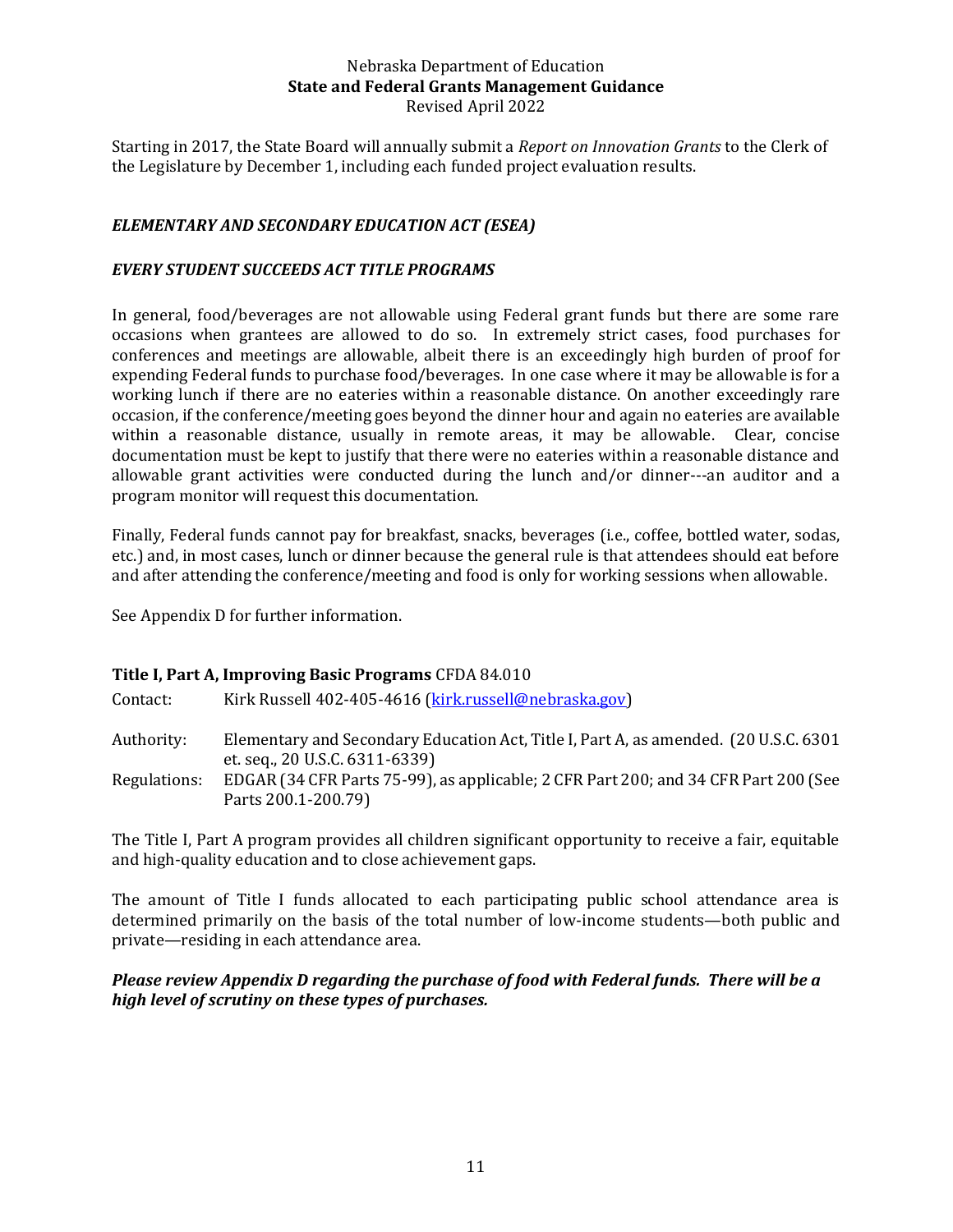## <span id="page-11-0"></span>**Title I, Part A, Comprehensive Support and Improvement (CSI) CFDA** 84.010

Contact: Dottie Heusman 402-219-4802 [\(dottie.heusman@nebraska.gov\)](mailto:dottie.heusman@nebraska.gov)

Authority: Elementary and Secondary Education Act, Title I, Part A, as amended. (20 U.S.C. 6301 et. seq., 20 U.S.C. 6311-6339), §1111(d)

Regulations: EDGAR (34 CFR Parts 75-99), as applicable; 2 CFR Part 200; and 34 CFR 200 (See Parts 200.1-200.79)

Local Education Agencies that have been identified as a Comprehensive Support and Improvement (CSI) school shall, for each school identified by the State and in partnership with stakeholders (including principals and other school leaders, teachers, and parents), locally develop and implement a comprehensive support and improvement plan for the school to improve student outcomes that:

- 1. is informed by all required indicators, including student performance against Statedetermined long-term goals;
- 2. includes evidence-based interventions;
- 3. is based on a school-level needs assessment;
- 4. identifies resource inequities, to be addressed through implementation of such comprehensive support and improvement plan;
- 5. is approved by the school, local educational agency, and State educational agency; and
- 6. upon approval and implementation, is monitored and periodically reviewed.

Funds awarded for this grant must support the State-approved CSI Plan(s).

## *Please review Appendix D regarding the purchase of food with Federal funds. There will be a high level of scrutiny on these types of purchases.*

#### <span id="page-11-1"></span>**School Improvement Grant** 1003(g) CFDA: 84.377A

| Contact:                   | Dottie Heusman 402-219-4802 (dottie.heusman@nebraska.gov)                                                                                                                                                                                                                                                                                                                                                                             |  |
|----------------------------|---------------------------------------------------------------------------------------------------------------------------------------------------------------------------------------------------------------------------------------------------------------------------------------------------------------------------------------------------------------------------------------------------------------------------------------|--|
| Authority:                 | Elementary and Secondary Education Act, as Amended                                                                                                                                                                                                                                                                                                                                                                                    |  |
| Authority:<br>Regulations: | Section 1003(g) of the Elementary and Secondary Education Act of 1965<br>The final requirements for the SIG program, set forth in 75 FR 66363 (Oct. 28, 2010)<br>(final requirements), implement both the requirements of section $1003(g)$ of the<br>ESEA and the flexibilities for the SIG program provided through the Consolidated<br>Appropriations Act, 2010. EDGAR (34 CFR Parts 75-99), as applicable; and 2 CFR Part<br>200. |  |

These grants were last awarded in 2016-17. Funds are available to grantees until September 30, 2021. Funds were awarded to schools that demonstrated (A) the greatest need for such funds; and (B) the strongest commitment to ensuring that such funds would be used to substantially raise student achievement in the persistently lowest-achieving schools in the State.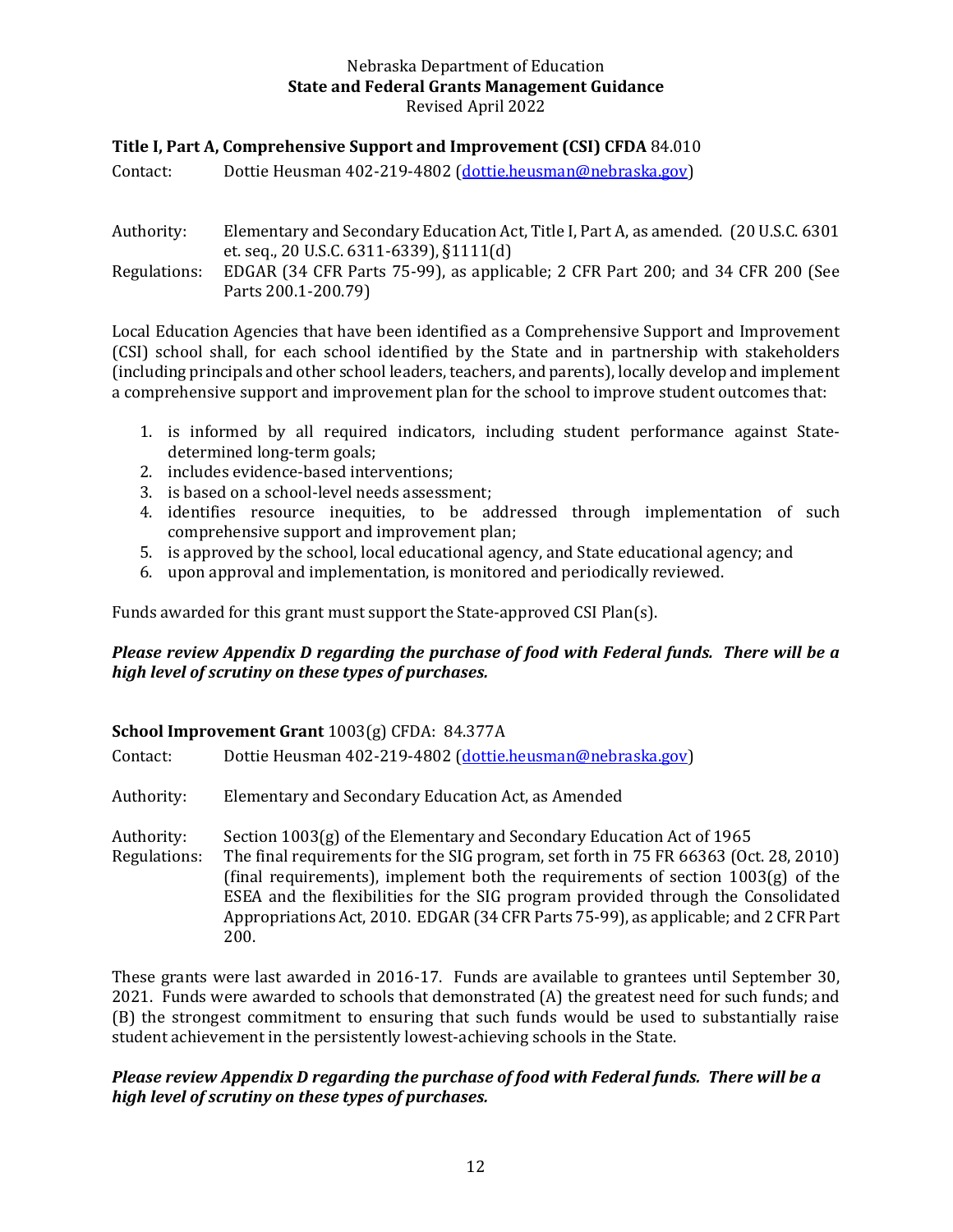## <span id="page-12-0"></span>**Title I, Part C, Education of Migrant Children** CFDA 84.011

Contact: Sue Henry 402-219-1788 [\(sue.henry@nebraska.gov\)](mailto:sue.henry@nebraska.gov)

Authority: Elementary and Secondary Education Act, as amended. (20 U.S.C. 6301 et. seq., 20 U.S.C. 6391-6399), and 20 U.S.C. 6362. Regulations: EDGAR (34 CFR Parts 75-99), as applicable; 2 CFR Part 200; and 34 CFR Parts 200.81- 200.88

Under the Migrant Education Program, the U. S. Department of Education awards grants to the State for the purpose of establishing and improving programs and projects that are designed to meet the unique educational needs of children of migratory agricultural workers or migratory fishers. These grants assist States and appropriate local operating agencies in improving educational opportunities for migrant children to help them succeed in the regular school program, meet the challenging State academic content and student academic achievement standards that all children are expected to meet, and graduate from high school. Children are eligible to receive supplemental services through the Migrant Education Program if they meet the definition of "migratory child" and if the basis for their eligibility is properly recorded on a Certificate Of Eligibility (COE). If your district has identified migrant students who meet the Federal definition, please contact the NDE Migrant Education office to address extraordinary circumstances that apply.

## *Please review Appendix D regarding the purchase of food with Federal funds. There will be a high level of scrutiny on these types of purchases.*

<span id="page-12-1"></span>

| Title I, Part D, Education of Neglected and Delinquent and At-risk Youth CFDA 84.013 |                                                                                                                         |  |
|--------------------------------------------------------------------------------------|-------------------------------------------------------------------------------------------------------------------------|--|
| Contact:                                                                             | Ann Carmoney 402-525-7109 (ann.carmoney@nebraska.gov)                                                                   |  |
| Authority:                                                                           | Elementary and Secondary Education Act, Title I, Part D, as amended. (20 U.S.C. 6301)<br>et. seq., 20 U.S.C. 6421-6472) |  |
| Regulations:                                                                         | EDGAR (34 CFR Parts 75-99), as applicable; 2 CFR Part 200; and 34 CFR Parts 200.90-<br>200.91                           |  |

Nebraska provides educational services to children and youth through Title I, Part D, Subpart 1 (Grants made to state agencies responsible for serving children and youth in residential and nonresidential institutions, including those in adult correctional facilities); and Title I, Part D, Subpart 2 (Grants made to local educational agencies that provide services to youth in local correctional facilities who are at risk of educational failure.) In addition to services provided in an institutional setting, programming is designed to assist children and youth as they transition from institutionalization to further schooling or employment.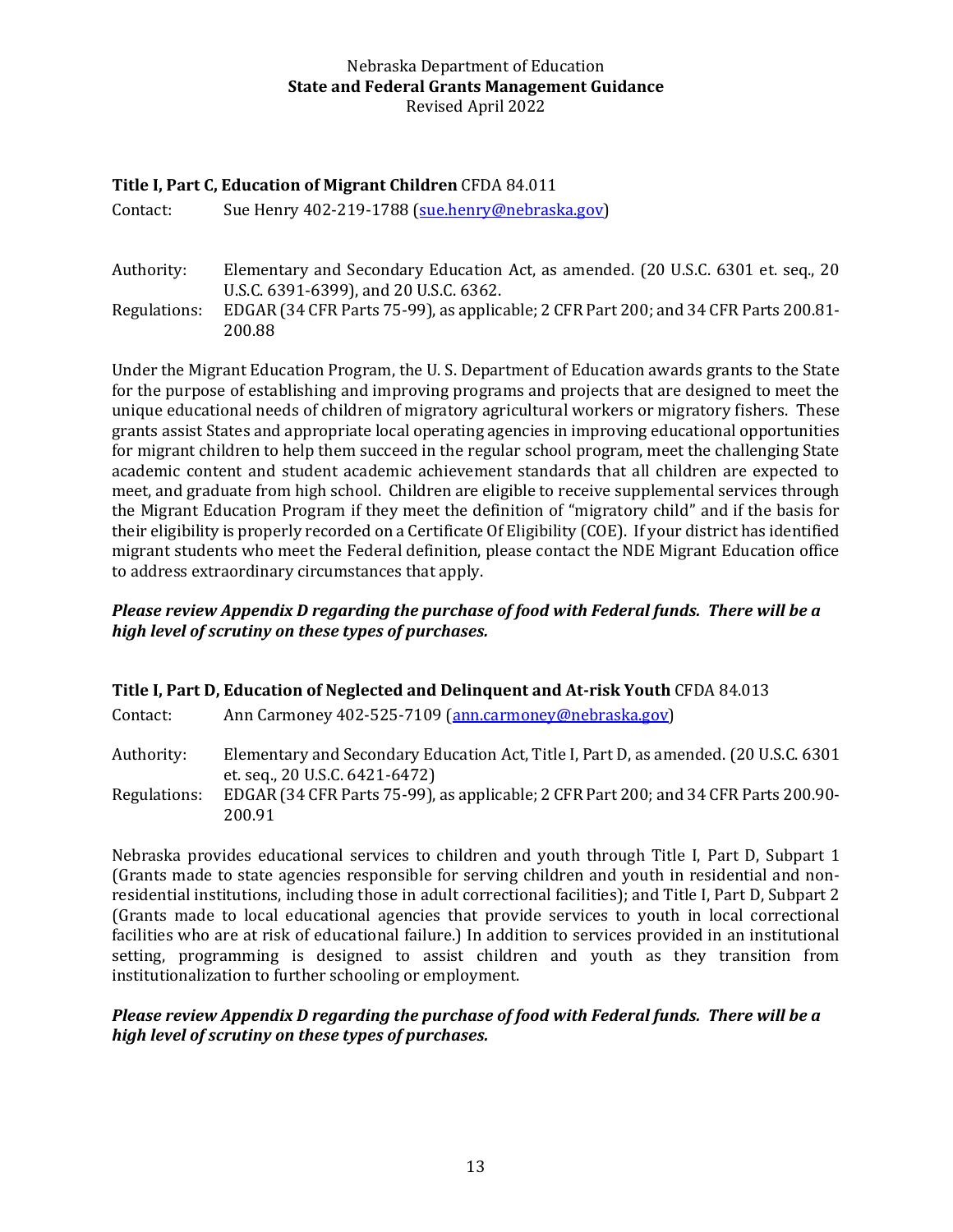## <span id="page-13-0"></span>**Title II, Part A, Teacher and Principal Training and Recruiting** CFDA 84.367

| Contact:     | $\lim$ Kent 402-405-6456 (jim.kent@nebraska.gov)                                                                         |
|--------------|--------------------------------------------------------------------------------------------------------------------------|
| Authority:   | Elementary and Secondary Education Act, Title II, Part A, as amended, (20 U.S.C. 6301)<br>et. seq., 20 U.S.C. 6601-6651) |
| Regulations: | EDGAR (34 CFR Parts 75-99), as applicable; including 34 CFR Part 76; and 2 CFR Part<br>200.                              |

This program allows school districts to hire teachers in order to reduce class size or conduct professional development focused on improving the quality and effectiveness of teachers, principals, and other school leaders. Student population and poverty figures from the Census Bureau affect the amount of money school districts are eligible to receive. For further information about the program, visit the program's website at https://www.education.ne.gov/federalprograms/title-ii-supportingeffective-instruction/

#### *Please review Appendix D regarding the purchase of food with Federal funds. There will be a high level of scrutiny on these types of purchases.*

#### <span id="page-13-1"></span>**Title III, English Language Acquisition** CFDA 84.365

| Contact:     | Allyson Olson 402-405-5212 (allyson.olson@nebraska.gov)                                                                |
|--------------|------------------------------------------------------------------------------------------------------------------------|
| Authority:   | Elementary and Secondary Education Act, Title III, Part A, as amended. (20 U.S.C. 6301)<br>et. seq., 20 USC 6801-6871) |
| Regulations: | EDGAR (34 CFR Parts 75-99), as applicable, including 34 CFR Part 76; and 2 CFR Part<br>200.                            |
|              |                                                                                                                        |

#### **English Learners (ELs)**

English Learner (EL) grants support efforts to assist English Learners attain English proficiency and develop academic achievement in English.

#### **Immigrant Education Grants**

Section 3114(d) authorizes grants for districts with a significant increase in the percentage or number of immigrant children and youth enrolled in the district. These grants are used to provide enhanced instructional opportunities for immigrant children and youth.

## *Please review Appendix D regarding the purchase of food with Federal funds. There will be a high level of scrutiny on these types of purchases.*

#### <span id="page-13-2"></span>**Title IV, Part A, Subpart 1, Student Support and Academic Enrichment Grants** CFDA 84.424A

| Contact:   | Dottie Heusman 402-219-4802 (dottie.heusman@nebraska.gov)<br>Kirk Russell 402-405-4616 (kirk.russell@nebraska.gov) |
|------------|--------------------------------------------------------------------------------------------------------------------|
| Authority: | Elementary and Secondary Act, Title IV, Part A, Subpart 1, as amended (20 U.S.C.<br>$7111 - 7120$                  |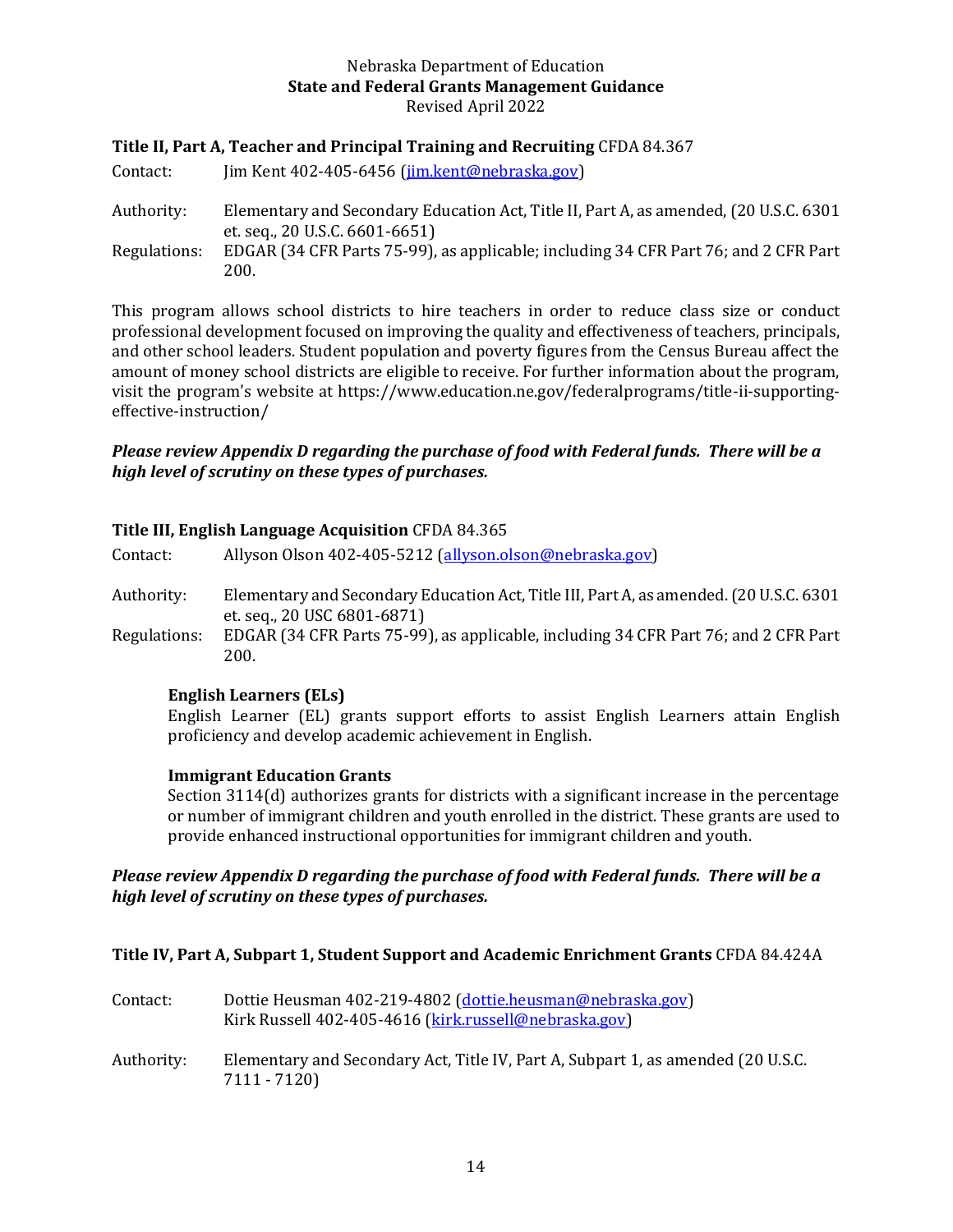Regulations: EDGAR (34 CFR Parts 75-99), as applicable, including 34 CFR Part 76; and 2 CFR Part 200.

The purpose of the federally funded Student Support and Academic Enrichment Grant is to improve students' academic achievement by increasing the capacity of States, local education agencies, schools, and local communities to:

- 1. provide all students with access to a well-rounded education;
- 2. improve school conditions for student learning; and
- 3. improve the use of technology in order to improve the academic achievement and digital literacy of all students.

## *Please review Appendix D regarding the purchase of food with Federal funds. There will be a high level of scrutiny on these types of purchases.*

## <span id="page-14-0"></span>**Title IV, Part B, 21st Century Community Learning Centers** CFDA 84.287

| Contact: | Jan Handa 402-219-3878 (jan.handa@nebraska.gov) |
|----------|-------------------------------------------------|
|          |                                                 |

- Authority: Elementary and Secondary Education Act, Title IV, Part B, as amended. (20 U.S.C. 6301 et. seq., 20 U.S.C. 7171-7176)
- Regulations: EDGAR (34 CFR Parts 75-99), as applicable, including 34 CFR Parts 75, 76, 77, 79, 81, 82, 85 and 86; and 2 CFR Part 200.

The  $21^{st}$  Century Community Learning Centers ( $21^{st}$  CCLC) is a Federally funded competitive grant program designed to support the establishment of community learning centers serving students attending schools with high needs. The Nebraska Department of Education (NDE) administers these grants to offer students a broad array of services, programs, and activities during non-school hours or periods when school is not in session, such as after school or during the summer. The three overarching goals of this grant program are to 1) improve overall student success and learning performance in one or more academic areas, through academic support and enrichment activities, 2) increase student social benefits and positive behavioral skills; and 3) increase active and meaningful family and community engagement in supporting students' education.

Any eligible entity (local educational agency, community-based organization, or other public or private entity) may serve as the fiscal agent for a 21st Century Community Learning Center grant. Fiscal agents must annually register in the SAM (System for Award Management) and must have a DUNS (Dun & Bradstreet) number and UEI number. Fiscal agents are subject to approval by NDE. Requests to act as the fiscal agent will be considered based on the following criteria: previous experience administering local, State or Federal grants of similar dollar value; proven fiduciary responsibility as demonstrated through annual audits; and linkage with the school district(s) and the school site(s) to be served.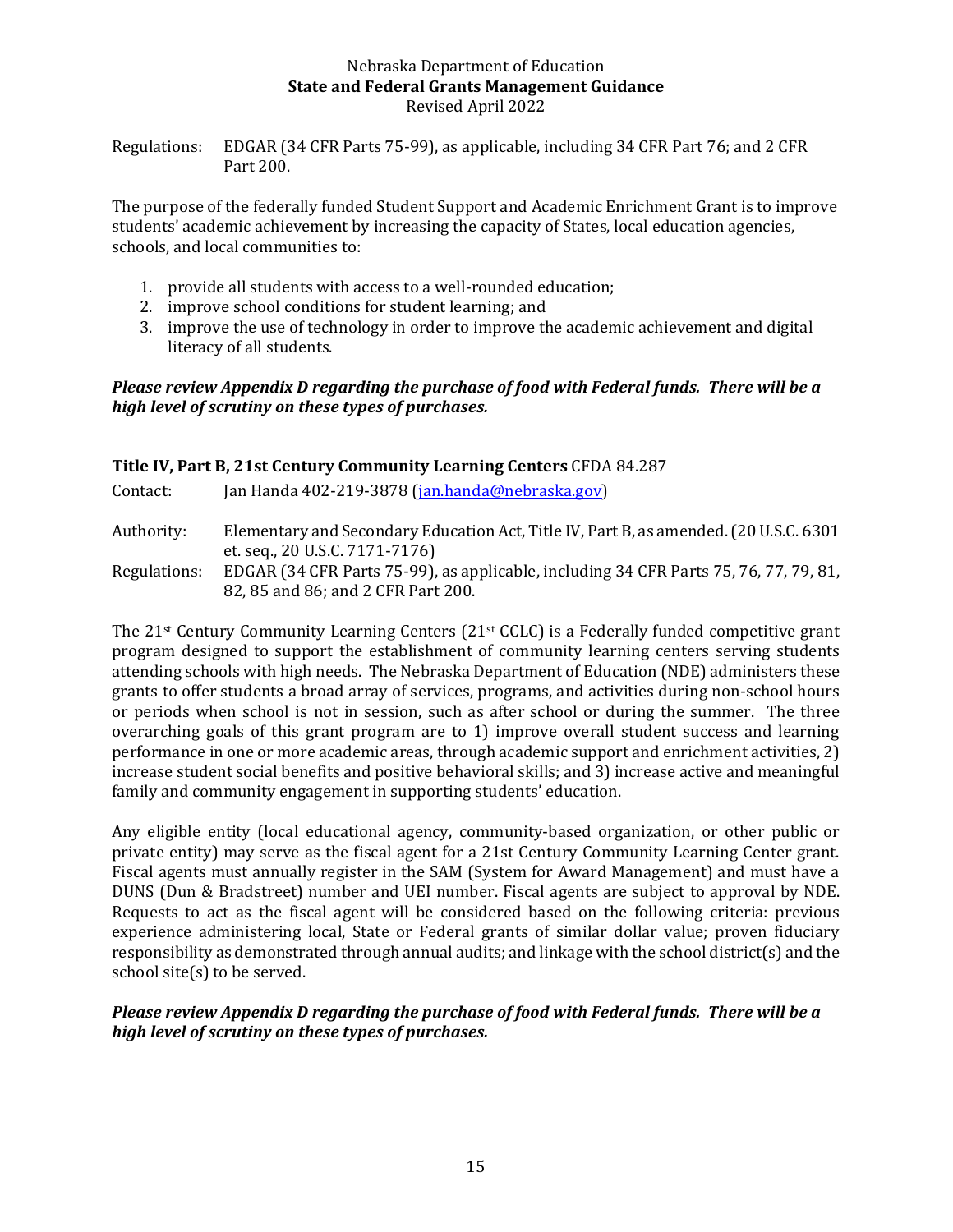## <span id="page-15-0"></span>**Title V, Part B, Subpart 2: Rural and Low-Income Schools** CFDA 84.358

| Contact:     | Kirk Russell 402-405-4616 (kirk.russell@nebraska.gov)                                                                               |
|--------------|-------------------------------------------------------------------------------------------------------------------------------------|
| Authority:   | Elementary and Secondary Education Act, Title VI, Part B, Subpart 2, as amended. (20)<br>USC 6301 et. seq., 20 U.S.C. 7341-7351c)   |
| Regulations: | EDGAR (34 CFR Parts 75-99), as applicable, including 34 CFR Parts 75, 76, 77, 79, 81,<br>82, 85, 97, 98 and 99; and 2 CFR Part 200. |

Provides assistance to eligible districts determined to be rural and low-income for any of the activities authorized in Titles I-A through IV-A of Every Student Succeeds Act.

## *Please review Appendix D regarding the purchase of food with Federal funds. There will be a high level of scrutiny on these types of purchases.*

## <span id="page-15-1"></span>**Nonpublic Ombudsman**

Contact: Jim Kent 402-405-6456 [\(jim.kent@nebraska.gov\)](mailto:jim.kent@nebraska.gov)

To help ensure equitable services and other benefits for eligible private/nonpublic children, teachers and other educational personnel, and families, State Education Agencies (SEAs) must designate an ombudsman to monitor and enforce ESEA equitable services requirements under both Title I and Title VIII. ESSA includes the following programs under Title VIII:

- Title I, Part A Improving Basic Programs Operated by LEA's
- Title I, Part C Education of migratory children
- Title II, Part A Supporting effective instruction
- Title III, Part A English language acquisition, language enhancement, and academic achievement
- Title IV, Part A Student support and academic enrichment grants
- Title IV, Part B 21<sup>st</sup> Century Community Learning Centers

An ombudsman serves as the primary point of contact for addressing questions and concerns from private/nonpublic school officials and LEAs regarding the provision of equitable services under Titles I and VIII.

#### <span id="page-15-2"></span>*NUTRITION SERVICES*

#### *Fresh Fruit and Vegetable Program (FFVP) CFDA 10.582*

|  | Contact: | Kayte Partch 402-471-2945 (kayte.partch@nebraska.gov) |
|--|----------|-------------------------------------------------------|
|--|----------|-------------------------------------------------------|

Authority: The Food, Conservation, and Energy Act of 2008, (P.L. 110-234) also known as the 2008 Farm Bill, Section 4304 of P.L. 110-234 amended the Richard B. Russell School Lunch Act (NSLA) (42 U.S.C. 1769) by adding Section 19, the *Fresh Fruit and Vegetable Program.*

> FFVP is authorized by Public Law 109-97 and Section 120 of the Child Nutrition and WIC Reauthorization Act of 2004 (Public Law 108-265)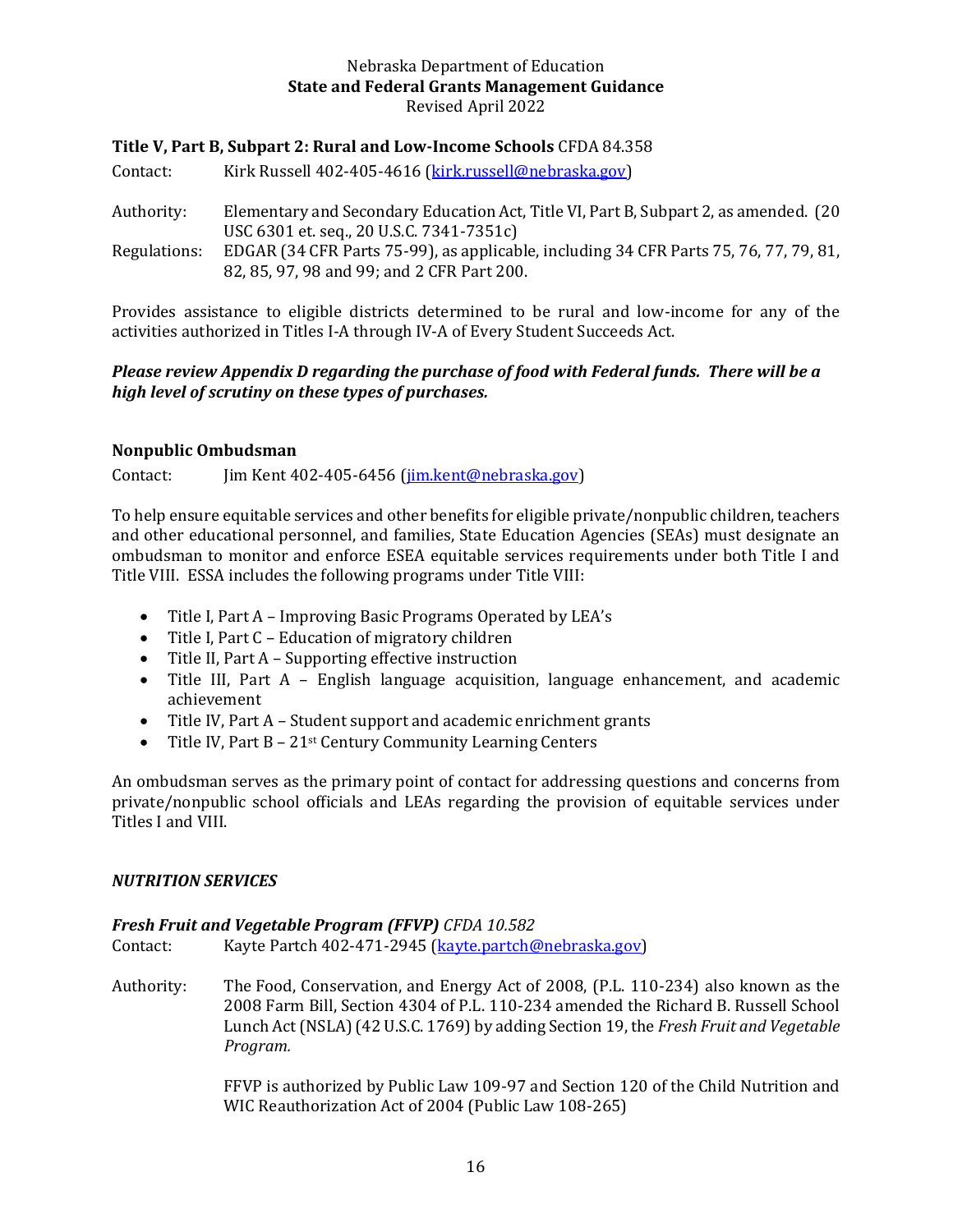Regulations: None currently.

To provide all children in participating, elementary schools a variety of free, fresh fruits and vegetables throughout the school day. Schools must participate in the National School Lunch Program, submit an annual application and have 50% or more Free/Reduced price eligible students. Funding to each school is based on the school's enrollment.

## <span id="page-16-0"></span>*SPECIAL EDUCATION PROGRAMS*

## *Special Education Grants to States- Base, Enrollment/Poverty, CEIS, and Nonpublic Allocations CFDA 84.027* Contact: Greg Prochazka 531-530-9096 [\(greg.prochazka@nebraska.gov\)](mailto:greg.prochazka@nebraska.gov) Authority: Individuals with Disabilities Education Act (IDEA), Part B, Section 611, as amended. (20 U.S.C. 1411)

Regulations: EDGAR (34 CFR Parts 75-99), as applicable, 34 CFR Part 300, and 2 Part CFR Part 200.

To provide grants to districts and other agencies to assist in providing a free appropriate public education to children with disabilities.

## *Special Education Preschool Grants- Base Allocations CFDA 84.173*

| Contact:     | Greg Prochazka 531-530-9096 (greg.prochazka@nebraska.gov)                                                |
|--------------|----------------------------------------------------------------------------------------------------------|
| Authority:   | Individuals with Disabilities Education Act (IDEA), Part B, Section 619, as amended.<br>(20 U.S.C. 1419) |
| Regulations: | EDGAR (34 CFR Parts 75-99), as applicable, 34 CFR Parts 300 and 301, and 2 CFR Part<br>200.              |

To provide grants to districts and other agencies to assist in providing a free appropriate public education to children with disabilities ages three through five years

## *Please review Appendix D regarding the purchase of food with Federal funds. There will be a high level of scrutiny on these types of purchases.*

| <b>Promoting Engagement and Knowledge (PEaK) Project CFDA 84.1027 and 84.181</b> |                                                                                                          |  |  |
|----------------------------------------------------------------------------------|----------------------------------------------------------------------------------------------------------|--|--|
| Contact:                                                                         | Kelly Wojcik 531-207-9986 (kelly.wojcik@nebraska.gov)                                                    |  |  |
| Authority:                                                                       | Individuals with Disabilities Education Act (IDEA), Part B, 20 U.S.C. 1400 et. seq.<br>Public Law 105-17 |  |  |
| Regulations:                                                                     | EDGAR (34 CFR Parts 75-99), as applicable; 2 CFR Part 200; and 34 CFR Part 300.                          |  |  |

To provide funding to agencies to support implementation and evaluation of Targeted Improvement Plans (TIPs).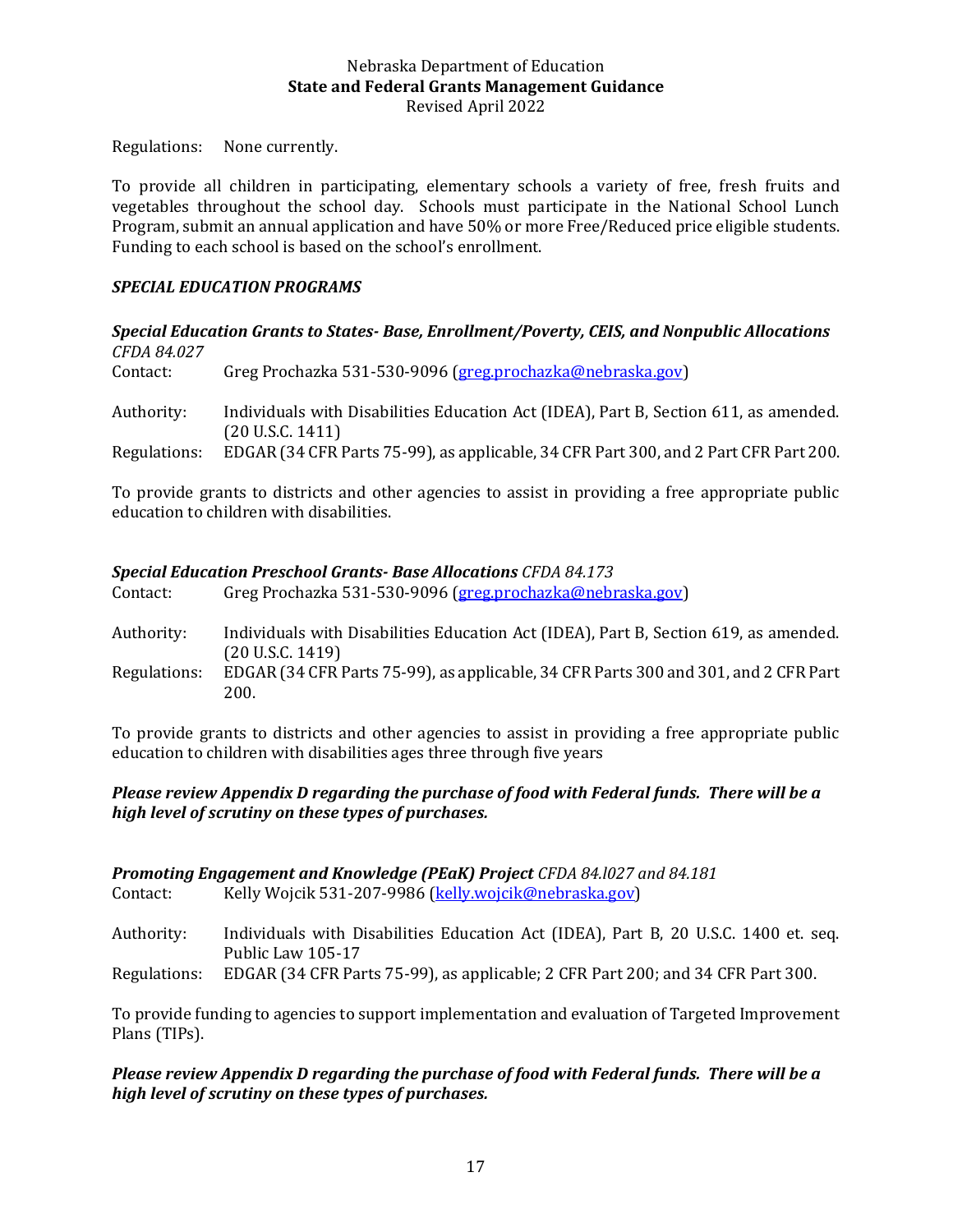## *Special Education Planning Region Team Grant CFDA 84.181*

| Contact: | Cole Johnson 531-207-9906 (cole.johnson@nebraska.gov) |
|----------|-------------------------------------------------------|
|          | Amy Bunnell 402-580-9730 (amy.bunnell@nebraska.gov)   |

Authority: Individuals with Disabilities Education Act (IDEA), Part C, as amended, 20 U.S.C. 1431- 1444. (NOTE: CFDA website also lists 20 U.S.C. 1471-1485, but see 2004 IDEA Amendments).

Regulations: EDGAR (34 CFR Parts 75-99), as applicable; 2 CFR Part 200; and 34 CFR Part 303.

To provide support to Early Development Network Planning Region Teams to carry out their responsibilities related to a Statewide, comprehensive, coordinated, multidisciplinary, interagency system to sustain early intervention services for infants and toddlers with disabilities (birth to age 3), and their families.

## *Please review Appendix D regarding the purchase of food with Federal funds. There will be a high level of scrutiny on these types of purchases.*

## *Special Education State Personnel Development Grant for Children with Disabilities (SPDG) CFDA 84.323* Contact: Amy Rhone 402-471-4323 [\(amy.rhone@nebraska.gov\)](mailto:anne.oath@nebraska.gov) Authority: Individuals with Disabilities Education Act (IDEA), Part D, Subpart 1, as amended. (20 U.S.C. 1451-1456)

Regulations: EDGAR (34 CFR Parts 75-99), as applicable and 2 CFR Part 200.

To assist NDE and districts in reforming and improving a system providing Positive Behavior Intervention and Supports, including their systems for professional development, technical assistance, and dissemination of knowledge about best practices to improve results for children with disabilities.

## *Please review Appendix D regarding the purchase of food with Federal funds. There will be a high level of scrutiny on these types of purchases.*

## *Special Education – Technical Assistance and Dissemination to Improve Services and Results for Children with Disabilities; Deaf-Blind CFDA 84.326*

| Contact:   | Amy Rhone 402-471-4323 (amy.rhone@nebraska.gov)                                        |  |  |  |
|------------|----------------------------------------------------------------------------------------|--|--|--|
| Authority: | Individuals with Disabilities Education Act (IDEA), Part D, Subpart 2, Section 663, as |  |  |  |

amended. (20 U.S.C. 1463)

Regulations: EDGAR (34 CFR Parts 75-99), as applicable and 2 CFR Part 200.

The goal of the Nebraska Project for Children Who Are Deaf-Blind in partnership with NDE is to improve results for children who are deaf-blind (birth to age 21) by providing evidence-based practices, technical assistance, training, information and dissemination to families, educators, paraprofessionals, and agencies serving this population so that children and their families will be successful members of their school and communities.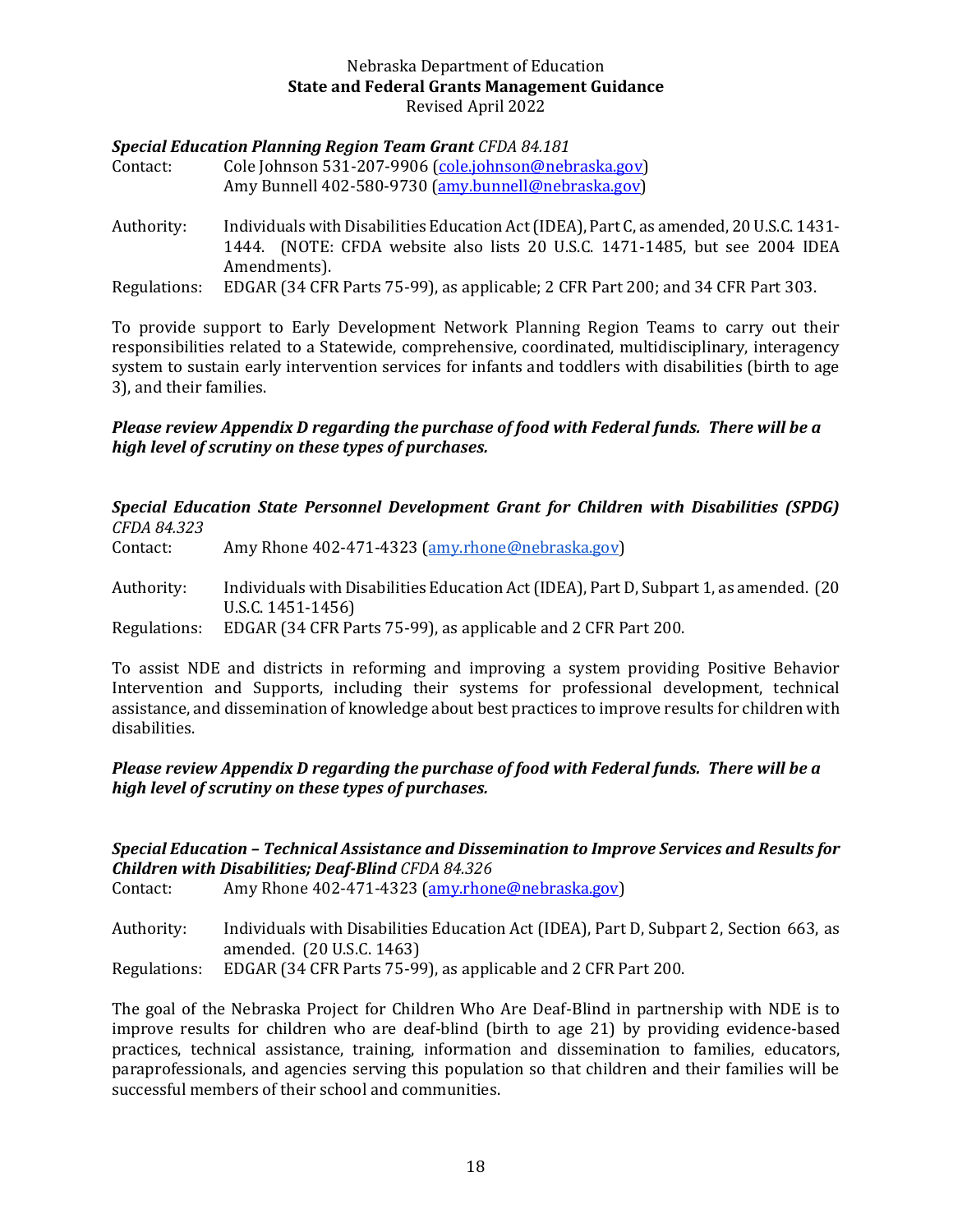## *Please review Appendix D regarding the purchase of food with Federal funds. There will be a high level of scrutiny on these types of purchases.*

## <span id="page-18-0"></span>*OTHER PROGRAMS*

## <span id="page-18-1"></span>**McKinney-Vento Education of Homeless Children and Youth** CFDA 84.196

| Contact: | Ken Howard 402-984-2593 (ken.howard@nebraska.gov)     |
|----------|-------------------------------------------------------|
|          | Ann Carmoney 402-525-7109 (ann.carmoney@nebraska.gov) |
|          |                                                       |

Authority: McKinney-Vento Homeless Assistance Act, (42 U.S.C. 11431-11435) Regulations: EDGAR (34 CFR Parts 75-99), as applicable and 2 CFR Part 200.

A competitive grant program that provides resources for activities and services to ensure that each child of a homeless individual and each homeless youth have equal access to the same free, appropriate public education, including a public preschool, as provided to other children and youths. This access is necessary to ensure that homeless children and youths have an opportunity to meet the same challenging State academic standards to which all students are held. Establishes a State Office of Homeless Education with a State Coordinator and requires a Homeless Education Liaison for each district within the state.

## *Please review Appendix D regarding the purchase of food with Federal funds. There will be a high level of scrutiny on these types of purchases.*

## <span id="page-18-2"></span>**II. Definitions**

## <span id="page-18-3"></span>**Grant**

An award of financial assistance by NDE, in the form of money or property in lieu of money, to an eligible recipient for a defined purpose permitted by associated grant program regulations.

- Continuation grant a new grant award to provide "another period" of funding under an approved project timeline specified in a competitive or non-competitive discretionary grant.
- Discretionary grant (two types)
	- o Competitive Discretionary Grant A grant made on the basis of competition among applicants. An application does not assure the applicant of being awarded a grant.
	- o Non-competitive Discretionary Grant Any grant that is not a formula grant or a competitive discretionary grant.
- Formula Grant A grant award with a grant amount determined by a formula specified or authorized by law, regulation, or terms of the funding agreement with NDE.

## <span id="page-18-4"></span>**Calendar**

Fiscal Years:

- State fiscal year: July 1 to June 30.
- Districts' fiscal year: September 1 to August 31.
- Each ESU has discretion in establishing a fiscal year.
- Federal fiscal year: October 1 to September 30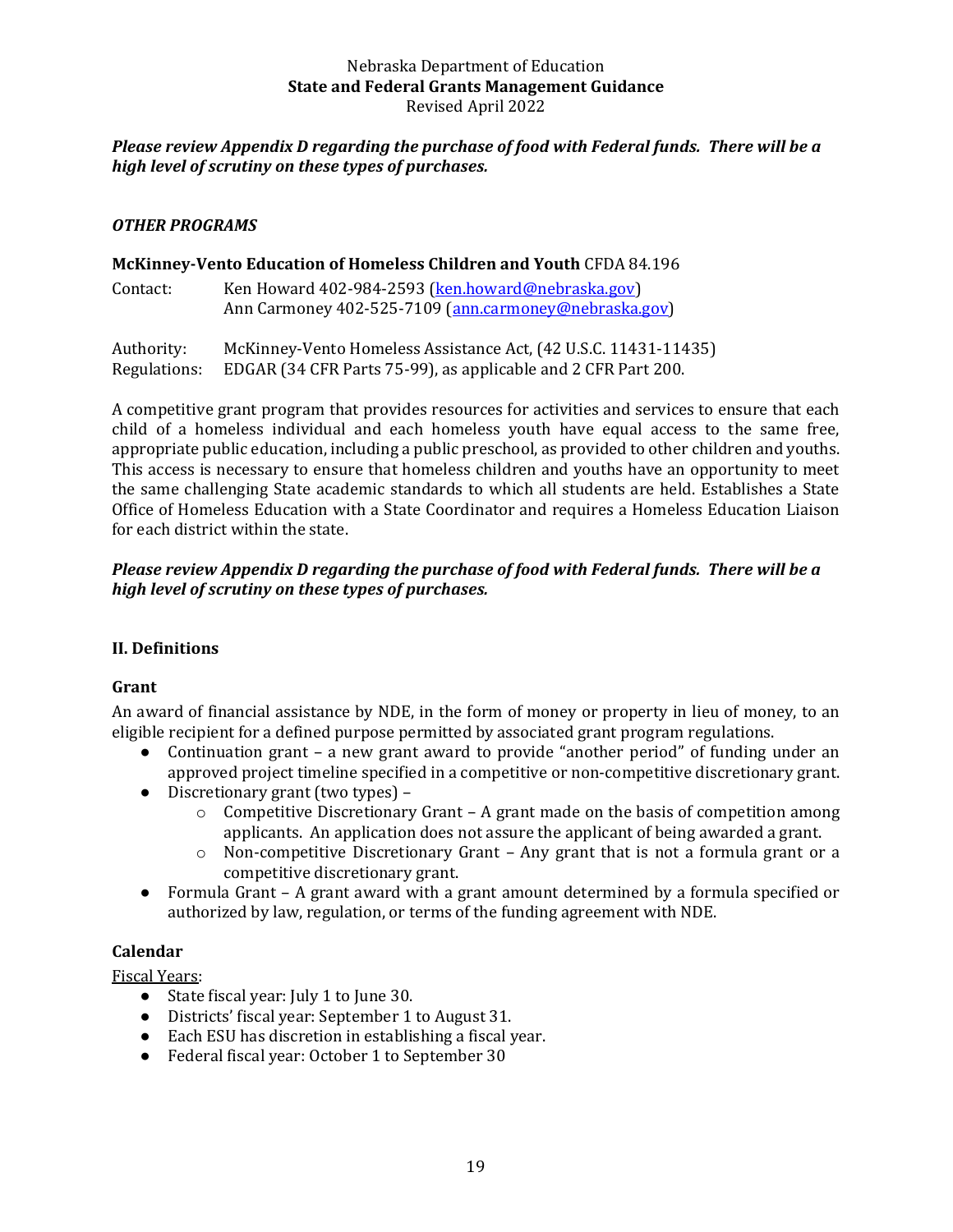## Federal Grant Funding Availability

Although the Federal fiscal year is October 1 to September 30, many formula grants, including ESEA/ESSA, become available on July 1. Most Federal funds are granted for one year. In some instances, only a portion of the grant funds are available from July 1 – September 30. The entire grant becomes available October 1.

If the Federal Tydings Amendment applies to a specific grant, those grant funds are available as carryover to schools and other recipients in the following year. This amendment makes qualifying program grants received by NDE available for a 27-month period. Example: July 1, 2015 to September 30, 2017.

"Under the Tydings Amendment, Section 421(b) of the General Education Provisions Act (GEPA), 20 U. S. C. 1225(b), any funds that are not obligated at the end of the funding period specified in the Grant Award Notice shall remain available for obligation for an additional period of 12 months."

Project Start Date:

- The beginning date when funds can be obligated for approved grant activities. Some grants allow pre-award costs, which will be identified with the grant award.
- Cannot precede 1) the receipt of an approvable application with a budget request for funds for formula grant programs **or** 2) notification of approval and issuance of the grant award notification (GAN) for competitive and discretionary grants.
- Cannot precede the beginning of the fiscal year for which the funds are appropriated.
- The project start date is included on the Grant Award Notification (GAN).

Approval Date: The date when the application is approved. Formula grant recipients can begin obligating funds upon approval and issuance of the grant award notification subject to the limitations of the project start date. Competitive grants of \$50,000 or more require approval by the State Board of Education before the issuance of a grant award notification. Grant awards for competitive grants between \$10,000 and \$50,000 must be approved by the Commissioner**.** 

#### Project Ending Date:

- The last date that funds can be obligated or spent on an approved project.
	- $\circ$  All activities for a project must be completed within the project starting and ending dates.
- Any funds obligated before the project ending date must be liquidated within a period of 45 days following the project ending date. Any delay past 45 days may jeopardize payments.
- The project ending date is included on the Grant Award Notification (GAN).
- Most Federal formula grants are covered under the Tydings Amendment and permit unexpended funds from the first project year to be carried over to the next project year. Carryover funds must be amended and approved for expenditure in the next year's grant budget and application.

Final Financial Reports: A final financial report is due 45 days after the project ending date (excluding statutory deadline reporting requirements). Failure to submit the required reports on time will result in current and subsequent years' funding being withheld until the report is received. Some programs also require a final program progress report at the end of a project, which is subject to the same withholding provisions if not submitted by the time required. If the grant project and all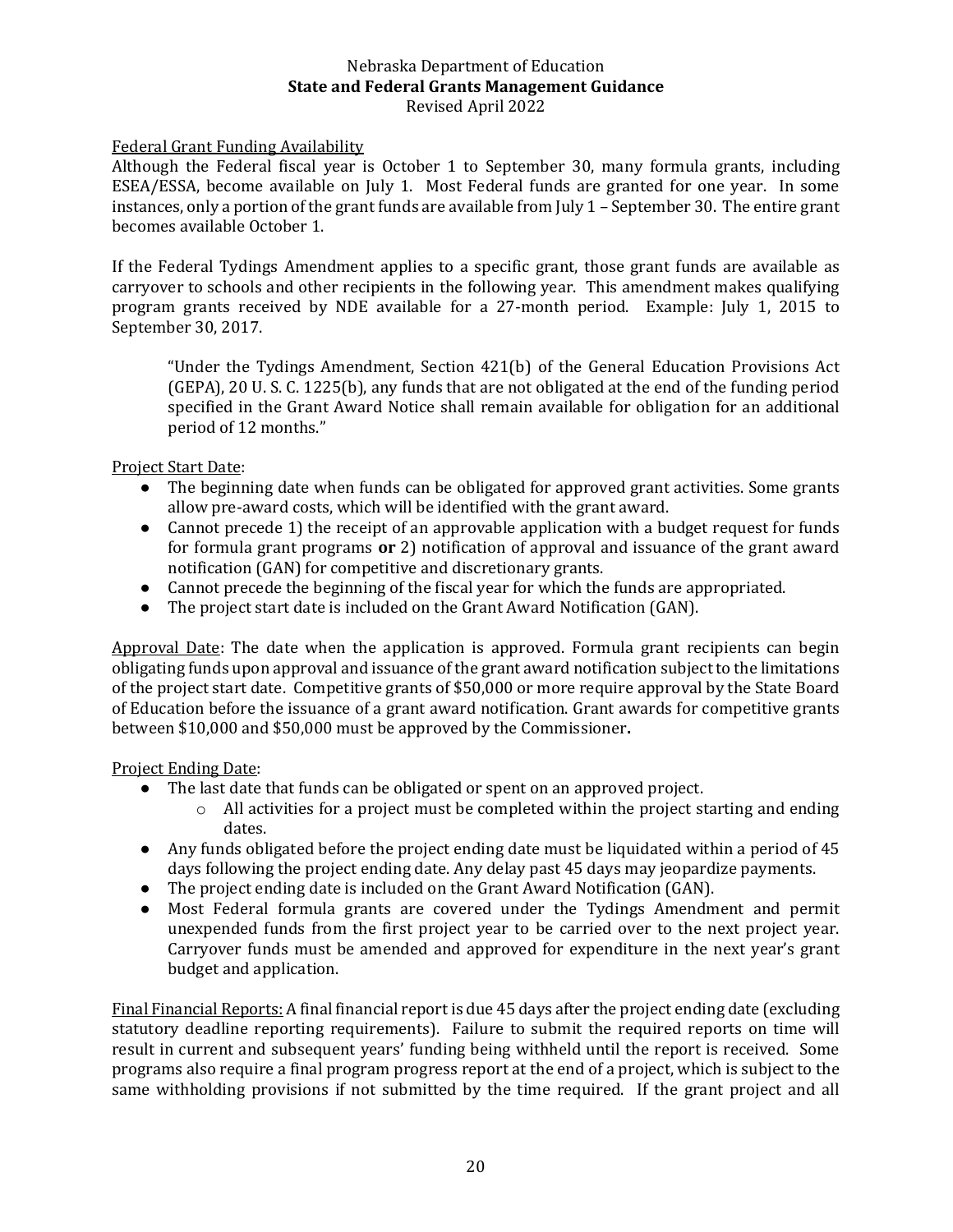obligations are completed prior to the project ending date, grant recipients should submit the final financial report at that time, not waiting for the project ending date.

Outstanding Obligations: An outstanding obligation is any debt for which funds were obligated prior to the end of the project and is expected to be paid within 45 days following the project ending date.

## *Federal Grants*

The following table (from 34 CFR 76.707) describes when an obligation occurs with respect to various categories of activities.

| If the obligation is for:     | The obligation is made:           |
|-------------------------------|-----------------------------------|
| a) acquisition of real or     | -on the date on which a written   |
| personal property             | commitment to acquire the         |
|                               | property has been made.           |
| b) personal services by an    | -when the service has been        |
| employee                      | performed.                        |
| c) personal services by a     | -on the date on which a binding   |
| contractor (not an employee)  | written commitment to obtain the  |
|                               | services has been made. (NDE has  |
|                               | added: provided that the work     |
|                               | can be completed within 45 days   |
|                               | of the end of the project).       |
| d) performance of work other  | -on the date on which a binding   |
| than a personal service       | written commitment to obtain the  |
|                               | work has been made. (NDE has      |
|                               | added: provided that the work     |
|                               | can be completed within 45 days   |
|                               | of the end of the project).       |
| e) public utility service     | -when the service is received.    |
| f) travel                     | -when the travel is taken.        |
| g) rental of real or personal | -when the property is used.       |
| property                      |                                   |
| h) a pre-agreement cost that  | -on the first day of the grant or |
| was approved by the State     | sub-grant performance period.     |
| under the cost principles     |                                   |
| identified in 2 CFR part 200, |                                   |
| Subpart E                     |                                   |

## *State Grants*

State grants may have other restrictions or timelines for obligations which are specified in the grant's instructions. Check with the program director of the grant for further information.

#### **OTHER TERMS**

Department: Refers to the Nebraska Department of Education unless otherwise identified.

Nonpublic: All schools approved under Rule 14 will, for consistency, be referred to as nonpublic schools.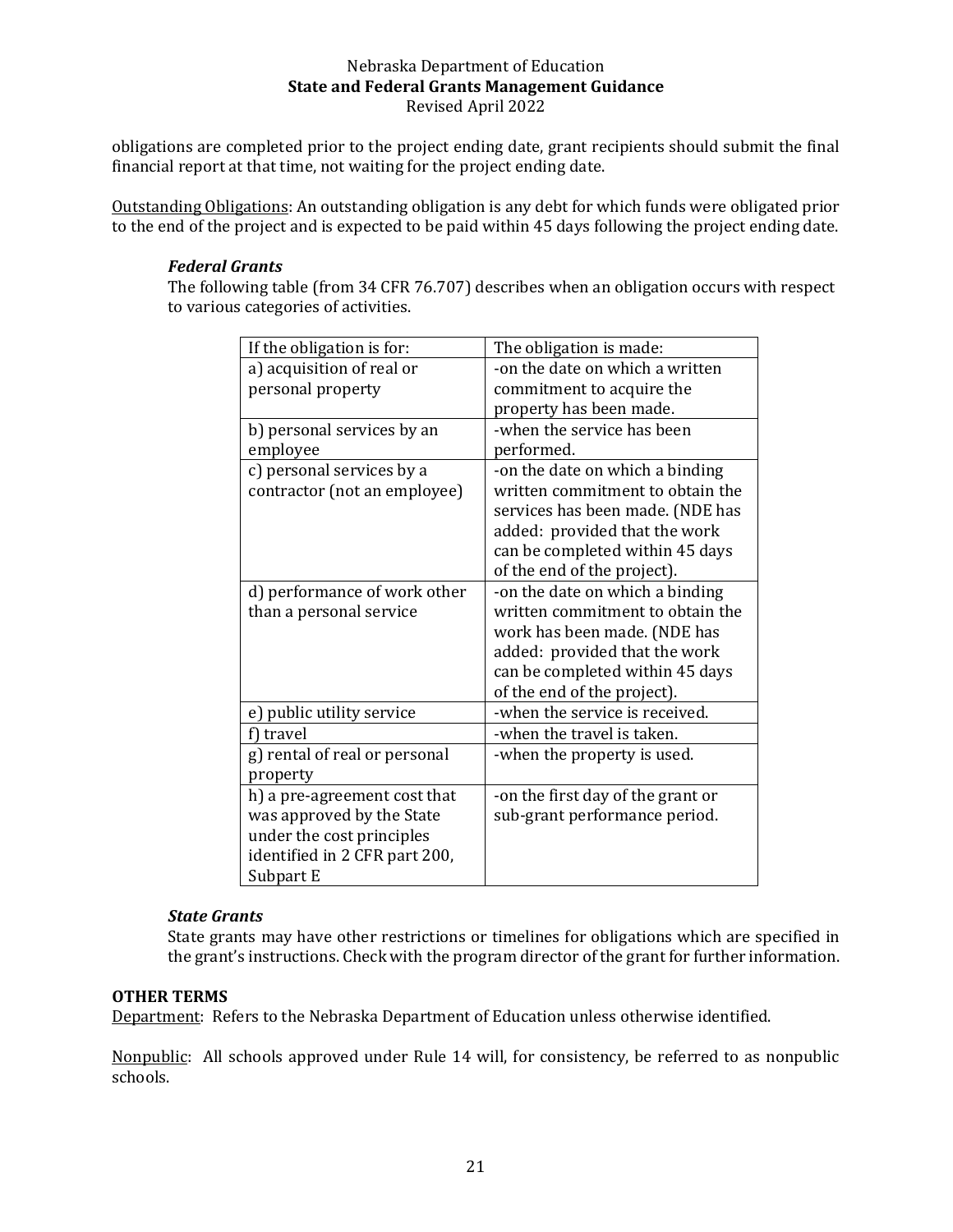Interim Program Schools: Refers to schools located in or operated by county detention homes, institutions and juvenile emergency shelters that are created to ensure continuity of instruction for students who cannot attend public schools for reasons of health or safety while in temporary residential placements and to insure that such students may receive academic credit from the approved or accredited schools to which they will transfer in order to make continued progress toward grade promotion or graduation.

Unique Grant Recipient Identifier Numbers: The GMS will use the following unique identifier numbers within all projects to identify the grant recipient. This is not a grant award number. The unique grant recipient identifier number includes 15 characters but will use only those needed (remaining characters will be zeros).

| -00 | 00     | 0000     | 0000             | 000             |
|-----|--------|----------|------------------|-----------------|
| ESU | County | District | Nonpublic School | <b>Building</b> |

Project Number: All grant award notifications have a unique number identifying the project and fiscal year.

## <span id="page-21-0"></span>**III. Applications**

A grant application and subsequent grant award constitute a legally binding agreement between the applicant and the Department of Education. An applicant may be a school district, an ESU, a multidistrict project (consortium or cooperative), or a nonprofit entity. Eligibility requirements vary. Check with the program director for details on eligibility.

Each application shall contain a set of assurances, which is the applicant's agreement to follow important state and Federal laws and regulations related to the administration of the program and management of the funds.

## Authorized Representative

The "Authorized Representative" is a person who legally acts on behalf of the recipient of Federal and state grants. The authorized representative is the liaison between the grant recipient and NDE as the grantor.

The governing body of an agency delegates their authority to the person (i.e., district superintendent or ESU administrator) who will act as the authorized representative of the agency receiving state or Federal grants. **This authorization must be done annually, for some programs, and duly noted in recorded board minutes.** The chairperson of the managing board or committee of the grantee organization is assumed to be the authorized representative for applicants that are not districts, or ESUs, unless otherwise indicated by the managing board.

## Role and Responsibilities of the Authorized Representative

The signature of the authorized representative protects the legal rights and interests of the recipient and commits the recipient to fulfill the obligations of the grant project. The signature of the authorized representative is required in order to form a legal contract between the recipient and the Department of Education as the grantor agency. By signing grant related documents on behalf of the organization, the authorized representative binds the recipient to operate the grant within the terms of the grant agreement, assurances, administrative and program requirements. The security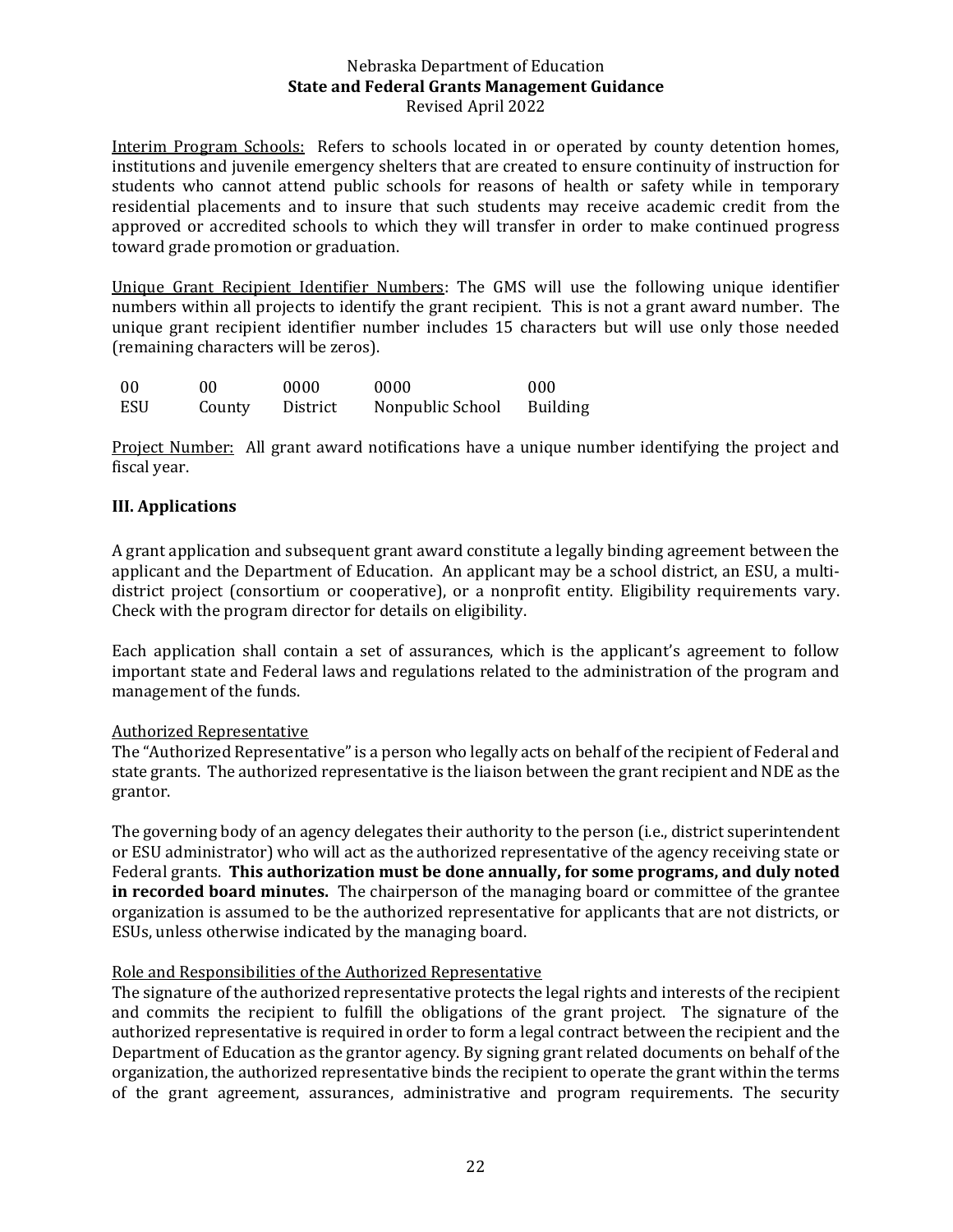measures in NDE's Grant Management System identify the authorized representative as the electronic signature for online submissions.

The authorized representative is responsible for:

- Developing a work plan or calendar to administer and achieve the goals and objectives of the grant award;
- Informing the business manager/financial contact of the application, approval of the award, applicable requirements for allowable costs of the program, reporting requirements, budget or program modifications, close-out procedures, etc.;
- Ensuring an appropriate system of **time and effort records** is used in cases where an employee that is paid using grant funds is also paid using local or state funds or funds of another Federal program;
- Submitting timely and accurate program reports and ensuring the person responsible for fiscal reporting is also prompt and accurate, and;
- Ensuring the grant award is administered in compliance with applicable state and Federal laws, regulations, statement of assurances and terms and conditions of the grant award.

## Application Process

Application forms may be accessed online through the Grants Management System (GMS) at <https://nde.mtwgms.org/NDEGMSWebv02/Logon.aspx> or through the NDE Portal Forms tab at <https://portal.education.ne.gov/site/DesktopDefault.aspx?tabindex=1&tabid=7> or through paper applications from the appropriate NDE Office. Notices that applications are available are sent to authorized representatives and may be posted on the Department's website.

## Nonpublic Participation in Federal Grants

The authorizing statutes for many Federal programs require that the state and recipients of NDE issued grants provide for participation by eligible students or staff enrolled in nonpublic schools and define the specifics for determining eligibility and participation. Federal statutes may require that public school districts have meaningful and timely consultation with nonpublic schools within their boundaries concerning the availability of the various Federal programs in which nonpublic schools may participate, whether individually or in a multi-district project (consortium or cooperative). **This consultation must be documented and the appropriate Nonpublic School Participation form must be signed by all parties and kept on file in the District's office. Information documented during the consultation must be entered in the appropriate Nonpublic Consultation form(s) in NDE's Consolidated Data Collection (CDC) and are due May 1 each year. All districts must offer the opportunity for a free and appropriate public education for students with disabilities residing within their boundaries.** 

## *The major provisions of Section 8501 of the Every Student Succeeds Act require:*

- Districts or consortia or cooperatives to provide eligible nonpublic children and their teachers, on an equitable basis, services or benefits that address their needs;
- Services or benefits must be secular, neutral, and non-ideological;
- Services and benefits shall be equitable in comparison to services and other benefits for public school children, teachers and other educational personnel participating in the program and shall be provided in a timely manner; and
- Expenditures shall be equal, taking into account the number and educational needs of the children to be served, to the expenditures for participating public school children.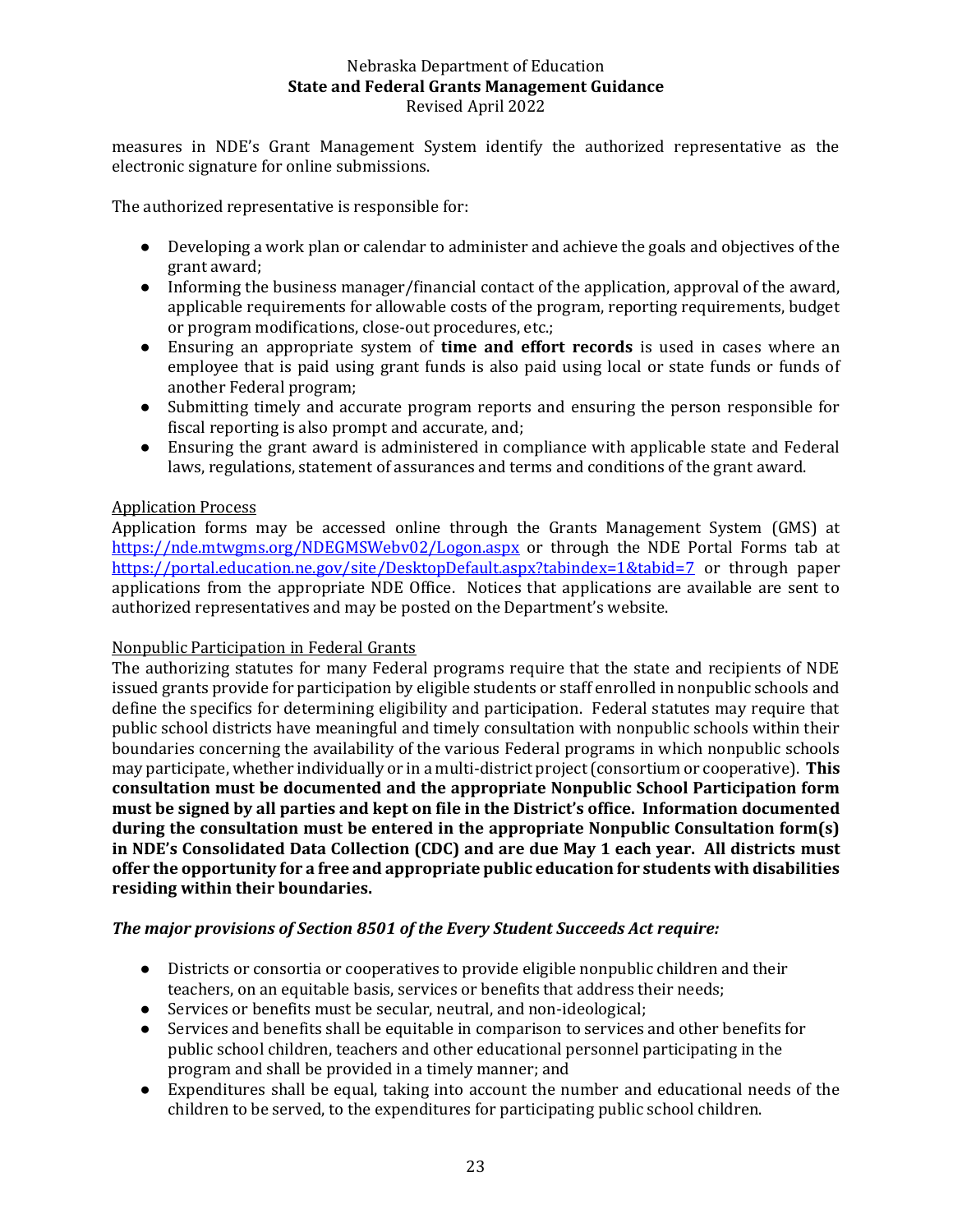## *Administrative Responsibility for Nonpublic Participation*

Recipients of Federal grants issued by NDE must fulfill these general administrative responsibilities: (34 CFR 76.651-662)

- Provide eligible nonpublic school students a genuine opportunity for equitable participation in accordance with Federal laws and regulations for a program;
- Provide nonpublic school students the opportunity to participate consistent with the number of nonpublic school students and their needs;
- Maintain administrative direction and control over Federal funds and Federal property used for students enrolled in nonpublic schools;
- Provide for timely and meaningful consultation that addresses:
	- o Which children will receive benefits under the project
	- o How the eligible staff and children's needs will be identified;
	- o What benefits will be provided;
	- o How benefits will be provided;
	- $\circ$  How the services will be evaluated and how the results of that evaluation will be used to improve those services;
- Consult with the nonpublic school representatives before the district makes any decision that affects the opportunities of those students to participate in the project;
- Give the appropriate representatives a genuine opportunity to express their views regarding each matter subject to the consultation requirements in 34 CFR 76.652

## *Specific Program Nonpublic Participation*

*Obligation of Funds: Funds allocated to a local educational agency for educational services and other benefits to eligible nonpublic school children shall be obligated in the fiscal year for which the funds are received by the agency.*

*Funds Not to Benefit a Private/Nonpublic School: (a) A subgrantee may not use program funds to finance the existing level of instruction in a private/nonpublic school or to otherwise benefit the private school. (b) The subgrantee shall use program funds to meet the specific needs of students enrolled in private/nonpublic schools, rather than (1) the needs of a private school; or (2) the general needs of the students enrolled in a private/nonpublic school. Authority: 20 U.S.C. 1221e-3 and 3474*

Title I, Part A, Improving Basic Programs: Nonpublic school students with academic needs who reside in an eligible Title I attendance area may receive equitable services to the extent possible with funds generated by low-income nonpublic school students.

Title II, Part A, Teacher and Principal Training and Recruiting: **Funds can support professional development for nonpublic school staff members** in areas that are an integral part of school and local educational agency strategies for providing educators (including teachers, principals, other school leaders, specialized instructional support personnel, paraprofessionals, and as applicable, early childhood educators) with the knowledge and skills necessary to enable students to succeed in a well-rounded education and meet challenging academic standards; are sustained (not stand-alone, 1-day, or short-term workshops), intensive, collaborative, job-embedded, data-driven, and classroom-focused.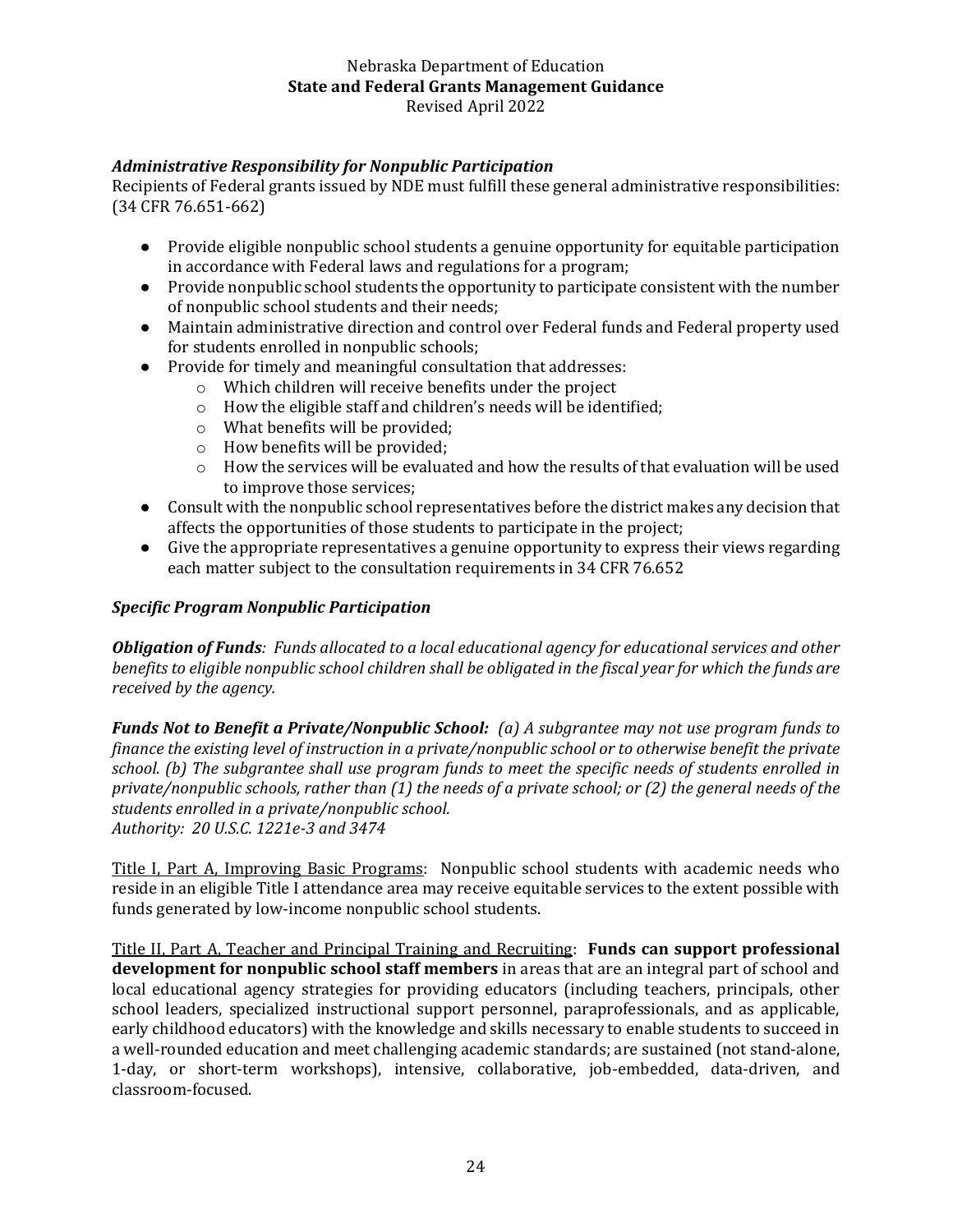The NDE Consolidated ESEA/ESSA Application will calculate the minimum amount to be budgeted for nonpublic schools located within the boundaries of the public school district.

Title III, Part A, Language Acquisition: The LEA is responsible for assessing the English language proficiency of private school students. The assessment is critical to ensuring, for example, that a student who has a native language other than English is, in fact, EL. Details on the kind of assessment and how it will be conducted should be discussed during the consultation process. However, the LEA cannot require a private/nonpublic school to administer an English language proficiency assessment as a condition for equitable participation of the private/nonpublic school students. However, the LEA is required under the Title IX uniform provisions to consult with private school officials about how the results of the assessment will be used to improve those services

21st Century Community Learning Center Grants: Public and private organizations are eligible to apply for a competitive 21st Century Community Learning Center grant. Examples of eligible agencies and organizations include, but are not limited to public school districts and private schools (LEAs), community-based organizations (CBOs), non-profit agencies, city or county government agencies, faith-based organizations (FBOs), institutions of higher education, and for-profit corporations. A consortium of two or more such agencies, organizations, or entities is also eligible. Eligible organizations are required to collaborate with public schools when applying for funds.

## Nonpublic Participation in State Grants

Contact the Program Director for guidance on the participation of nonpublic schools, staff or students in any State grant.

## <span id="page-24-0"></span>**Complaints and Appeals Process in Federal Grants**

## **Complaints**

Chapter 34 of the Code of Federal Regulations, Section 299.10 (34 CFR 299.10) requires the Department to adopt written procedures for receiving or resolving any complaint from an organization or individual that the Department or an agency or a consortium of agencies is violating a Federal statute or regulation that applies to certain Federal programs.

34 CFR 299.10 applies to the following Federal programs:

- Title I, Part A Improving Basic Programs Operated by LEA's
- Title I, Part C Education of migratory children
- Title I, Part D Prevention and Intervention Programs for Children and Youth who are Neglected, Delinquent, or At-Risk
- Title II, Part A Supporting effective instruction
- Title III, Part A English language acquisition, language enhancement, and academic achievement
- Title IV, Part A Student support and academic enrichment grants
- Title IV, Part  $B 21$ <sup>st</sup> Century Community Learning Centers
- Title V (Flexibility and Accountability).
- Title VII (Impact Aid) (Emergency Immigrant Education).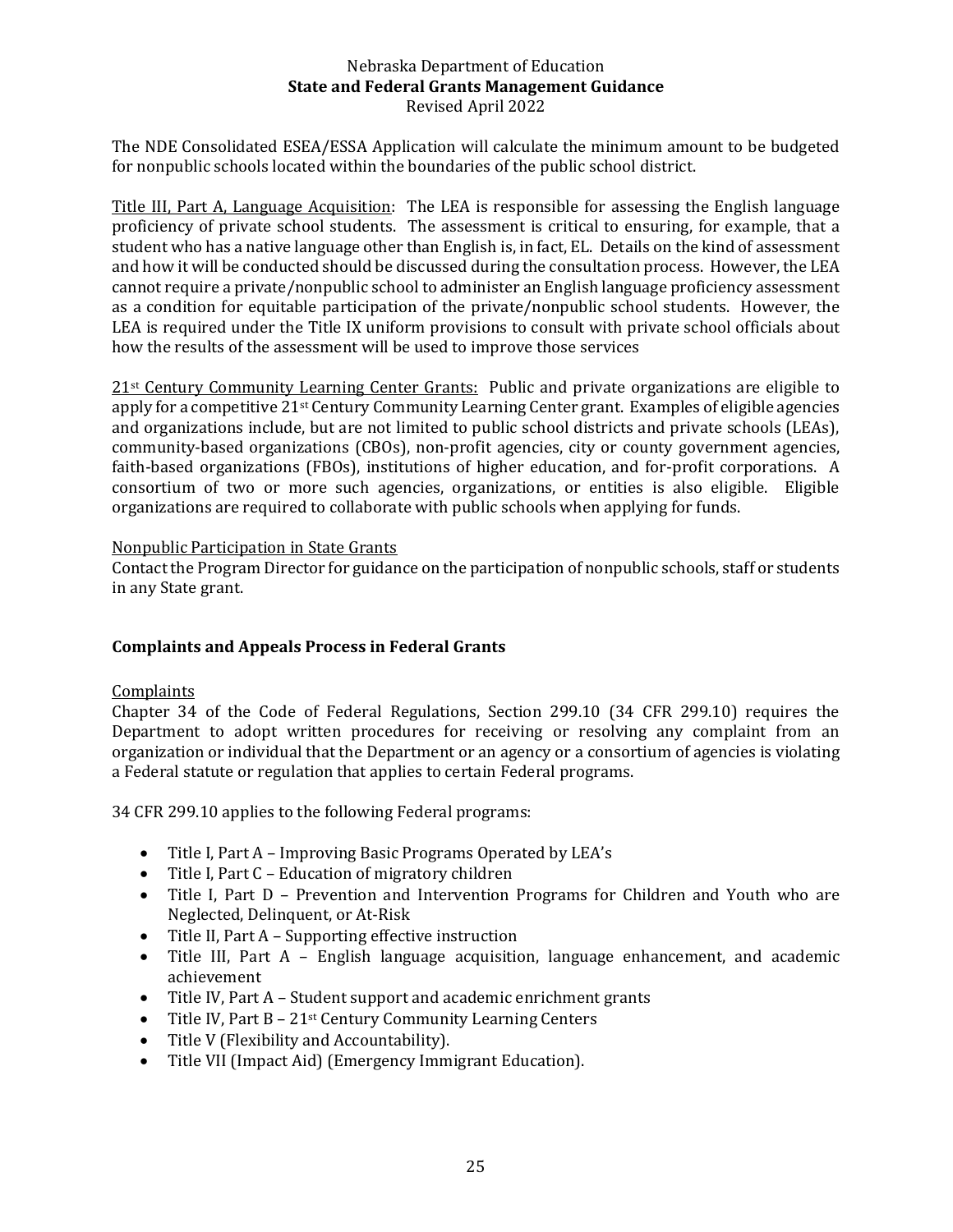A complaint that the Department of Education or agency or consortium of agencies is violating a Federal statute or regulation that applies to any applicable program should be submitted by letter to the Deputy Commissioner, Nebraska Department of Education, who will handle such complaints on behalf of the Commissioner and whose actions will be taken on behalf of the Commissioner. The complaint must include the following information:

- Title of the Federal program.
- A description of the alleged violation of statute or regulation including
	- o the applicable Federal statute and/or regulation alleged violated, and
	- $\circ$  a description of the alleged facts constituting the violation, along with the dates(s) of such violations, if known.
- Name and address of the person making the complaint.
- The signature of the complainant along with the date such complaint was made.

The Deputy Commissioner, Nebraska Department of Education, will cause the complaint to be investigated.

- The Deputy Commissioner will notify the entity that is the subject of the complaint of the nature of the complaint.
- The Deputy Commissioner may
	- o request additional information from the person filing the complaint, and/or from the entity alleged to be in violation of Federal law or regulation; and,
	- $\circ$  provide for an independent on-site investigation if she/he determines it necessary.
- The Deputy Commissioner will make a decision on the complaint within 60 days of the receipt of the complaint and will communicate the decision in writing to the complainant and the subject of the complaint.
- The written communication will be accompanied by information on how the complainant or subject of the complaint may appeal the Deputy Commissioner's decision to the State Board of Education using the contested case process specified in Title 92, Nebraska Administrative Code, Chapter 61.
- The Deputy Commissioner may extend the timeframe of the investigation by up to sixty (60) days if he or she determines that exceptional circumstances exist with respect to the complaint.

If the complainant or subject of the complaint is not satisfied with the Deputy Commissioner's decision, she/he may appeal the decision to the State Board of Education within thirty (30) days of the date of the Deputy Commissioner's decision using the process specified in Title 92, Nebraska Administrative Code, Chapter 61. The Deputy Commissioner's decision shall be considered to be a decision of the Commissioner for purposes of appeal.

If the complainant is not satisfied with the outcome of the final decision under Title 92, Nebraska Administrative Code, Chapter 61, she/he may request the Secretary of Education, U.S. Department of Education to review the final decision of the Nebraska Department of Education. Upon request, the Nebraska Department of Education shall provide information on how to contact the Secretary of Education, U.S. Department of Education.

Each entity receiving funding under any applicable Federal program will disseminate, free of charge, the complaint procedure to parents of the students, and appropriate private school officials or representatives.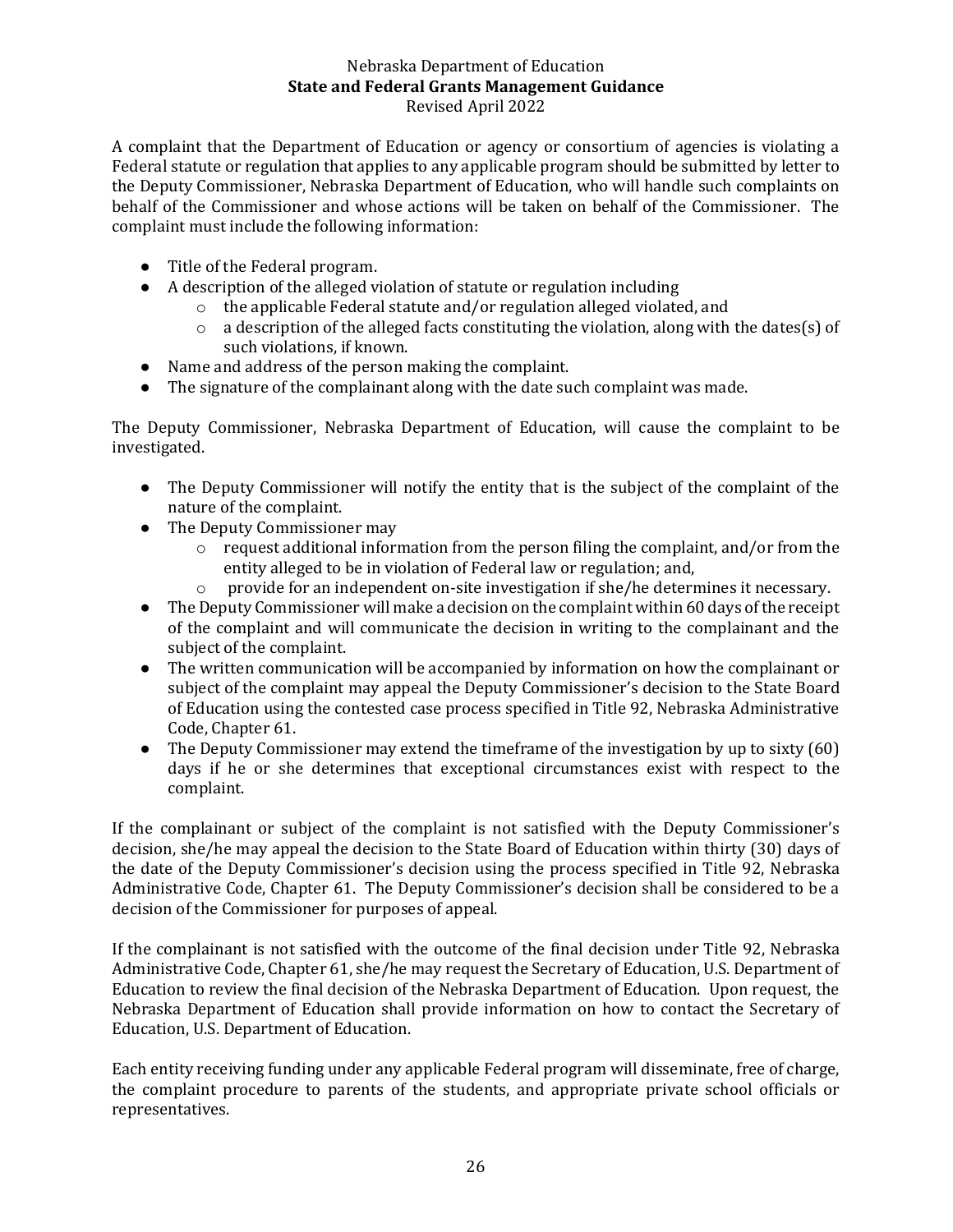## Appeals

In addition, 34 CFR 76.401 requires the Department to provide an applicant for a grant with notice and an opportunity for a hearing before disapproval of an application for a grant from the Department. Note: In the GMS, an application being returned for changes does not constitute "disapproval". 34 CFR 76.401 applies to all Federal grants issued through the Department.

If an applicant wishes to invoke procedures for a hearing on the disapproval or denial of an application for a continuation or discretionary grant, the applicant must, within thirty (30) days after receiving notice of disapproval, file a written request for a hearing with the Deputy Commissioner, Nebraska Department of Education, P.O. Box 94987, Lincoln, NE 68509-4987. The written request for the hearing must include a rationale for contesting the disapproval and supporting documentation. Upon the timely filing of such a request for hearing, NDE will hold a hearing on the record within thirty (30) days of the receipt of the request and issue a ruling no later than ten (10) days after such hearing. Such hearing shall be informal in nature, will be audio tape recorded, and may, if agreed to by the applicant, be conducted via telephone, video conferencing or other electronic means. The Commissioner of Education or the Deputy Commissioner of Education will appoint an individual to act as the hearing official for such hearings. Such individual may be an employee of NDE.

## Complaint and Appeal Process in State or Federal Grants not covered above

NDE will seek to work cooperatively with the grantee to resolve issues surrounding the administration of their project. In the event a mutually agreeable resolution cannot be reached, grantees may file an appeal with NDE within 30 days of the grantee receiving notification of the Department decision, and request a hearing, if applicable, with the State Board of Education using the procedures adopted pursuant to 92 NAC 61. Rule 61 is found at: <http://www.education.ne.gov/LEGAL/webrulespdf/RULE61.pdf>

#### <span id="page-26-0"></span>**Lobby, Debarment, Suspension**

## CERTIFICATIONS REGARDING LOBBYING; DEBARMENT, SUSPENSION AND OTHER RESPONSIBILITY MATTERS; AND DRUG-FREE WORKPLACE REQUIREMENTS

Applicants should refer to the regulations cited below to determine the certification to which they are required to attest. Applicants should also review the instructions for certification included in the regulations before completing this form. Signature of this form provides for compliance with certification requirements under 34 CFR Part 82, New Restrictions on Lobbying, and 34 CFR Part 84 Government-wide Requirements for Drug-Free Workplace (Grants). The certifications shall be treated as a material representation of fact upon which reliance will be placed when the Department of Education determines to award the covered transaction, grant, or cooperative agreement.

#### 1. LOBBYING

As required by Section 1352, Title 31 of the U.S. Code, and implemented at 34 CFR Part 82, for persons entering into a grant or cooperative agreement over \$100,000, as defined at 34 CFR Part 82, Sections 82.105 and 82.110, the applicant certifies that: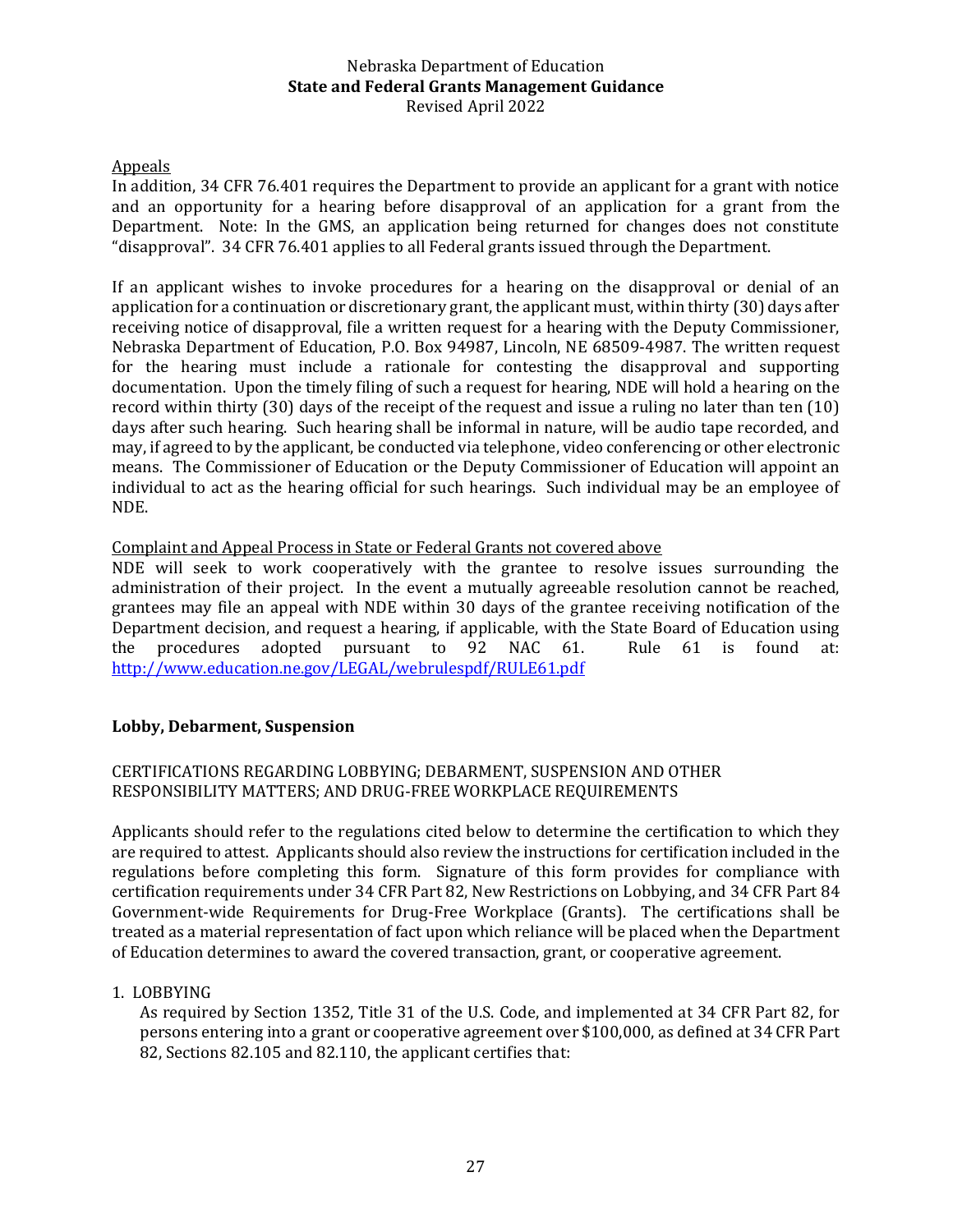- A. No Federal appropriated funds have been paid or will be paid, by or on behalf of the undersigned, to any person for influencing or attempting to influence an officer or employee of any agency, a Member of Congress, an officer or employee of Congress, or an employee of a Member of Congress, in connection with the making of any Federal grant, the entering into of any cooperative agreement, and the extension, continuation, renewal, amendment, or modification of any Federal grant or cooperative agreement;
- B. If any funds other than Federal appropriated funds have been paid or will be paid to any person for influencing or attempting to influence an officer or employee of any agency, a Member of Congress, an officer or employee of Congress, or an employee of a Member of Congress in connection with this Federal grant or cooperative agreement, the undersigned shall complete and submit Standard Form LLL, Disclosure Form to Report Lobbying, in accordance with its instructions.
- C. The undersigned shall require that the language of this certification be included in the award documents for all subawards at all tiers, including subgrants, contracts under grants and cooperative agreements, and subcontracts, and that all subrecipients shall certify and disclose accordingly.

## 2. DEBARMENT, SUSPENSION, AND OTHER RESPONSIBILITY MATTERS

2 CFR 200.214 Non-Federal entities are subject to the non-procurement debarment and suspension regulations implementing Executive Orders 12549 and 12689, 2 CFR part 180. These regulations restrict awards, subawards, and contracts with certain parties that are debarred, suspended, or otherwise excluded from or ineligible for participation in Federal assistance programs or activities.

- A. The applicant certifies that it and its principals:
	- a. Are not presently debarred, suspended, proposed for debarment, declared ineligible, or voluntarily excluded from covered transactions by any Federal department or agency.
	- b. Have not within a three-year period preceding this application been convicted of or had a civil judgment rendered against them for commission of fraud or a criminal offense in connection with obtaining, attempting to obtain, or performing a public (Federal, State, or local) transaction or contract under a public transaction; violation of Federal or State antitrust statutes or commission of embezzlement, theft, forgery, bribery, falsification or destruction of records, making false statements, or receiving stolen property;
	- c. Are not presently indicted for or otherwise criminally or civilly charged by a governmental entity, Federal, State, or local, with commission of any of the offenses enumerated in paragraph (1)(b) of this certification; and
	- d. Have not within a three-year period preceding this application had one or more public transactions, Federal, State, or local, terminated for cause or default; and
- B. Where the applicant is unable to certify to any of the statements in this certification, he or she shall attach an explanation to this application.

## 3. DRUG-FREE WORKPLACE

(GRANTEES OTHER THAN INDIVIDUALS)

As required by the Drug-Free Workplace Act of 1988, and implemented at 34 CFR Part 84, Subpart F, for grantees, as defined at 34 CFR Part 84, Sections 84.605 and 84.610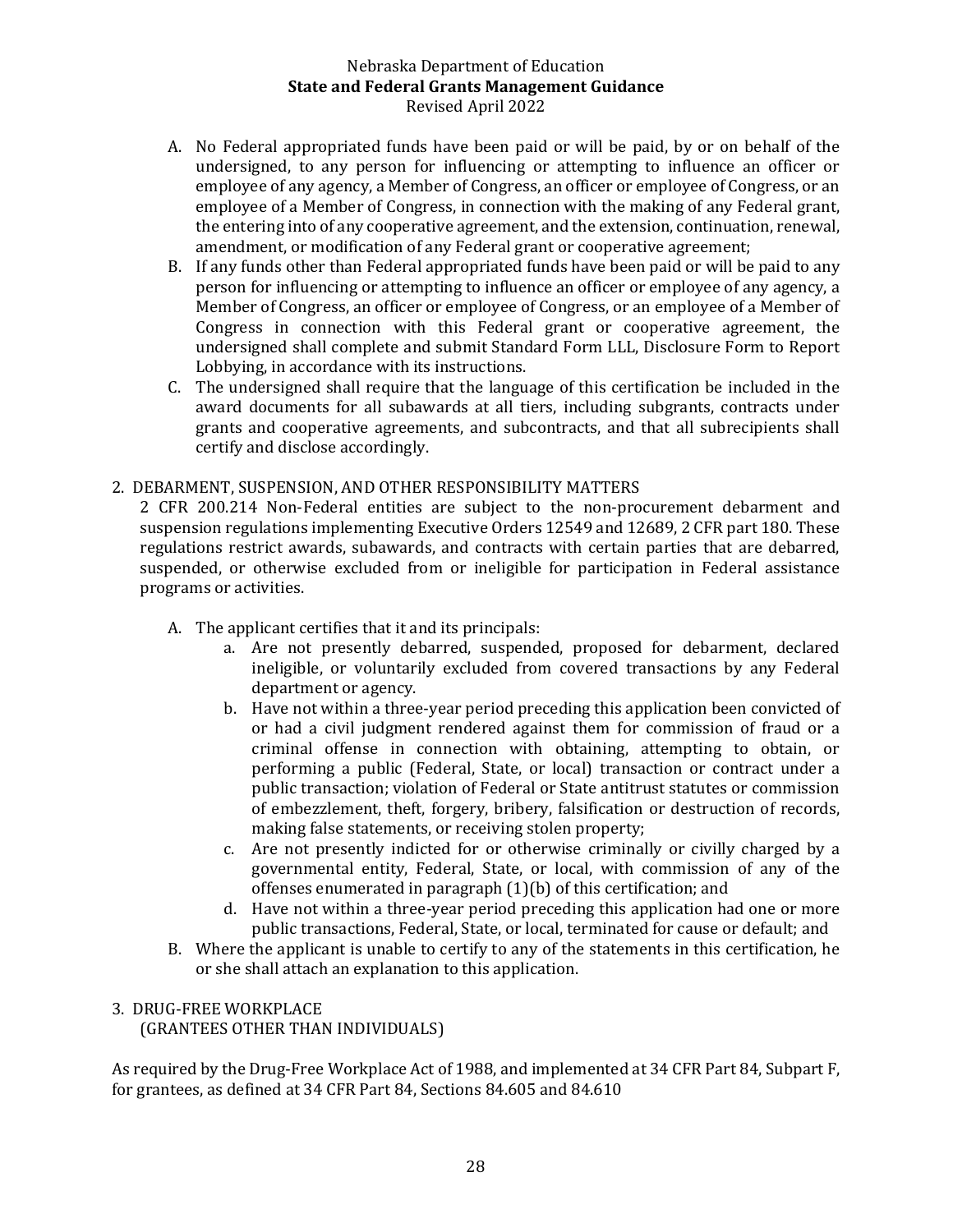- A. The applicant certifies that it will or will continue to provide a drug-free workplace by:
	- a. Publishing a statement notifying employees that the unlawful manufacture, distribution, dispensing, possession or use of a controlled substance is prohibited in the grantee's workplace and specifying the actions that will be taken against employees for violation of such prohibition.
	- b. Establishing an on-going drug-free awareness program to inform employees about:
		- i. The dangers of drug abuse in the workplace;
		- ii. The grantee's policy of maintaining a drug-free workplace;
		- iii. Any available drug counseling, rehabilitation, and employee assistance program; and
		- iv. The penalties that may be imposed upon employees for drug abuse violations occurring in the workplace.
	- c. Making it a requirement that each employee to be engaged in the performance of the grant be given a copy of the statement required by paragraph (a).
	- d. Notifying the employee in the statement required by paragraph (a) that, as a condition of employment under the grant, the employee will:
		- i. Abide by the terms of the statement; and
		- ii. Notify the employer in writing of his or her conviction for a violation of a criminal drug statute occurring in the workplace no later than five calendar days after such conviction.
	- e. Notifying the agency, in writing, within ten calendar days after receiving notice under subparagraph (d)(2) from an employee or otherwise receiving actual notice of such conviction. Employers of convicted employees must provide notice, including position title, to: Director, Grants and Contracts Service, U.S. Department of Education, 400 Maryland Avenue, S.W. (Room 3124, GSA Regional Office Building No. 3), Washington, DC 20202-4571. Notice shall include the identification number(s) of each affected grant.
	- f. Taking one of the following actions, within 30 calendar days of receiving notice under subparagraph (d)(2), with respect to any employee who is so convicted:
		- i. Taking appropriate personnel action against such an employee, up to and including termination; consistent with the requirements of the Rehabilitation Act of 1973, as amended; or
	- g. Requiring such employee to participate satisfactorily in a drug abuse assistance or rehabilitation program approved for such purposes by Federal, State, or local health, law enforcement, or other appropriate agency. Making a good faith effort to continue to maintain a drug-free workplace through implementation of paragraphs (a), (b), (c), (d), (e), and (f).

#### <span id="page-28-0"></span>**IV. Grant Management**

#### **FEDERAL GRANTS**

The following legal requirements apply to agencies receiving Federal grants. These are Federal policies and regulations established by legislative or executive authority and apply to all Federal programs. The requirements are to be reviewed as part of an audit of each state and local government or other entity which receives Federal financial assistance. Grant recipients should adopt policies implementing each of these requirements.

Appendix A is a reproduction of Federal regulation 2 CFR 200.302 – Financial Management Systems.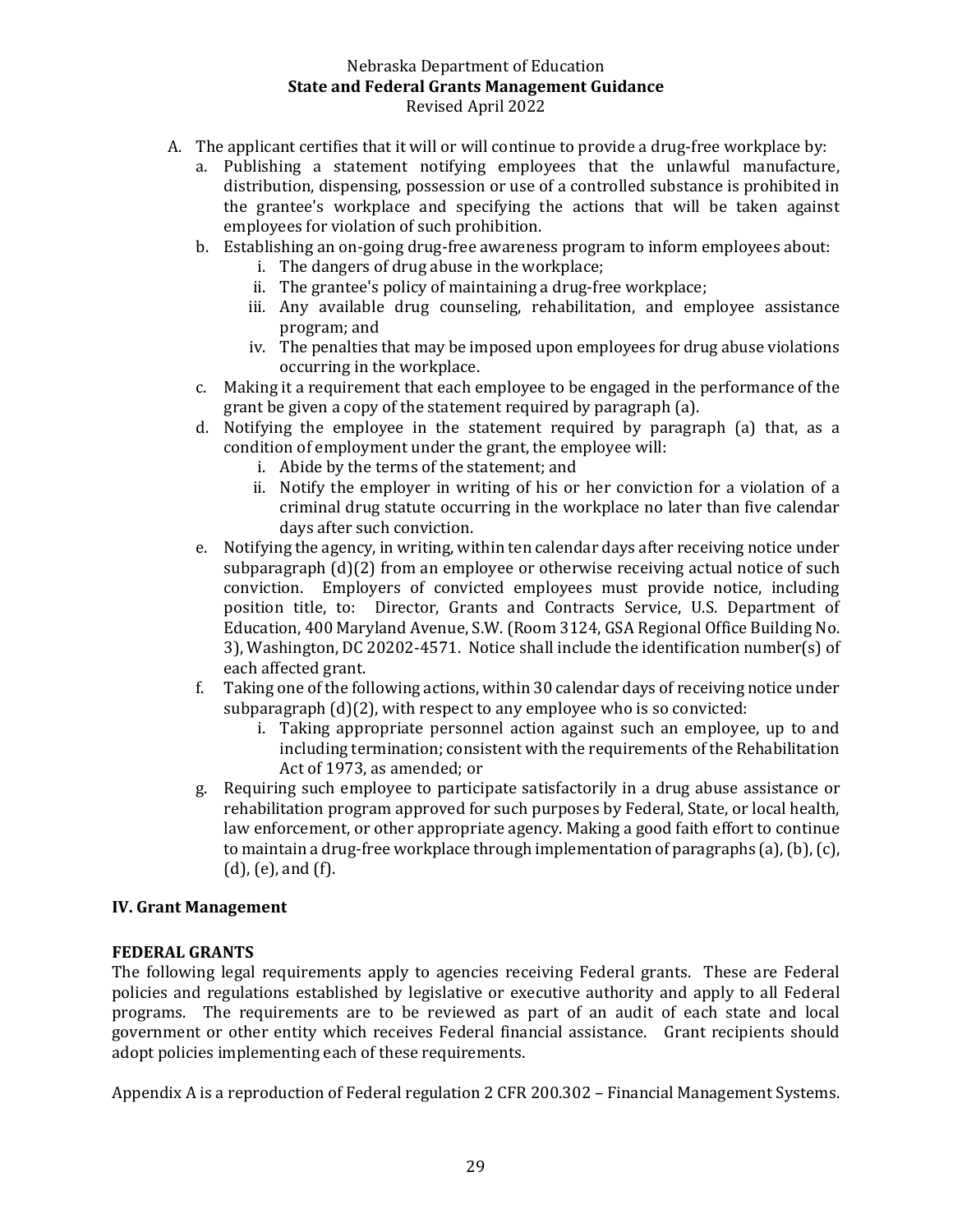Appendix B is a reproduction of Federal regulation 2 CFR 200.318-327 – General Procurement Standards.

## Political Activity

Federal funds cannot be used for partisan political purposes of any kind by any person or organization involved in the administration of Federally assisted programs. [Hatch Act (5 U.S.C. 1502- 1508) and Intergovernmental Personnel Act of 1970, as amended by Title IV of Civil Services Reform Act (Public Law 95-454 Section 47281)].

#### Civil Rights

No person shall be discriminated against on the grounds of race, color, national origin, age, or handicapping condition in any Federally funded program or activity. Discrimination on the basis of sex or religion is also prohibited in Federal programs. [Age-42 U.S.C. 6101 et seq.; Race-42 U. S. C. 2000d; Handicap-29 U. S. C. 794]

## Cash Management

The timing between the transfer of funds from the U. S. Treasury and the disbursement of funds by the receiving grant recipient is to be minimized with proper cash management procedures. Grant recipients, that in turn grant/transfer Federal funds to other grant recipients for final expenditure, shall conform to the same standards of timing and amount. Generally, this standard has been interpreted to mean a grant recipient should have the minimum amount of Federal cash on hand needed for expenditures. Excess cash-on-hand may be repaid to the grantor.

#### Supplement, Not Supplant

Supplement, not supplant is a requirement of all Federal funds, unless specifically noted in the legislation. In its simplest definition it means that Federal funds cannot be used in place of local, State or other Federal funds to support education. The auditor's question is: In the absence of these Federal funds, would the district need to provide it? If the answer is yes, then Federal funds cannot be used.

#### *Every Student Succeeds Act*

In the Every Student Succeeds Act, the supplement, not supplant requirement is addressed at three different levels. At the district level, this requirement is called **Maintenance of Effort (MOE).** The Department determines MOE for the following programs based on information from the district's Annual Financial Report. A district may receive its full allocation if either the combined fiscal effort per student (using Average Daily Attendance or Average Daily Membership) or the aggregate of all expenditures of local and State funds used for providing a free public education for the preceding fiscal year was not less than 90 percent of the combined fiscal effort per student or the aggregate expenditures for the second preceding year. If the district fails to maintain at least 90%, the allocations for all of the following programs are reduced by the percentage of effort below 90 using the highest percentage of the three options (ADA, ADM or aggregate):

- Title I, Part A, Improving Basic Programs Operated by Local Educational Agencies (LEAs);
- Title I, Part D, Prevention and Intervention Programs for Children and Youth who are Neglected, Delinquent, or At-Risk;
- Title II, Part A, Supporting Effective Instruction;
- Title III, Part A, Subpart 1, English Acquisition State;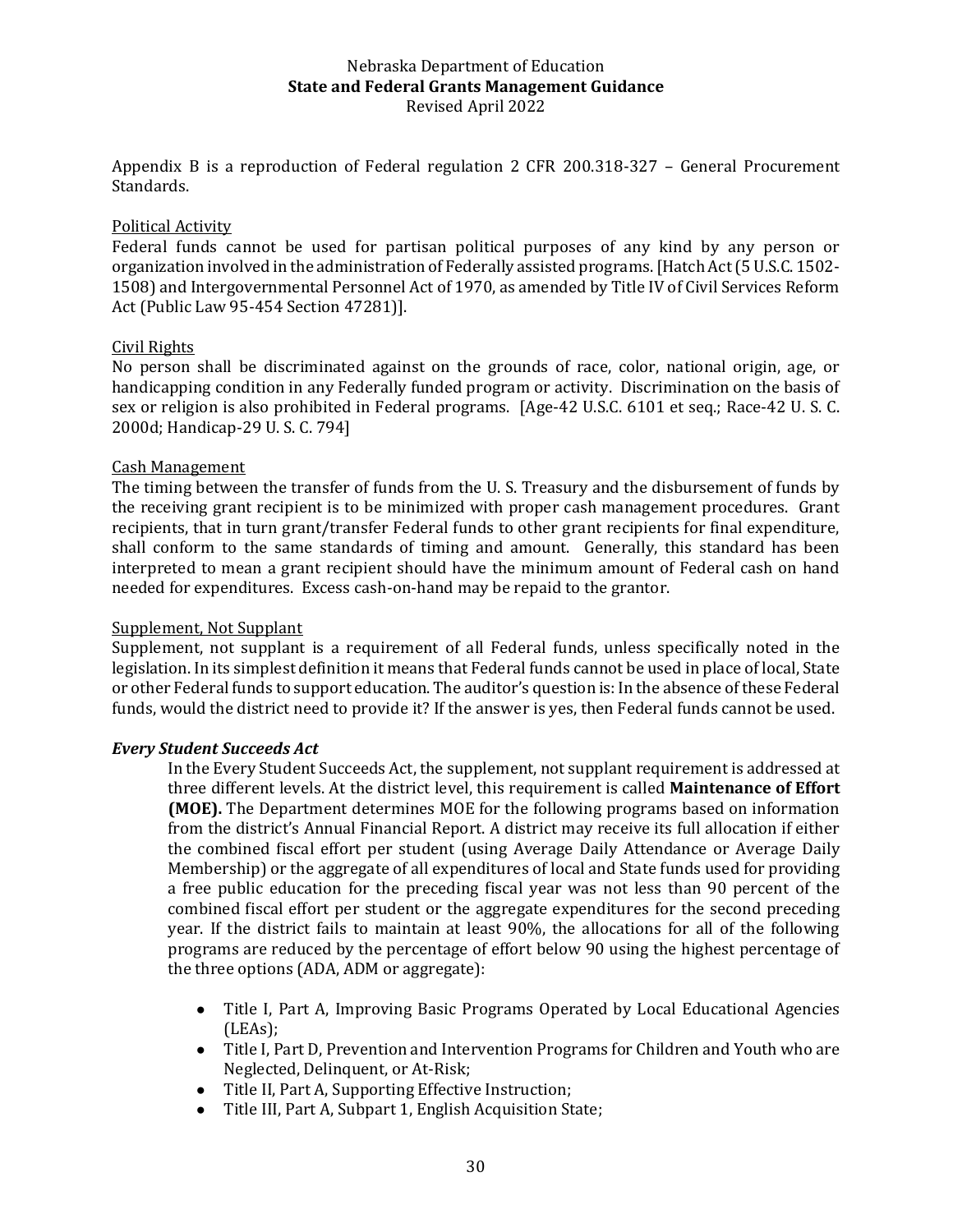- Title IV, Part A, Subpart 1, Student Support and Academic Enrichment;
- Title IV, Part B, 21st Century Community Learning Centers; and
- Title V, Part B, Subpart 2, Rural and Low-Income School Program.

Supplement, not supplant is also "tested" annually at the building level for all districts receiving Title I funds that have two or more buildings in a grade span with an enrollment total of 100 or more students, not counting preschool. At the building level, this is called comparability. Each district meeting the above cited criteria must annually determine if district support is being provided to all buildings on a comparable basis. Title I allows several options to determine comparability. Staff/student ratios and teacher salary comparisons have been used. USDE also allows other options for calculating comparability. The guidance is available at the link below. Also contact Beth Wooster 402-310-1390 with any questions.

Buildings must be within 90% in each option when comparing Title I to non-Title I buildings or high-poverty to low-poverty buildings if all buildings are Title I.

Comparability analysis must be done on an annual basis and submitted to the NDE Title I Office. Beginning in the 2012-13 school year, districts have the option of having NDE calculate comparability based on staff/student ratio. Districts electronically sign and submit the form via "Data Collections." If the district is not comparable using these calculations, they must submit other identified options for showing comparability. In addition to doing a comparability analysis, districts must agree to an assurance that they have an agency-wide salary schedule, a policy to ensure equivalence among schools in teachers, administrators, and other staff; and a policy to ensure equivalence among schools in the provision of curriculum materials and instructional supplies. (Section 1118(c) of ESSA).

Supplement, not supplant is also applied at the program level. At the program level, it means that Federally funded services cannot be used in place of services that the district must provide. Supplement, not supplant at the program level applies to Federal programs that serve students such as Title I, Migrant (Title I, Part C), and English Language Acquisition (Title III) programs. For example, the district has an obligation to provide services to enable non-English speakers to learn to speak English. Federal funds may then be used to provide services in addition to what the district is required to provide under Federal, state, or local laws.

#### Migrant Programs

The migrant education program operates differently than other ESSA formula programs because it is operated at the State level. If your district has identified migrant students who meet the Federal definition, please contact the NDE Migrant Education office to address extraordinary circumstances that apply.

#### Title I, Part A Programs

#### Supplement Not Supplant in General

A State educational agency or local educational agency shall use Federal funds received under (Title I, Part A) only to supplement the funds that would, in the absence of such Federal funds, be made available from State and local sources for the education of students participating in programs assisted under (Title I, Part A), and not to supplant such funds. (ESSA Section 1118(b)(1))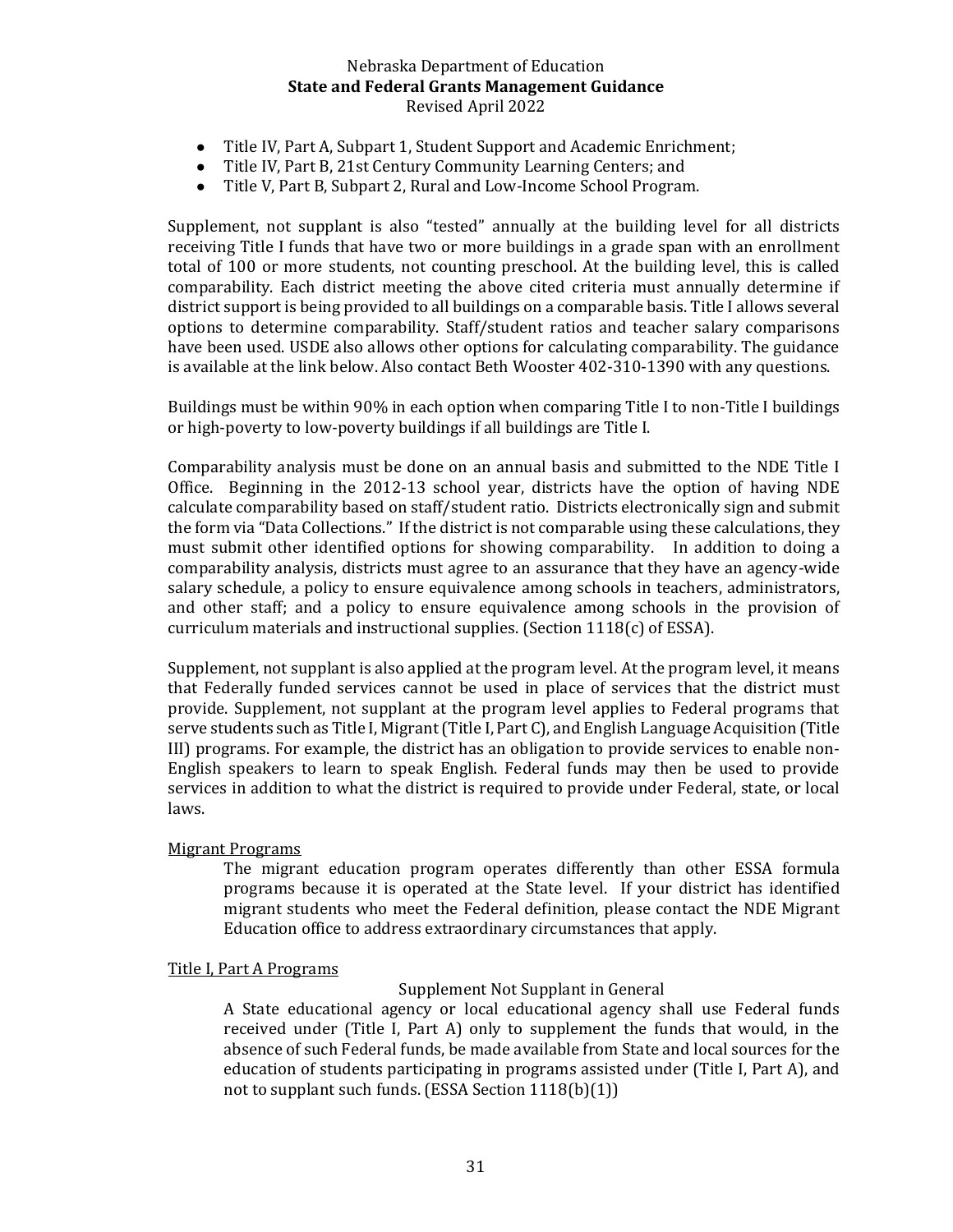#### Special Rule

No local educational agency shall be required to –

- A. Identify that an individual cost or service supported under (Title I, Part A) is supplemental: or
- B. Provide services under (Title I, Part A) through a particular instructional method or in a particular instructional setting in order to demonstrate such agency's compliance with (the supplement not supplant requirement). (ESSA section 1118(b)(3)

## <span id="page-31-0"></span>**Maintenance of Effort (MOE)**

#### *IDEA Part B*

A recipient may receive its allocation if the expenditures for special education and related services in the preceding year were at least equal to the expenditures for special education and related services in the second preceding year. An applicant may not reduce its level of expenditures of state or state and local funds below the level of those expenditures for the preceding fiscal year except for those conditions provided for under 34 CFR Appendix D to Part 300. MOE is calculated by the Department using information from the Annual Financial Report.

#### *Carl Perkins Career and Technical Education*

Maintenance of Effort is required on a statewide level, not an individual grant recipient level.

#### *Adult Education*

Maintenance of Effort is required on a statewide level, not an individual grant recipient level.

#### <span id="page-31-1"></span>**State and Federal Grant Requirements**

#### Matching and In-kind

Several Federal programs require the grant recipient to "match" the grant funds using local dollars. When a match is required, the recipient must spend the required amount of state and local dollars in order to be eligible to spend the grant funds. If a grant recipient does not meet the matching requirements of a particular grant, the Department must disallow the grant expenditures and may require repayment of grant funds used that are not matched.

Program regulations specify the type and amount of required match. Depending on the program, the match may include cash outlay and/or in-kind contributions. "Cash outlay" is the grant recipient's cash spending. The cash may have come to the grant recipient from non-Federal revenues, individuals, public agencies, institutions, private organizations, etc. "In-kind contributions" are the value of non-cash contributions made by the grant recipient, individuals, public agencies, institutions, private organizations, etc. They may include charges for real property and equipment and the value of goods and services directly benefiting and specifically identifiable to the grant program. Generally, the matching requirements specify the recipient must spend state and/or local dollars to provide the match.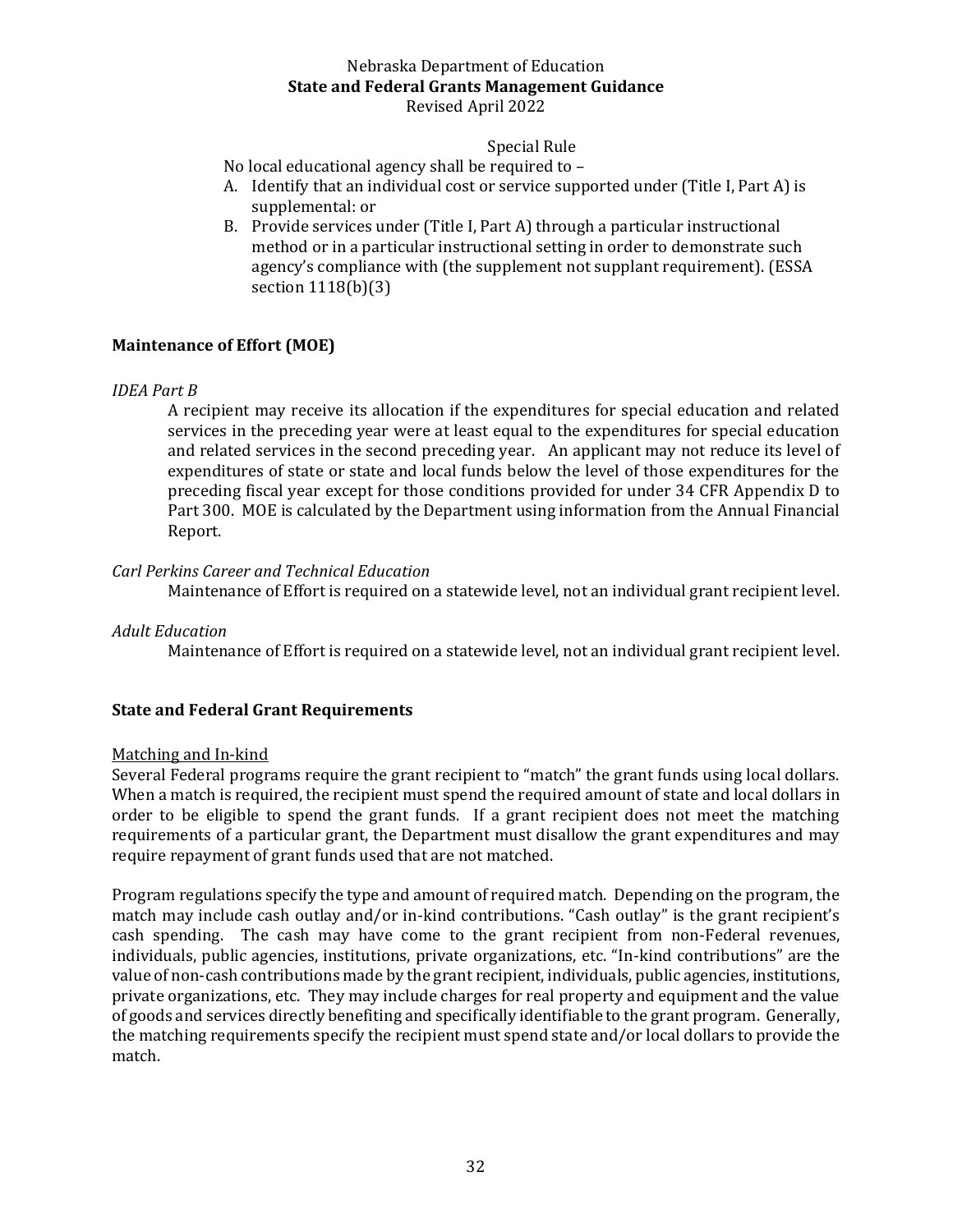## Consolidating Funds in Title I Schoolwide Programs

The purpose of consolidating funds is to help a Schoolwide program school effectively design and implement a comprehensive plan to upgrade the entire educational program in the school based on the school's needs identified through its comprehensive needs assessment. By consolidating funds from Federal, State, and local sources, a Schoolwide program school can address its needs using *all*  of the resources available to it. This gives a school more flexibility in how it uses available resources to meet the specifically identified needs of its students.

Consolidating Federal funds eases the requirements for accounting for funds from each specific program separately, because a Schoolwide school is not required to distinguish among funds received from diverse sources when accounting for their use. Therefore, a school is not required to maintain separate fiscal accounting records, by Federal program, that identify the specific activities supported by each program's funds in order to demonstrate that those activities are allowable under the program. (ESSA Section 1118(b)(1))

A school that consolidates Federal funds in its Schoolwide program is not required to meet most of the statutory and regulatory requirements of the specific Federal programs included in the consolidation. However, the school must ensure that it meets the intent and purposes of the Federal programs included in the consolidation so that the needs of the intended beneficiaries are met. (ESSA Section 1118(b)(1))

Consolidating funds in a Schoolwide program means that a school treats the funds it is consolidating like they are a single "pool" of funds. In other words, the funds from the contributing programs in the school lose their individual identity and the school has one flexible pool of funds. The school uses funds from this consolidated Schoolwide pool to support any activity of the Schoolwide program without regard to which program contributed the specific funds used for a particular activity. A Schoolwide school must identify in its Schoolwide plan which programs are included in its consolidation and the amount each program contributes to the consolidated Schoolwide pool. (ESSA Section 1118(b)(1))

Keep in mind that a District must ensure that such a school meets the supplement not supplant requirement as it relates to a Schoolwide program, *i.e.* each school operating a Schoolwide program must receive all the State and local funds it would otherwise receive to operate its educational program in the absence of Title I, Part A or other Federal education funds. (ESSA Section 1118(b)(1))

In accounting for expenditures from funds included in a consolidated Schoolwide pool, a district has options. (See Non-Regulatory Guidance for examples.) The common denominator is that consolidated funds are not tracked to specific activities allowable under a particular program.

#### <span id="page-32-0"></span>**V. Budgets/Amendments/Payment/Schedules/ Expenditure Reports**

#### <span id="page-32-1"></span>**1. Budgets**

A budget, submitted with a grant application, is a statement of anticipated costs for which grant funds would be used in support of the activities and strategies proposed to meet grant program goals. Grant applicant staff may have to put many hours into writing the proposal before reaching the budget section. The budget is of equal importance to the narrative and can be approached as an important final check in clarifying the practical application of the program. Careful deliberation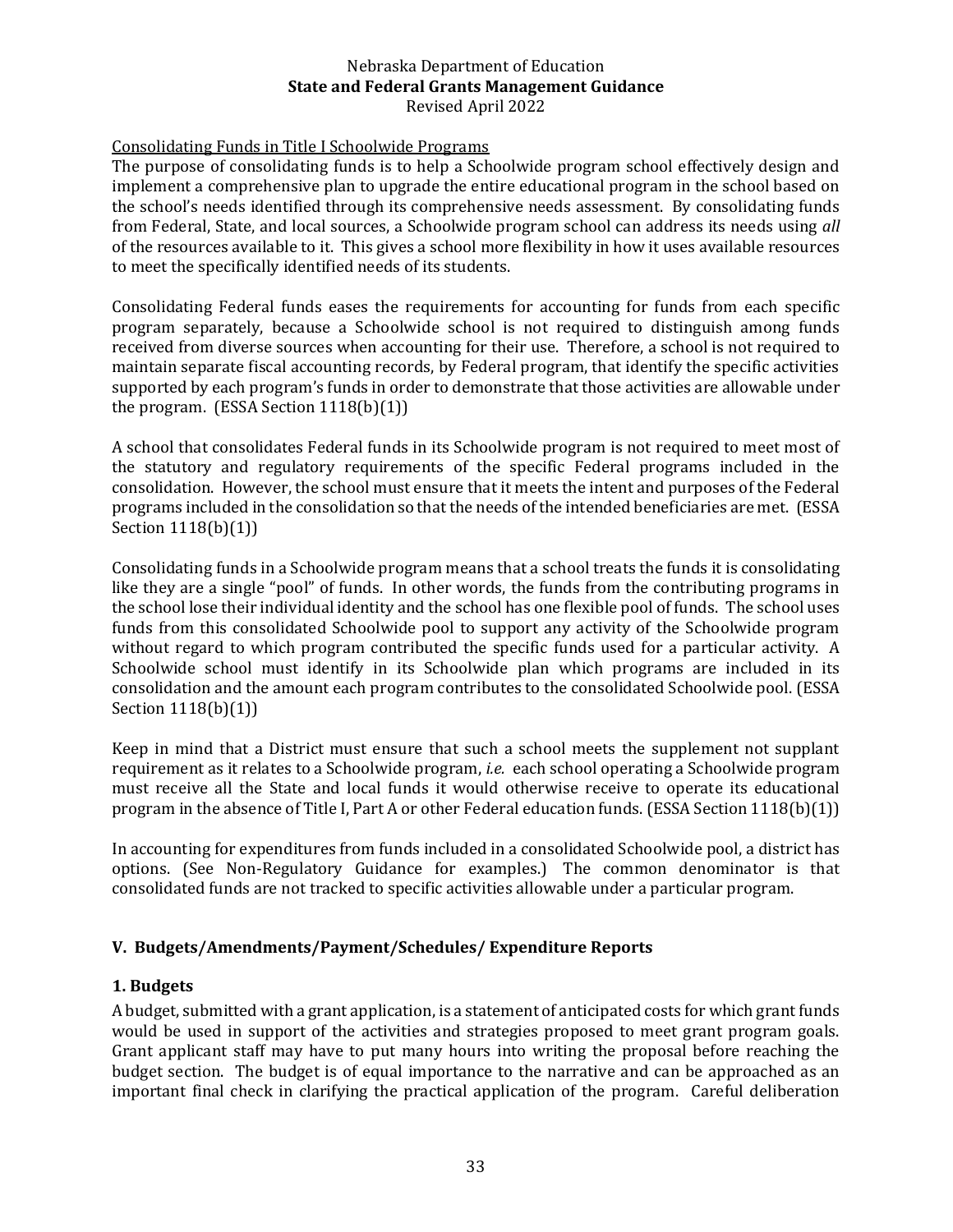should go into completing the budget section to insure that the financial support requested will be adequate to carry out the goals of the project. Budgets will use whole dollar amounts only.

Before developing a project budget, the applicant must have an understanding of the regulations and requirements of the funding source (state or Federal funding agency). This includes allowable direct costs, indirect costs, assurances, project forms and instructions, and changes permitted in a budget once the project is approved. For assistance on specific programs, the applicant can contact the NDE program consultant who can help specify what information is necessary in the final document.

A complete copy of the approved application, approved budget, and all approved amendments must be maintained by the grant recipient. These documents and other supporting information will be used by Department staff and local auditors to determine fiscal and program compliance. (Also see Records Retention in this guide.)

## Grants Management System (GMS)

In the GMS, the following terms apply and may vary from the current edition of *Program Budgeting, Accounting, and Reporting System for Nebraska School Districts Users' Manual,* (Nebraska Department of Education, revised annually) <http://www.education.ne.gov/FOS/SchoolFinance/AFR/>

- Function For Federal programs, the four-digit function is a specific number in the range of 6000 to 6999 assigned by NDE School Finance and Organization Services.
- Activity activities are defined in the GMS and identify the allowable uses of funds for each program. An activity might be a summer program or nonpublic school instructional costs.
- Major Object Code Identifies the object of expenditures for each activity. Major object codes are 100 – Salaries, 200 - Employee Benefits, 300 - Purchased Professional and Technical Services, 400 Purchased Property Services, 500 – Other Purchased Services, 600 – Supplies, 700 – Property/Capital. Budgets will be submitted using major object codes.
	- $\circ$  Detail object code Identifies the sub-categories of major object codes. Some programs may request additional information on some detail object codes.

## <span id="page-33-0"></span>**2. Amendments**

Amendments to an approved application and budget are required when:

- The scope of the program is expected to change, either to remove or add a new activity (example: adding a new component like a summer school); or
- Grantees wish to budget for more available funds (i.e., carryover); or
- Grantees wish to revise amounts across major object codes.
- Changes to the original approved budget will require an amendment. To reduce the number of amendments, the expenditures for a major object code can exceed the approved budget by 25% or \$2,500 (whichever is greater) before an amendment is needed provided there are no program restrictions on that activity or major object code (e.g., an administrative cost limitation).
- IDEA Grants, identify and/or modifying appropriate special education staff eligible for IDEA funding.

Carryover funds are funds which, if not obligated by the end of the grant period, remain available to the grant recipient for one additional time period, usually one year. Costs allowable using Federal carryover funds are subject to the same requirements as all other funding under that particular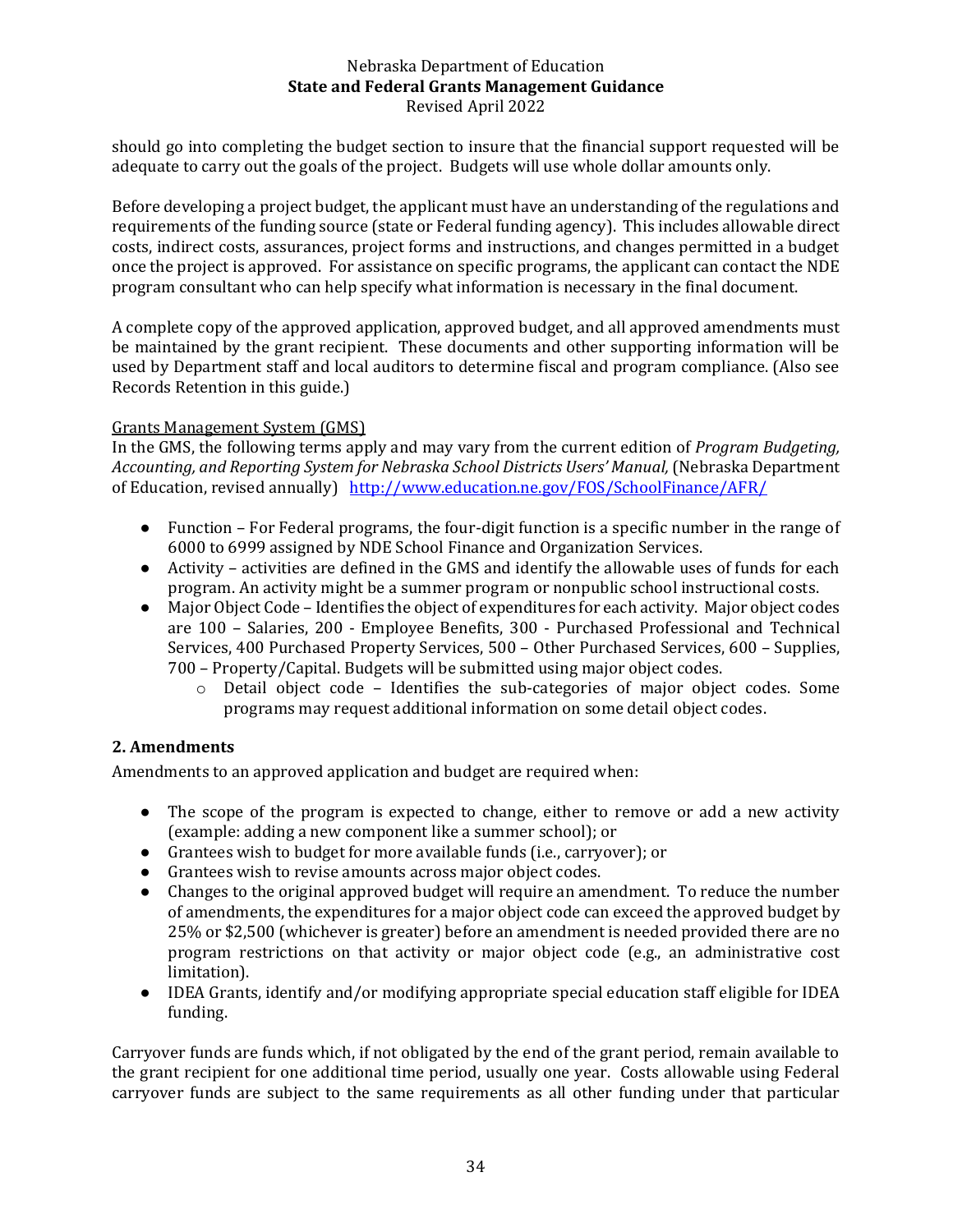Federal program. Formula grant programs usually require the funds to be carried over to the agency that received the original grant award. Competitive grants may or may not allow carryover. Please check individual program guidelines for further clarification. Carryover funds from the prior grant period must be included in the current period application and budget and approved before being spent or obligated.

The amount of carryover for Federal Title I, Part A, Improving Basic Programs is limited to 15% of the original allocation for districts that receive an allocation of \$50,000 or more. A grantee may request a waiver to exceed the 15% limitation only once every three years.

Migrant Programs, Carl Perkins, and Adult Education programs do not allow carryover.

IDEA regulations do not limit the amount of carryover for Part B or Preschool entitlement funds. Any "current-year" funds available to the grantee and not expended during the grant period will be available to the grantee in the next school year.

## <span id="page-34-0"></span>**3. Payments**

Types of payments for State and Federal grants vary by program and may be made on a reimbursement or advance basis:

#### **Reimbursement Payments**

Require the applicant to have expended funds first and are made only after supporting documentation for those expenditures has been approved by the Department.

#### **Advance Payments**

A payment in advance can only be requested to meet actual cash needs of a project.

If advance payments are an option in a NDE issued grant, the advance payment should be for no more than the first month's cash requirement of the grant recipient. Subsequent payments will be on a reimbursement basis. The advance payment of up to one month's cash requirement must be supported by a budget in the grant application with rationale for the advance.

#### **Payment Order of Grant Funds**

The GMS will always pay the oldest funds first which eliminates the need for separate accounting of carryover funds. (ESSA Section 5103(b)) allows funds to be transferred from one program to another. (Funds cannot be transferred out of Title I) In the ESSA Consolidated Application other carryover funds of the transferred funds are paid before the current year funds. District accounting systems will not need a separate line of coding to receipt any carryover funds (i.e., 4100 for Title I carryover funds). Districts must continue to receipt the payment of any funds designed for to the original program. For example, Title II-A funds used for Title I purposes must be receipted as Title II-A funding.

## <span id="page-34-1"></span>**4. Expenditure Reports and Supporting Documentation**

Reports of expenditures and requests for reimbursement are an accounting of a project's expenditures through a specified period of time and must be accompanied by supporting detail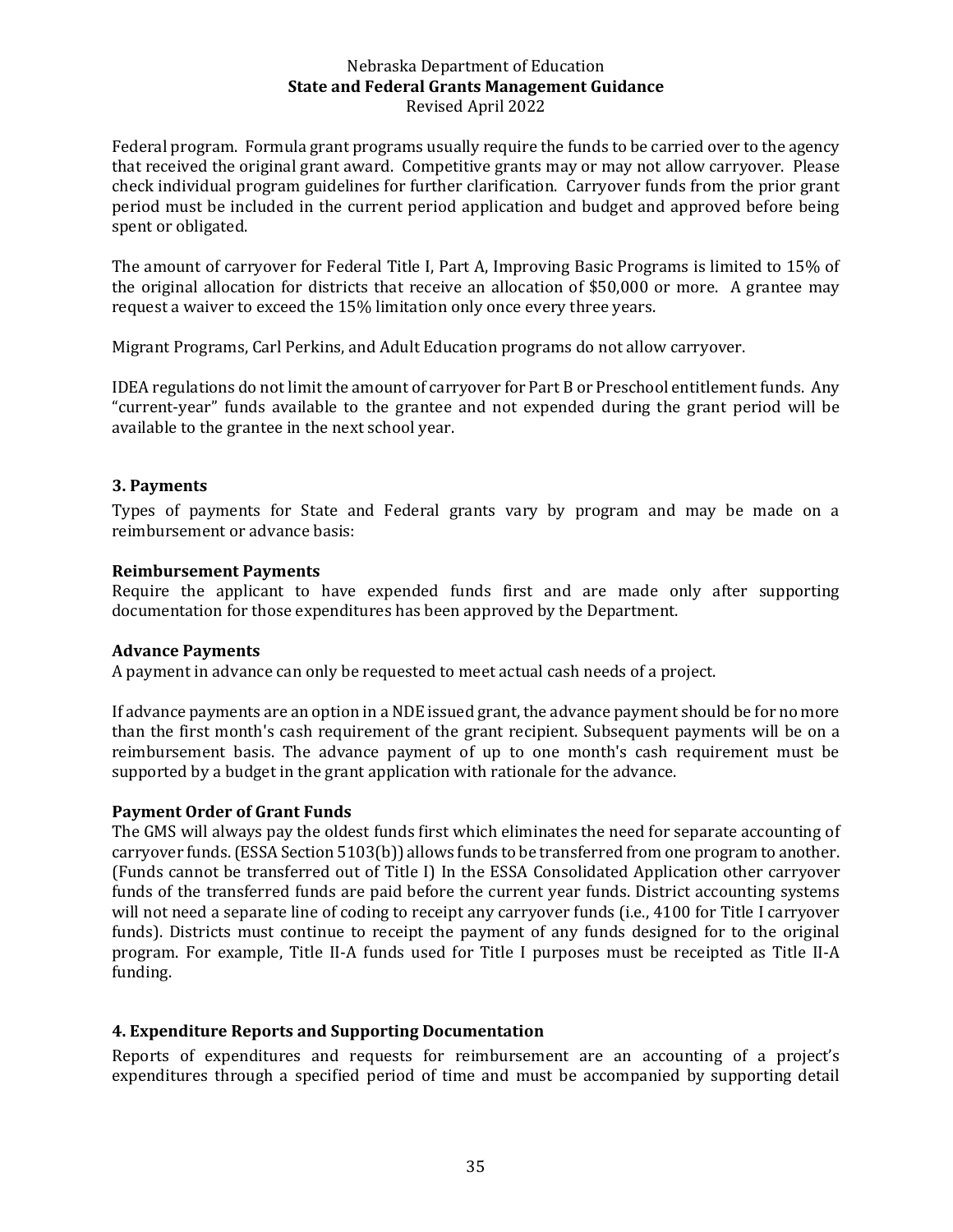documentation (e.g. accounting system printout). The Department uses this information to monitor each project for appropriate use of funds.

The GMS will not allow reporting of expenditures that were not budgeted or amounts that are not within the acceptable variance for budgeted items as approved within the program. The acceptable variance is an allowance that expenditures in a major object code can exceed the already approved amount for that major object code before an amendment to that budget is required. The acceptable variance from the approved amount in a major object code is 25% or \$2,500 (whichever is greater).

Cash-On-Hand (COH) results when the total of payments received exceeds the expenditures reported to date. Excess cash-on-hand is determined by taking the amounts requested but not receipted plus receipted to date minus the total amount expended per grant period. A positive balance indicates excess cash-on-hand. This amount will be withheld from subsequent payment(s) to the grantee. A recipient may be required to reimburse the Department for excess cash-on-hand.

Payments, like budgets, will use only whole dollar amounts. Supporting documentation, like computer printouts of expenditures, can include exact amounts (including cents) but payments will be rounded-down to the nearest whole dollar to avoid overpaying the total of the grant award or approved budget.

## <span id="page-35-0"></span>**5. Expenditures**

All costs charged to a grant must be allowable under that program and must meet general grants management principles. For Federally funded grants 2 CFR Part 200 Subpart E – Cost Principles establishes the "Federal cost principles" and the guidance for subrecipients. While 2 CFR Part 200 Subpart E detail the Federal requirements, the following general rules also apply to all state grants. Costs charged to any grant must be (A) necessary and reasonable; (B) allocable to the grant award; and (C) legal.

- A. Necessary and reasonable means the proposed expenditure must meet the purpose of the program to which it is charged and be of reasonable cost. Guidance from the program will help determine if costs are appropriate. Some programs have specific allowable and nonallowable costs identified in the statute, guidance or regulations.
- B. Allocable cost means the funding program must receive the benefit. Example: a teacher normally funded through Federal Title I cannot be paid by Title I on any days spent performing as a substitute teacher in a regular classroom since the district must pay the costs of all substitute teachers.
- C. Legal costs for Federal programs are defined in 2 CFR Part 200.435. In addition, almost all Federal programs have a "supplement, not supplant" requirement. This means that Federal grant funds must be used to enhance the existing educational program and not to substitute for state or local funds or services that would otherwise be used. The general rule asks: Would this program or service be required in the absence of these Federal funds? If the answer is yes, then Federal funds may only be used to supplement the required program. Example: State and Federal law requires the provision of a free, appropriate education to children with identified disabilities. Federal ESSA Title I funds cannot be used to provide services to children with disabilities if those services are identified by the Multi-disciplinary Team or are on the Individual Education Plan (IEP).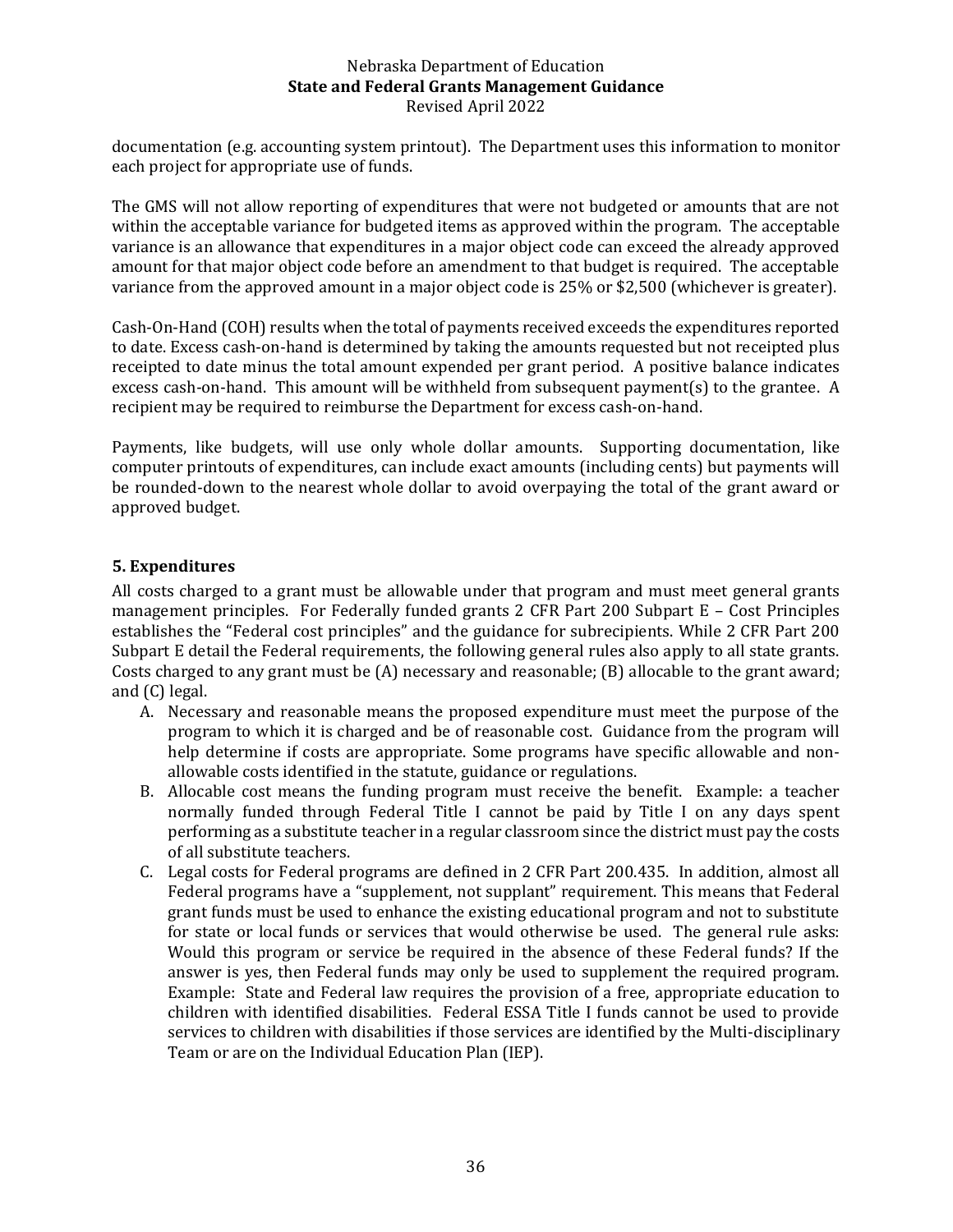Equipment/Capital Outlay

This guidance aligns with the Department's *Program Budgeting, Accounting, and Reporting System for Nebraska School Districts: Users' Manual*, which is available at [http://www.education.ne.gov/FOS/SchoolFinance/AFR/.](http://www.education.ne.gov/FOS/SchoolFinance/AFR/)

## **Equipment is defined as any instrument, machine, apparatus or set of articles that meets ANY of the following:**

- Under normal conditions of use can be expected to last longer than a year;
- Does not lose its identity through fabrication or incorporation into a different or more complex unit;
- Is nonexpendable (more feasible to repair the item than to replace);
- Retains its appearance and character through use;
- Is of significant value; and/or may be
- Small and Attractive

Equipment items costing \$5,000 or more should be capitalized (depreciated). In the grants management system, only equipment that has a unit cost of \$5,000 or more can be budgeted in Object Code 700 on the Budget Detail page for any program (ESSA, Career Ed, Early Childhood, etc.) See the NDE *Program Budgeting, Accounting, and Reporting System for Nebraska School Districts Users' Manual*.

[http://www.education.ne.gov/FOS/SchoolFinance/AFR/.](http://www.education.ne.gov/FOS/SchoolFinance/AFR/)

Some Federal programs have specific guidance regarding equipment itemization and inventory requirements. Equipment items costing at least \$5,000 must be inventoried although it is prudent to inventory any equipment that meets the definition above. Items that are considered "small and attractive," such as i-pads, i-pods, laptop computers, etc., should also be inventoried.

Acquisition cost of an item of purchased equipment means the net invoice unit price of the equipment including the cost of modifications, accessories or auxiliary apparatus necessary to make the equipment usable for the purpose for which it was acquired. Other charges such as cost of installation, transportation, taxes, duty or protective in-transit insurance shall be included or excluded from the unit acquisition cost in accordance with the grantee's regular accounting practice.

Some grant programs have specific requirements regarding the disposition of equipment purchased through a grant when that project ends. Contact the Department program staff for further information.

For the purposes of disposing or transferring equipment, current fair market value is determined by obtaining two signed bids from potential purchasers or two appraisals from authorized appraisers for the purpose of disposing of or transferring equipment. When the equipment is being traded in for like or similar equipment used in the same program for the same purpose, the trade in value constitutes the current fair market value of the traded in equipment.

All equipment purchased with state or Federal funds must be in accordance with the regulations of the funding source. Some Federal programs have specific prohibitions or limitations on equipment purchases. The equipment purchased must be reasonable and necessary to effectively operate the program.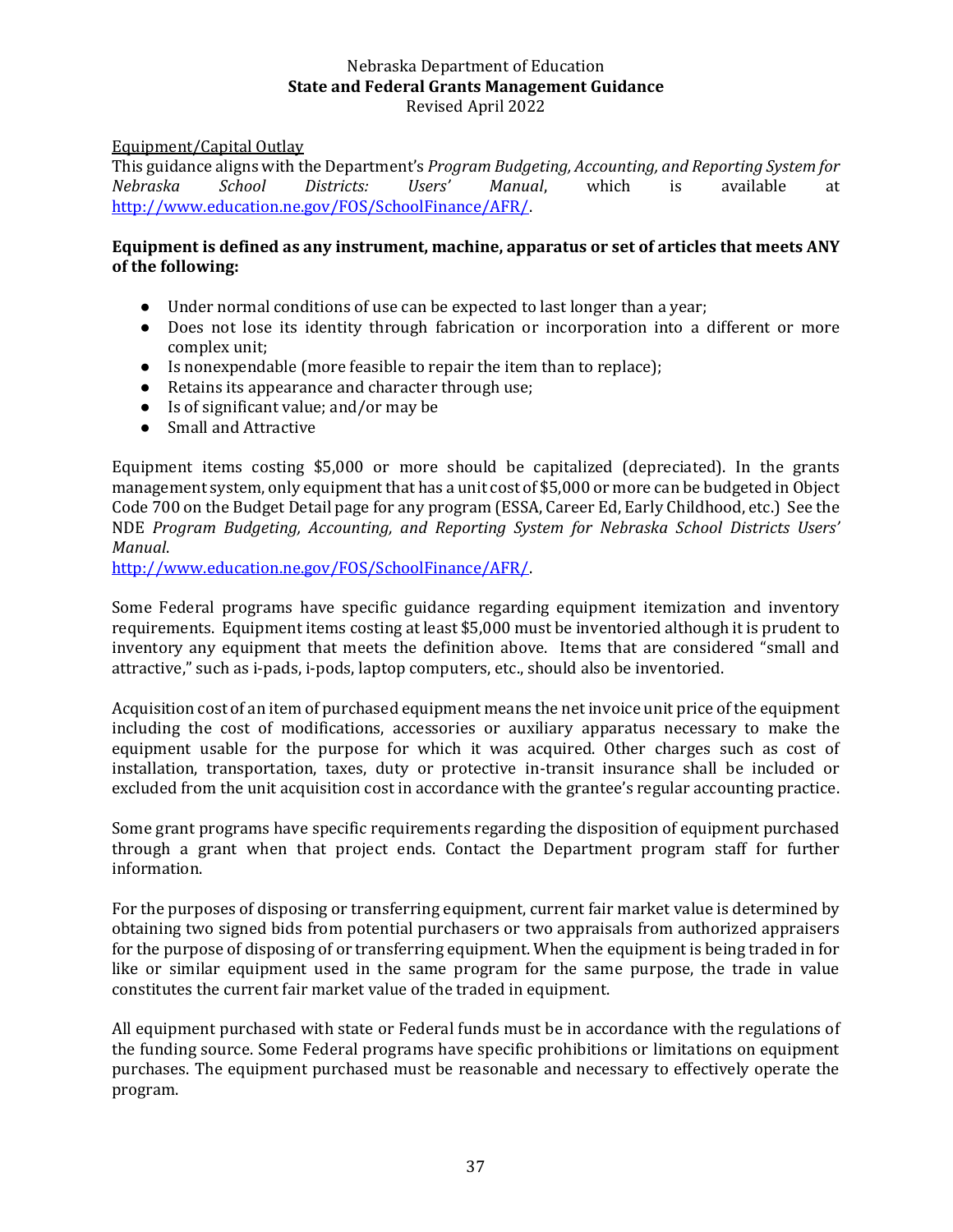An application for a grant may require a description of the need for equipment and how such equipment will be used. Equipment, as well as associated costs, must be included in an approved budget or amendment prior to purchase.

Lease purchases of equipment are authorized by some programs. Lease purchases that span more than one grant period are permissible. Costs can be recovered from more than one period of grant funds. The following provisions should be understood related to such situations:

- A. Documentation should be retained that substantiates the decision to enter into a lease purchase agreement rather than a direct purchase;
- B. Grant continuation cannot be guaranteed;
- C. Grant recipients must keep financial and programmatic records that document the disbursement of funds associated with the agreement; and
- D. Lease purchases must be budgeted as purchased services rather than equipment.

According to 2 CFR 200.449(c), financing costs (including interest) to acquire, construct, or replace capital assets are allowable subject to the following conditions:

- A. The non-Federal entity uses the capital assets in support of Federal awards
- B. The allowable asset costs to acquire facilities and equipment are limited to a fair market value available to the non-Federal entity from an unrelated (arm's length) third party.
- C. The non-Federal entity obtains the financing via an arm's length transaction (that is, a third party); or claims reimbursement of actual interest cost at a rate available via such a transaction.
- D. The non-Federal entity limits claims for Federal reimbursement of interest costs to the least expensive alternative.
- E. The non-Federal entity expenses or capitalizes allowable interest cost in accordance with GAAP.
- F. Earnings generated by the investment of borrowed funds pending their disbursement for the asset costs are used to offset the current period's allowable interest costs, whether that cost is expensed or capitalized.

Appendix C is a reproduction of the applicable Federal regulation 2 CFR 200.1 - Equipment.

#### Federal Funds used for Prizes, Incentives or Rewards

The use of Federal funds for prizes, incentives, or rewards is not detailed in law or guidance and this makes it open to interpretation by state and local auditors and monitors. Best advice:

- A. Use funds from other sources for prizes, incentives, or rewards unless a Federal Program's guidance specifically approves it.
- B. If Federal funds are used, include justification/rationale on the documentation submitted for payment. This does not guarantee reimbursement.

2 CFR 200.403(a) states that all Federal costs must "be necessary and reasonable for the performance of the Federal award and be allocable thereto under these principles." To apply these rules to proposed costs ask these questions: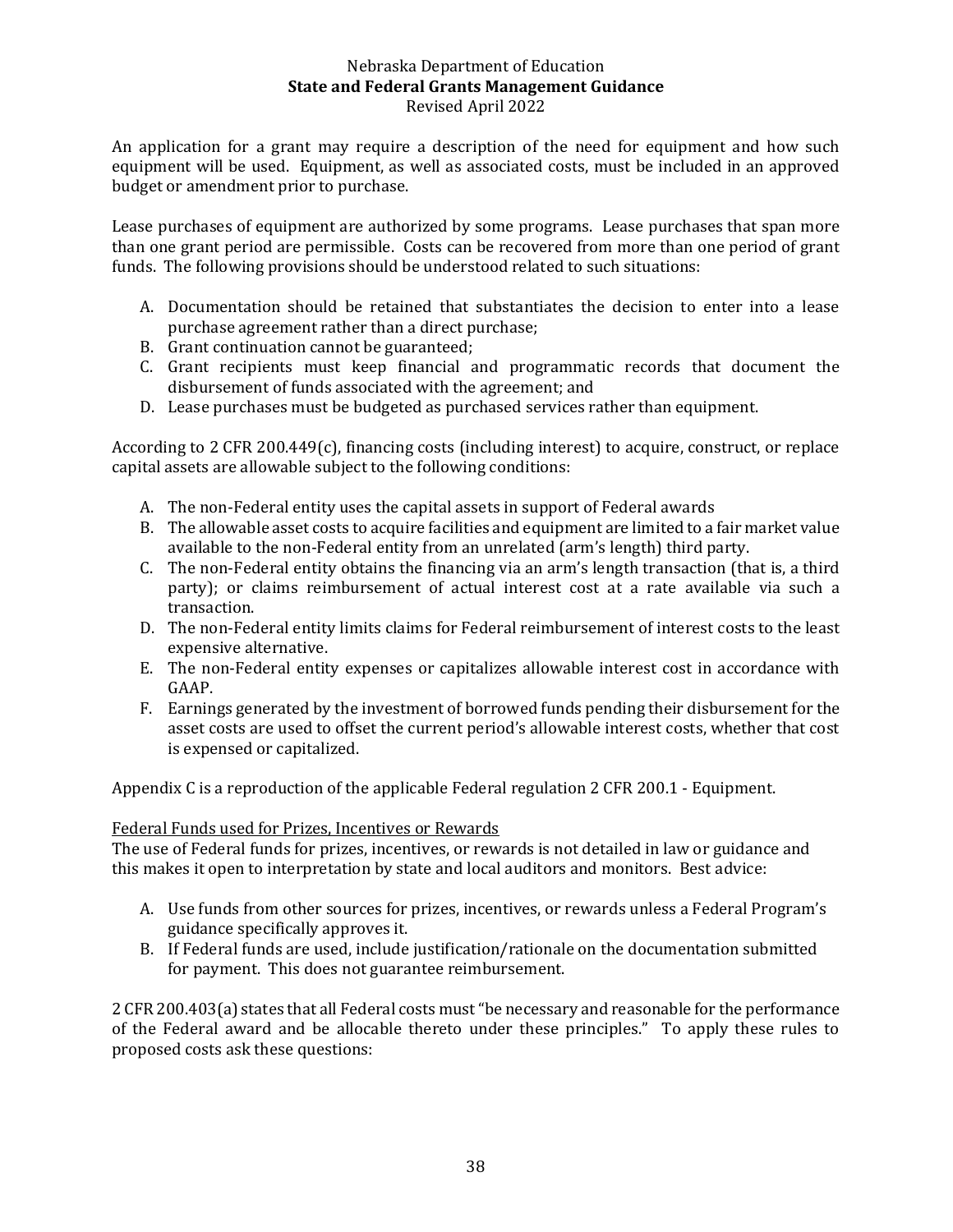- A. Is it necessary and reasonable?
	- a. Will it further the goals of the program? If a Title I Schoolwide Program, will it support the strategies identified in the schoolwide plan?
	- b. Does it have a clearly demonstrative and legitimate purpose?
	- c. Is the cost justifiable?
- B. Could the proposed expenditure be interpreted as "paying" for participation (attendance) or for achievement (scores on tests)?
	- a. If the answer is yes, then Federal funds cannot be used according to guidance from the U.S. Department of Education.
- C. Is it supplementing, not supplanting district efforts?
	- a. Are funds (other than Federal) used to provide this cost in other non-Federal programs or activities?
		- i. If the answer is yes, then Federal funds cannot be used according to guidance from the U.S. Department of Education.

## **The following section is specific to ALL Federal Title Programs**

NDE has determined that the following items are **not** "reasonable and necessary" Federal Title Program expenditures and will **not** be approved as allowable for purchase with Federal Title funds. **This is not a complete list, but rather a sampling of the types of items for which districts will not be reimbursed.**

- ⊗ Prizes and/or cash awards
- ⊗ Entertainment--Per 2 CFR 200.438, the cost of entertainment, including amusement, diversion, and social activities and any associated costs are unallowable (such as tickets to shows or sports events, meals, lodging, rentals, transportation, and gratuities).
	- o NOTE: Title I-D (Delinquent) programs *may* allow some social activities. Please consult with appropriate NDE staff before incurring these types of expenditures to determine if allowable.
- ⊗ Cake, balloons, crowns, leis, cowboy hats, dog tags, bracelets, t-shirts, hats, rings, tattoos, whistles, candy, ice cream, soda pop, trinkets, and other items having questionable educational value (This is not a complete list, but rather a sampling of the types of items for which districts will not be reimbursed.)
- ⊗ Conference attendance that does not support the Federal Title program/plan
- ⊗ Prepaid gift / cash cards—i.e. Amazon, ITunes, Wal-Mart, convenience stores etc. because non-educational items could be purchased. Direct purchases from these companies will be considered if the item(s) are appropriate to support the Federal Title program but using gift cards to make purchases will not be allowed. (Very difficult matching up the purchases of the gift-cards with the actual items that are purchased. Sometimes the gift cards are purchased in one grant period and not spent until the following grant period.)
- ⊗ Door prizes
- ⊗ Parent Involvement activities that do not actually involve the parents. i.e. Award ceremonies/celebrations in which parents are invited to attend are not allowed. Parent Involvement Activities MUST involve the parents. They cannot simply be in the audience not participating
- ⊗ Food for Parent/Teacher Conferences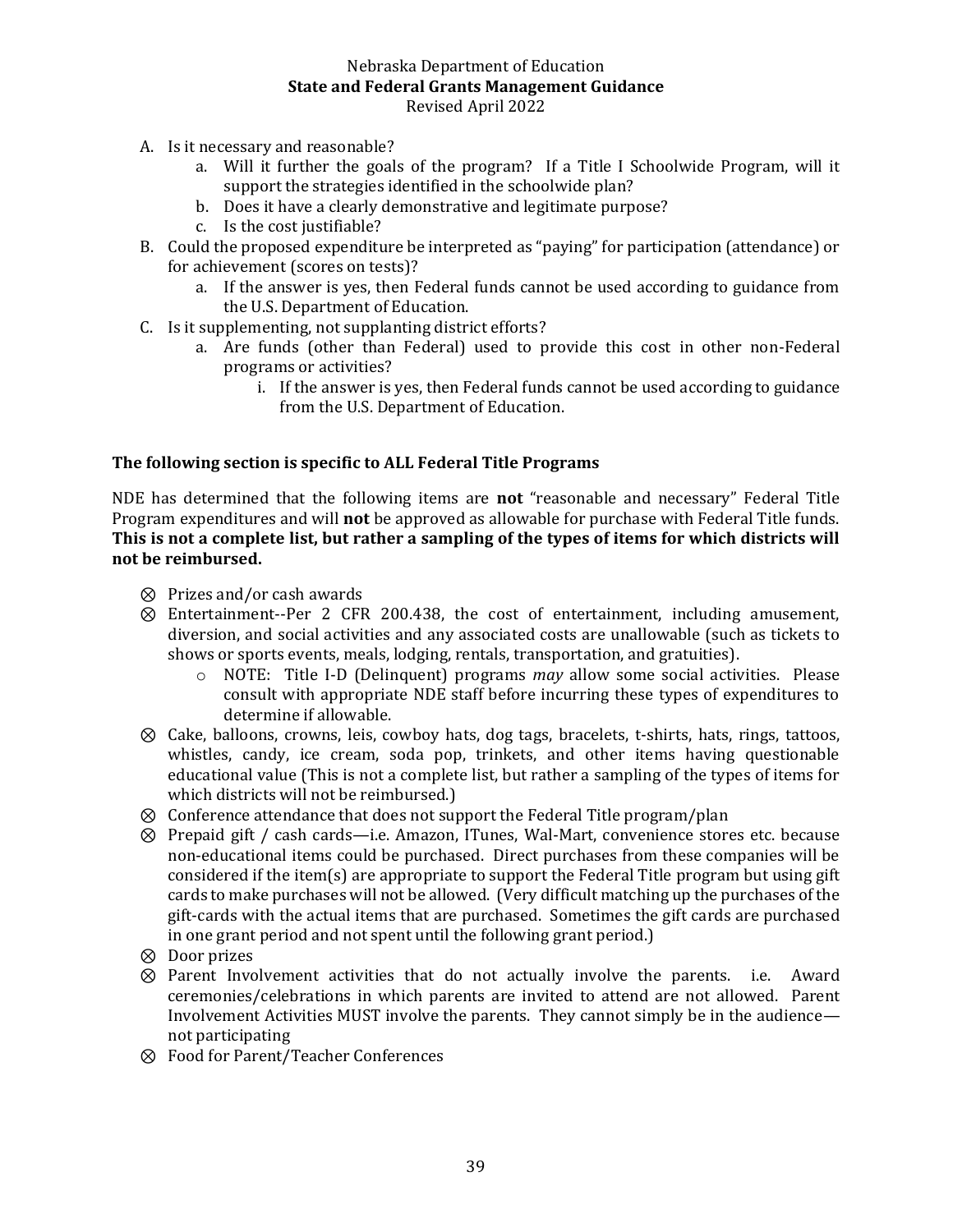The following expenditure items **always** require supporting documentation. *Following these guidelines does not necessarily guarantee reimbursement.*

- ⊗ Credit card purchases
- ⊗ Travel expenditures related to a conference requires adequate documentation (per 2 CFR 200.475)
- ⊗ Title I allow the provision of food for Parent Engagement activities, but limits the food to "light refreshments" (i.e. fresh fruit and/or vegetables, cookies, lemonade, finger-foods, etc.) and requires an agenda or other supporting documentation. **(Federal Title Program funds cannot be used for purchasing candy.)**
- ⊗ Generally, there is an exceedingly high burden of proof that paying for food and beverages with Federal funds is necessary to meet the goals and objectives of a Federal grant. There may be unique circumstances where the costs would be permissible because they are reasonable and necessary. To be considered for reimbursement, the district must provide a detailed explanation as to why the purchase is necessary with Federal funds.
- ⊗ Petty-cash purchases
- ⊗ Reimbursement to individuals
- ⊗ Field trips always require adequate documentation which includes the educational value

NDE has concluded that the following Motivational-type items could be determined "reasonable and necessary" Federal Title program expenditures and *may* be approved as allowable purchases with Federal Title funds, if acceptable by the specific grant program.

⊗ Books, board games, recognition certificates, pencils, erasers, bookmarks, and other educational type of items

## **Before districts charge expenditures to Federal Title programs, the question should be asked, "Can we have an effective Federal Title program without these items?"**

## **Contact the NDE Federal Title program consultant for your district if you have questions**

Title I, Part A guidance for parent/family engagement allows the provision of food for activities but limits the food to "light refreshment". Title I funds for door prizes for parents would not pass the above questions.

## <span id="page-39-0"></span>Incentives for Early Retirement and Employee Termination Pay

Federal formula grant funds may be used to pay an employer's share of incentive plans for early retirement provided these costs are proportional to the number of years the employee was paid from the grant program; the costs are reasonable; and the costs are required by law, agency-employee agreement, or agency policy. Such early retirement incentive costs must be included in the grant and approved as appropriate.

## <span id="page-39-1"></span>Indirect Cost

An indirect cost rate is the ratio between the total indirect costs and the total direct costs of an organization. This rate is used to determine what proportion of general expenses each grant or contract should bear. Indirect costs are those costs which are not readily identifiable with the activities of the grant or contract but are nevertheless incurred for the joint benefit of those activities and other activities and programs of the organization. Accounting, payroll, budgeting, and purchasing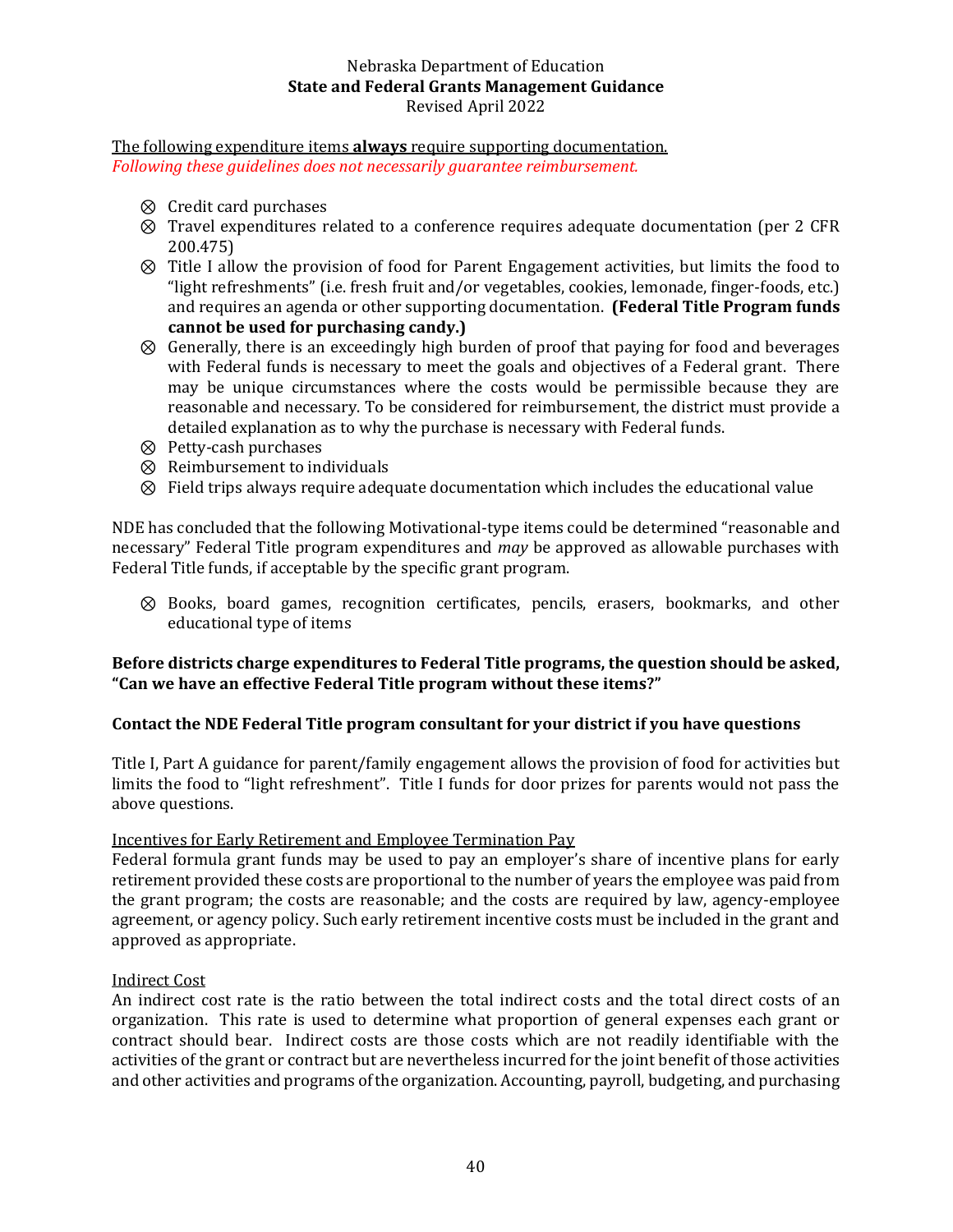are examples of services which typically benefit several activities and programs, and for which costs may be attributed by means of an indirect cost allocation plan.

By definition, indirect costs are: a) incurred for a common or joint purpose benefiting more than one program or cost objective, and b) not readily assignable to the program or cost objective specifically benefited, without effort disproportionate to the results achieved.

## <span id="page-40-0"></span>Restricted and Unrestricted Indirect Cost Rates

The "Restricted Indirect Cost Rate" is to be used with grant programs that restrict expenditures to those that "supplement but do not supplant" state or local effort. The "Unrestricted Indirect Cost Rate" applies to Federal programs that allow Federal funds to supplement and/or supplant local funds. All Federal ESSA and IDEA Federal programs use the restricted rate. The Federal Child Nutrition Program (school lunch) uses the unrestricted rate.

## <span id="page-40-1"></span>Calculation of Indirect Cost Rates

The School Finance and Organization Services section of the Department annually calculates indirect cost rates for each local education agency (districts and Educational Service Units). The restricted and unrestricted indirect cost rates are available at [http://www.education.ne.gov/FOS/ASPX/IndirectCost/Default.aspx.](http://www.education.ne.gov/FOS/ASPX/IndirectCost/Default.aspx)

Other applicants may have an indirect cost rate established by another agency and evidence of that approved rate may be required by the Department. An ESU must use their indirect cost rate for consortium or cooperative projects.

The GMS will have the indirect cost rates for each district and ESU. Contact the Department's School Finance and Organization Services section if you choose to use an indirect cost rate for other programs whose grants are issued by the Department.

In the GMS, the indirect cost rate is provided for the fiscal year in which the application is approved. However, ESSA grants can span more than one fiscal year. If ESSA funds are spent in more than one fiscal year, the appropriate indirect cost rate can be applied for each year.

#### <span id="page-40-2"></span>Administrative Costs and Limitations on Recovery of Indirect Cost

Regulations of some grant programs limit the amount of administrative costs a grantee can pay from the grant. The total direct administrative costs plus the indirect administrative cost cannot exceed any administrative cost limitations established by specific grant programs. To assist agencies in determining direct cost allocation for the administration of a program, the following identifies some allowable activities for program or grant administrators:

- Developing plans, applications and completing reports
- Maintaining appropriate records and documentation
- Supervising staff
- Overseeing budgets and expenditures
- Monitoring implementation
- Understanding and sharing of program information and requirements
- Developing strategies and activities for implementation
- Conducting program evaluations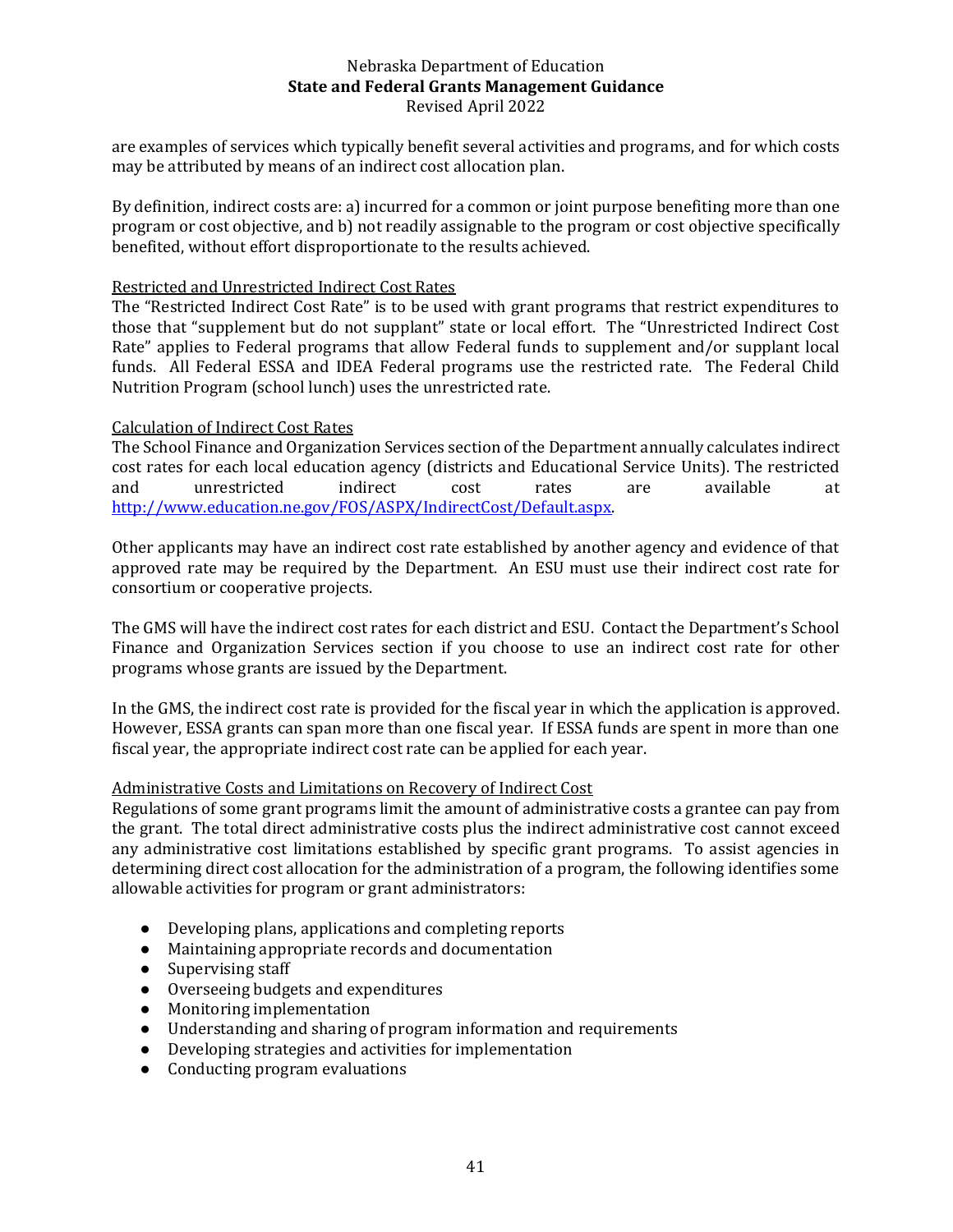To stay within administrative cost limits, staff time may be allocated to program coordination and technical assistance activities such as:

- Providing professional development
- Developing and modeling practices
- Organizing and conducting program specific activities
- Mentoring staff
- Assisting with program evaluation.

## **If charging costs for both administration and for coordination, staff will need to document time and effort for each area**.

Recovery of indirect costs on grants is subject to availability of funds. Indirect costs may be recovered only to the extent that direct costs are incurred. The approved indirect cost rate is applied against the amount of direct costs of the program minus exclusions for the period in which the indirect cost rate is effective, not the total grant award. It is possible that a grant recipient may have a different approved indirect cost rate applicable to different periods covered by a grant award. A local education agency may not recover more costs in any program than they incur. If all costs are allocated directly to a program, no indirect cost may be charged to the program. For Title III, the allowable amount for indirect administrative costs PLUS direct administrative costs cannot exceed a 2% limitation.

## <span id="page-41-0"></span>**Exclusions**

Special consideration is necessary when a Federal grant budget contains capital outlay (equipment) expenditures. The amount of capital outlay is excluded from the total direct costs when the indirect cost rate is applied to determine the dollar amount of indirect cost to be allowed by the project.

#### **Consistency**

Consistency of expenditure classification is a basic principle applied when developing or using indirect cost rates. The simultaneous use of direct cost allocation and the indirect cost rate application against the same expense is prohibited. For example, all allowable indirect costs, with respect to certain services or function, are not readily assignable to a specific program or cost objective. In order to assign these indirect types of cost, some allocation processes must be applied. Such functions would include, but are not limited to, General Administration – Business Services such as fiscal services, internal services, and data processing. Direct cost allocation of these types of administrative costs to a program is permissible providing that supporting records and documentation are maintained by the district. Example: If the salary of a bookkeeper was shown as a direct cost on the program budget, the salary of that bookkeeper cannot be part of the indirect cost pool used to calculate the indirect cost rate.

## <span id="page-41-1"></span>**6. Time-and-Effort Reporting See link below**

[Grants Management Fiscal Monitoring –](https://www.education.ne.gov/gms2/grants-management-fiscal-monitoring/) Nebraska Department of Education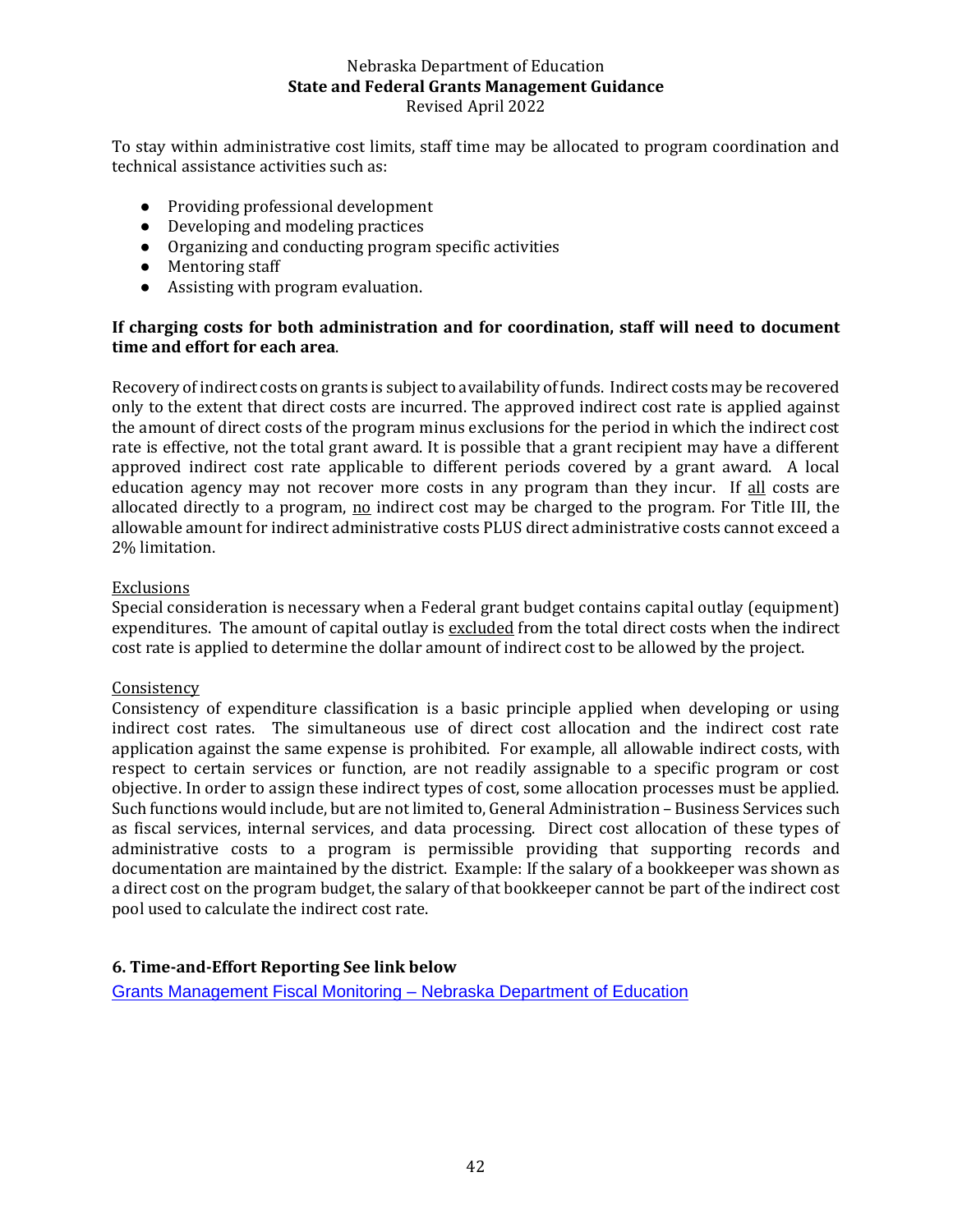## <span id="page-42-0"></span>**7. Required Audits**

Subrecipients that expend more than \$750,000 in Federal awards during a Fiscal Year must have a single audit or program audit conducted in accordance with 2 CFR Part 200 Subpart F.

Title 92, Nebraska Administrative Code, Chapter 1 (Rule 1) requires all districts to have an annual fiscal audit.

Only costs associated with a Federal single audit may be charged to all the grants involved and must be prorated according to the grants being audited. Only the proportion of the cost of the audit associated with any specific grant may be charged to that grant.

All financial activities are also subject to audits/reviews conducted by NDE program staff during onsite or desk compliance reviews. A review may include any of the following:

- 1. funds disbursed to the fund recipient were received and properly recorded;
- 2. payments reported by the fund recipient were actually made to vendors, contractors and employees and that they conform to applicable laws and regulations, including procurement requirements;
- 3. refunds, discounts, etc., were properly credited to specific expense classifications as reductions of the gross expenditure;
- 4. payments are supported by adequate evidence of the delivery of goods or performance of services;
- 5. obligations included in the report of expenditures or request for reimbursement were actually incurred during the budget period for which the expenditures were claimed and upon liquidation were properly adjusted;
- 6. the same item is not reported as an expenditure for two or more years; e.g., encumbrance in one year and payment in another;
- 7. all expenditures that were claimed were made for the approved project and are easily identifiable with this project;
- 8. all books and materials are plainly marked with appropriate identification where required;
- 9. all inventory items (equipment) have been allocated an inventory number and the number has been plainly affixed on each piece of equipment and plainly labeled;
- 10. an inventory has been maintained of those items required to be inventoried that shows: description, serial number or other identification number, acquisition date and cost, location, use and condition of property;
- 11. inventory items moved from one location to another have been duly authorized in writing and that the transfer has been recorded in the inventory register, and each item of equipment purchased was listed in the approved budget breakdown and is being used solely for authorized purposes;
- 12. prorated expenditures, such as salaries, travel, etc., are divided correctly between two or more accounts and that the basis of such division can be substantiated as reasonable and equitable (the auditor will compare actual expenditures with the approved budget and note variations);
- 13. unexpended state funds advanced or overpaid were promptly returned to the NDE;
- 14. payments to an administrator who is employed by the Board of Education under the terms of the contract covering a twelve-month period of service were not included in administrative expenses (provisions of the restricted indirect cost rate);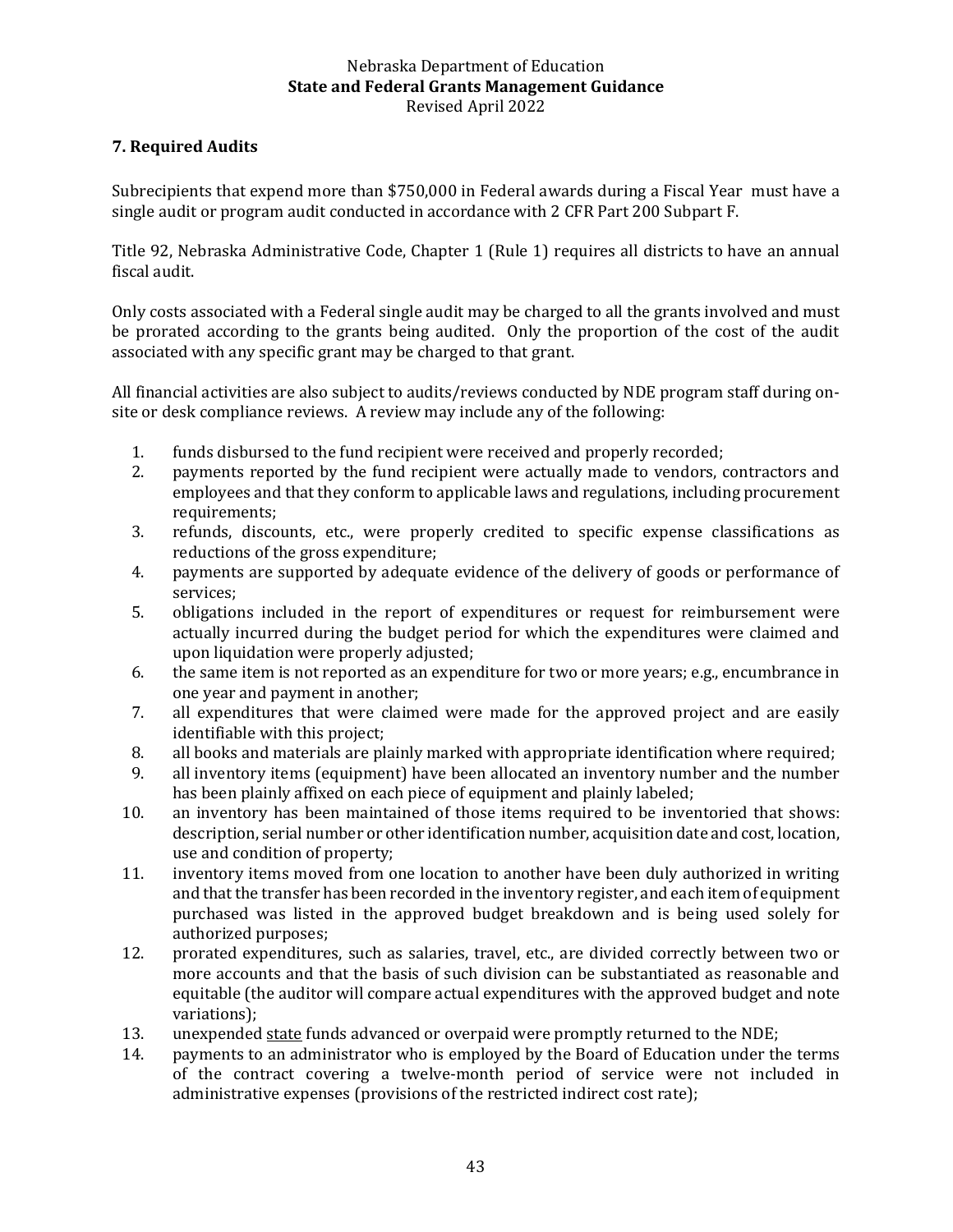- 15. payrolls must be supported by time and attendance or equivalent records for individual employees. Salaries and wages of employees chargeable to more than one grant program or other cost objective must be supported by appropriate time distribution records;
- 16. obligations were liquidated within forty-five (45) days after the end of the budget period and adjusted to the amount finally paid; and
- 17. expenditures were incurred for activities that are supplemental (in addition to what is required to be provided by the district) for public and private school students and teachers.

An entity required to have a single audit is responsible for follow-up and corrective action on all findings resulting from that audit. This responsibility includes the preparation of a summary schedule of prior audit findings and the preparation of a corrective action plan for current year audit findings.

The summary schedule of prior audit findings shall report the status of all audit findings included in the prior audit's schedule of findings and questioned costs relative to Federal awards. The schedule shall restate the prior audit finding reported.

- When audit findings were fully corrected, the summary schedule need only list the audit findings and state that corrective action was taken.
- When audit findings were not corrected or partially corrected, the summary schedule shall describe the planned corrective action and any partial corrective action taken.
- When corrective action taken is significantly different from the previously reported corrective action plan, the summary schedule shall provide an explanation.
- When the auditee (school district) believes the audit findings are no longer valid or not warranting further action, the reasons for this position shall be described in the summary schedule.

A corrective action plan shall be prepared to address each audit finding included in the current year's audit report. The corrective action plan shall include: the corrective action plan, name(s) of contact person(s) responsible for the corrective action, anticipated completion date, and an explanation and specific reasons if the auditee does not agree with the audit finding or believes corrective action is not needed.

According to Rule 1, all school districts shall file with the Commissioner of Education on or before November 5, a copy of the financial audit report and on or before January 31, a copy of the auditor's letter to management, together with the district's responses, and any responses to compliance issues resulting from the audit.

The Nebraska Department of Education (NDE), as the pass-through entity of Federal awards, is responsible to issue a management decision on all audit findings including cross-cutting findings within six months after the receipt of the subrecipient's (school district) audit report and ensure that the subrecipient takes appropriate and timely corrective action.

Activities of the NDE Federal program staff may include assisting the auditee in developing corrective action plans as well as approving and monitoring the corrective action plans.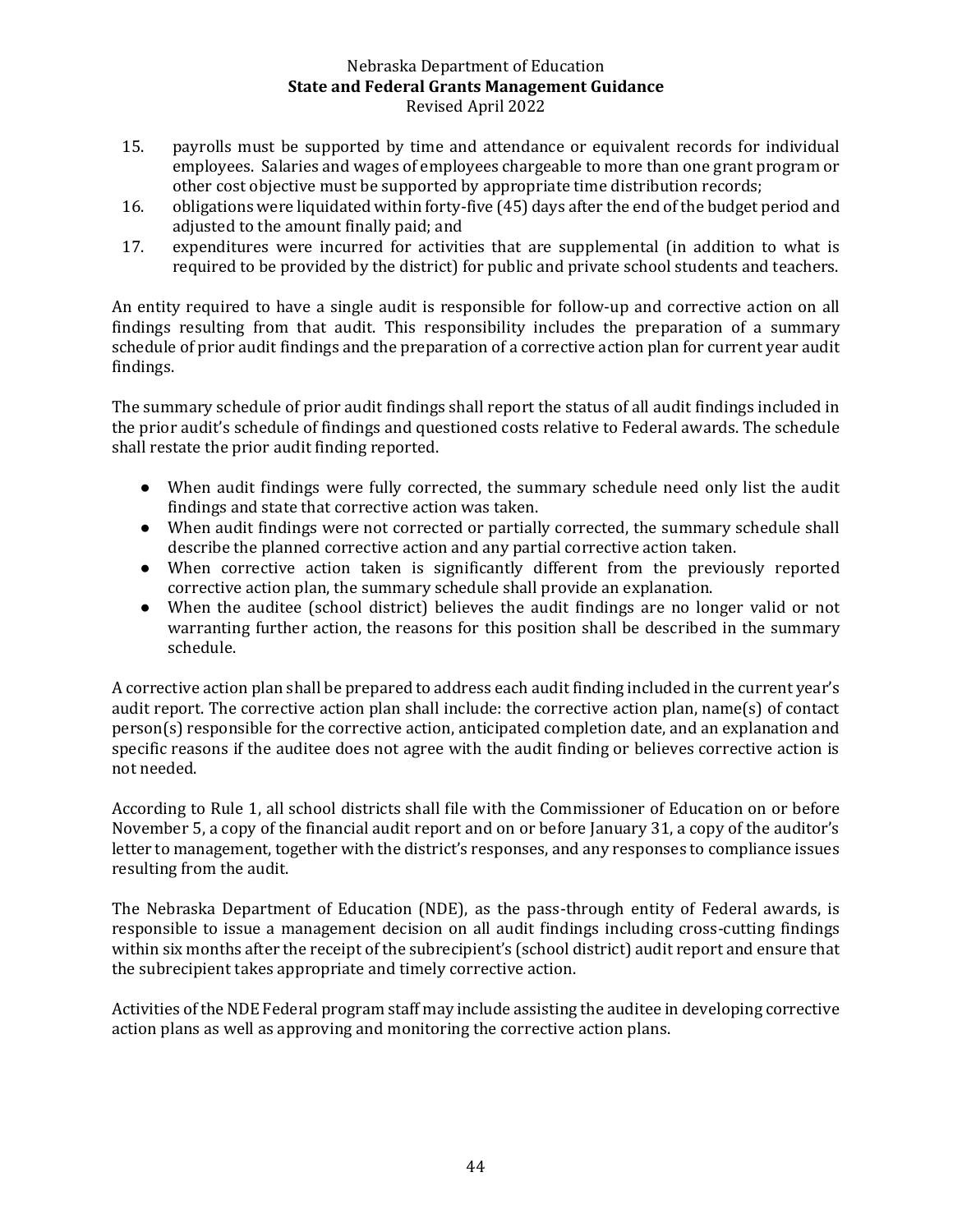## <span id="page-44-0"></span>**VI. Administration of Cooperative Projects and Consortia**

Agencies, including school districts, may assign the allocation of a grant to another entity that serves as the fiscal agent for a multi-district project. Some Federal programs require districts to join together as a consortium to meet minimum program funding levels. An Educational Service Unit or another district may serve as the fiscal agent. The fiscal agent cannot be a separate legal entity created solely to administer grants. The fiscal agent is responsible for all funds that flow from the Nebraska Department of Education that have been assigned by members of the consortia. The fiscal agent has the following primary functions/responsibilities:

- 1. The fiscal agent must maintain a signed agreement with each member district assigning their Federal allocations to the consortium or cooperative project.
- 2. Allocations assigned to a consortium may be "pooled" to provide the greatest impact.
- 3. Federal Title I, Part A of ESSA has multi-district cooperative projects. In Title I cooperative projects, the fiscal agent must track all expenditures by member district. This is to ensure that, when required, allocations among the buildings in a district with at least 1,000 schoolage students and equitable services for private school students are provided as stipulated in the Title I legislation and regulations. The fiscal agent is responsible for submitting one application that includes an uploaded file breaking out the Targeting information by each participating district and for tracking any carryover funds for member districts. The completed budget should reflect projected expenses for ALL districts included in the multidistrict cooperative project.
- 4. Fiscal agents must maintain separate accounts and ledgers for the consortium or cooperative agreement.
- 5. Fiscal agents are responsible for the approval and payment of all expenses, obligations and contracts, and hiring of any personnel on behalf of the consortium or cooperative project.
- 6. Each ESU charges a fee to the member districts for administering the program. The expenditure reports (claims) can only be for the exact costs of the ESU and not a set "fee" for the member districts. When a "fee" is charged to each member district, the ESU may or may not have enough funds to pay the actual administrative costs and adjustments need to be made to the member districts' accounts at the end of the year. In some cases, the ESU may add some of their own resources to cover the costs or limit the administrative costs to the amount available.
	- a. The amount of the "fee" varies by ESU and is not limited by any legislation or regulation. It is "negotiated" between the fiscal agent (ESU) and the member districts.
	- b. The supporting documentation for the administrative costs needs to be actual costs of the ESU in administering the program and not the service fee charged to the member districts. Administrative costs **cannot** be budgeted under Object Code 300 as a purchased service.
	- c. Supporting documentation reports expenditures at the vendor level. Reports can include amount paid directly to teachers or amounts paid to districts for teachers as long as the teacher being paid can be identified. The same applies to reimbursements to districts for supplies and materials.
- 7. The financial accounting records maintained by the fiscal agent must be audited annually and reported on the Annual Financial Report meeting the requirements applicable to such audits.
- 8. The financial records maintained by the fiscal agent shall be available to outside auditors and NDE personnel for review.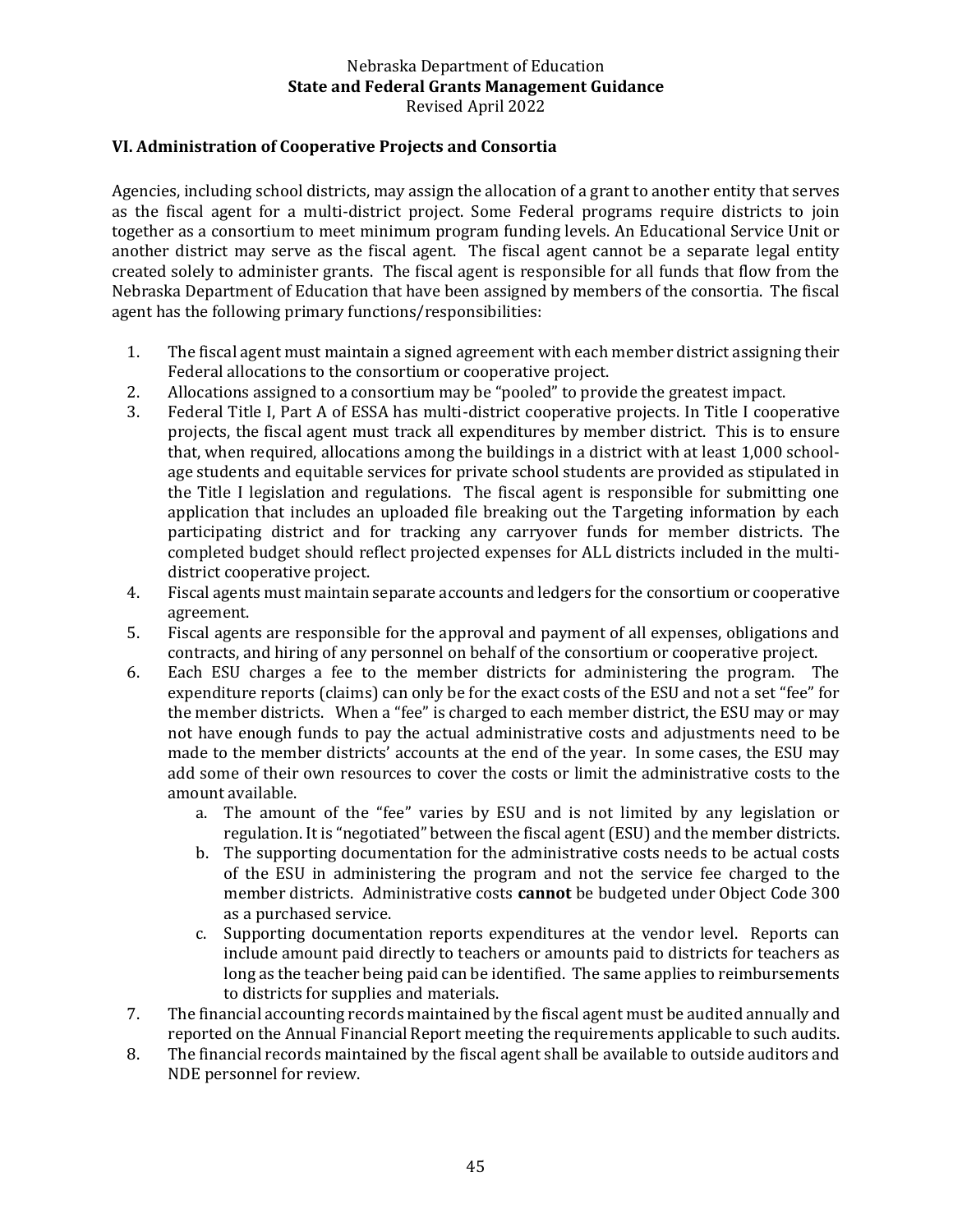- 9. The fiscal agent for consortia and cooperative projects must ensure that programs are being operated in compliance with all applicable legislation and regulations.
- 10. Administrative costs are allowable reimbursable costs as long as the following criteria is met:
	- a. Administrative costs are actual and documented costs to the grant.
	- b. Administrative staff time can be charged to the grant, provided:
		- i. Staff time is documented by time and effort logs; and
			- ii. The cost of a staff member, whose time is charged to the grant, is also not part of the cost pool used to establish the indirect cost rate.
	- c. Operational costs claimed as administrative cost are also not part of the cost pool used to establish the school district/ESU indirect cost rate.
	- d. Administrative costs are budgeted and claimed by object code.

## <span id="page-45-0"></span>**VII. Records Retention**

## *Federal Funds*

For U.S. Department of Education Federal funds, the grant recipient shall comply with 2 CFR 200.334- 338, which generally requires that records be retained for three years after completing activities pertaining to grant funds and until all outstanding claims have been resolved. Generally this is three years after completing activities pertaining to Federal programs and, where the Tydings Amendment applies, means five years after the end of the grant liquidation period. If Federal funds are from other U. S. government agencies, other regulations may apply.

## *State Funds*

For State funds, a grantee shall retain records for 1) three years from the final date for filing any claim for reimbursement or until all outstanding claims have been resolved and 2) an annual audit. The State may recompute and adjust claims within six years from the final date for filing claims for reimbursement when there has been an adverse court or administrative agency decision on the merits affecting the tax revenue of the school district.

All purchase orders, time and effort records and other supporting documentation will be retained at the local level and must be available for review or audit any time within three years after termination of the project. Records may be disposed of:

- After their individual retention period is complete;
- Providing any local, state, and Federal audit requirements have been met; and
- As long as they are not needed for any litigation either pending or anticipated.

#### <span id="page-45-1"></span>**VIII. Interest and Program Income Requirements**

## *Federal Funds*

#### Interest Income

Grant recipients shall promptly, but at least quarterly, remit interest earned on advances of any Federal funds to the U. S. Department of Education. The grant recipient may keep interest amounts up to \$500 per year for administrative expenses of the grant. (2 CFR 200.305(b)(9))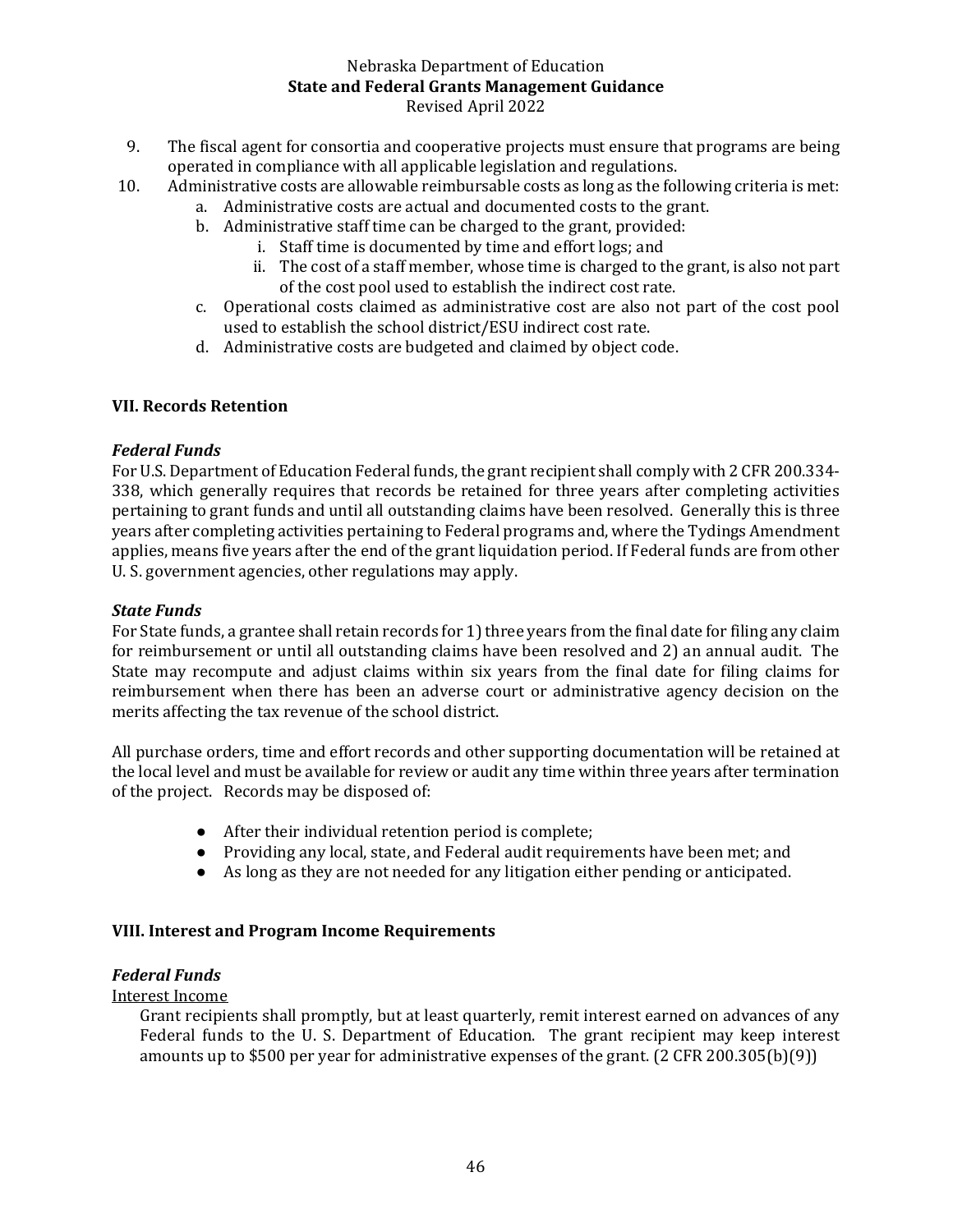## Program Income

Program income is income generated by an activity supported with Federal funds during the grant period. Examples include:

- 1. Fees for services provided;
- 2. Fees for use of, or rental of, property acquired with grant funds; and
- 3. Proceeds from the sale of commodities or items fabricated under a grant agreement.

Grantees should account for program income according to customary accounting practices of the fiscal agent (e.g. activity account) as long as they meet the Federal guidelines. Program income must be coded separately and reported annually on the year-end financial report. Program income must be obligated or expended no later than September  $30<sup>th</sup>$  of the final grant-funded year. The amount of grant funds in the final grant-funded year will be reduced by the amount of any unobligated program income remaining at the conclusion of the grant period. Federal funds are not intended for the grantee to generate a profit. If program income does result from the use of Federal funds, the income must be used during the current grant period in accordance with regulations of the grant that generated it. See 2 CFR 200.307 for further clarification.

## *State Funds*

Unless otherwise specified by statute, the same requirements apply to State funded grant programs except that interest income shall be treated as program income. For state grant programs, which have different statutory requirements, the grant recipient will be notified of the specific requirements.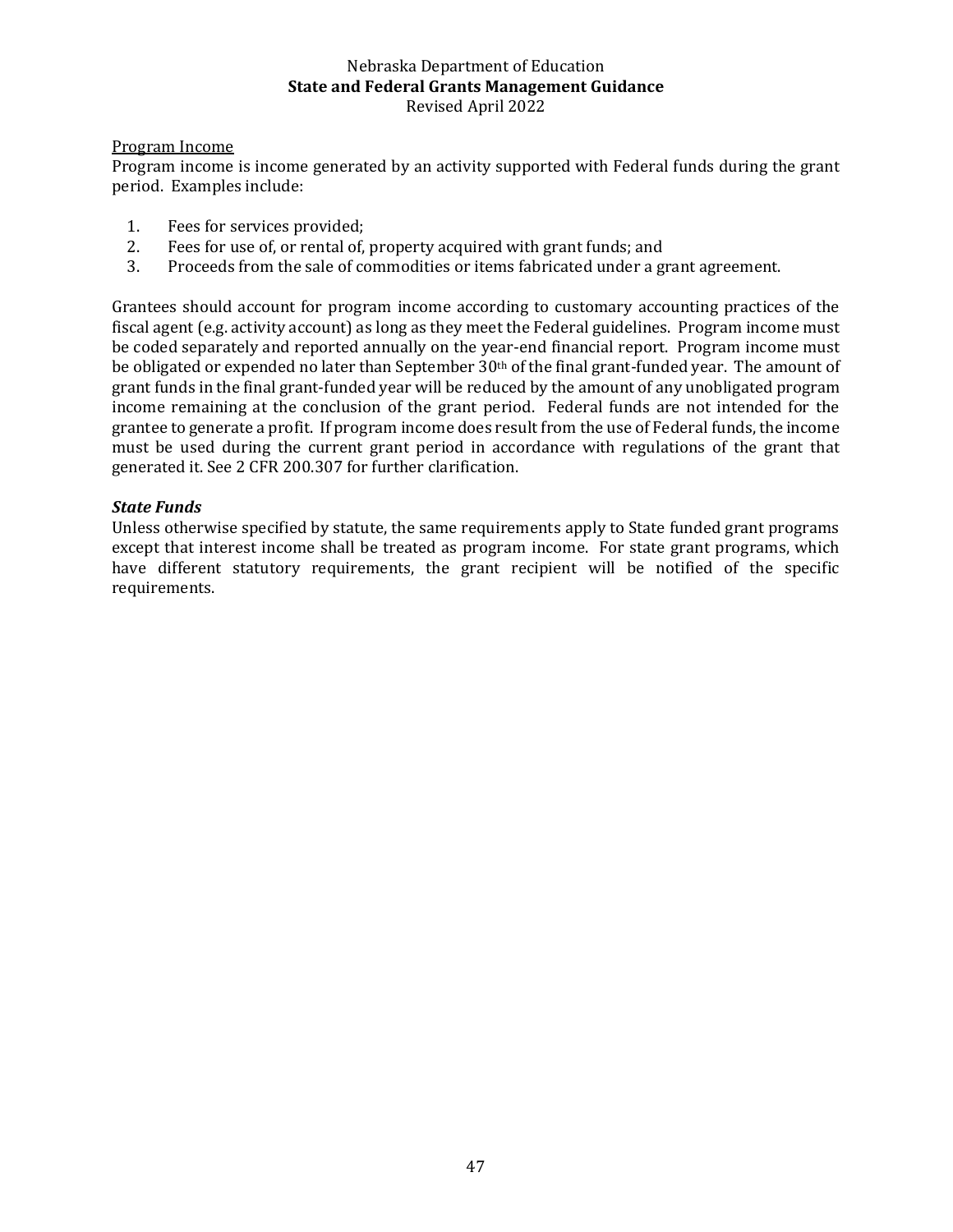#### <span id="page-47-0"></span>**Appendix A—Financial Management**

2 CFR 200.302 Financial Management.

(a) Each state must expend and account for the Federal award in accordance with state laws and procedures for expending and accounting for the state's own funds. In addition, the state's and the other non-Federal entity's financial management systems, including records documenting compliance with Federal statutes, regulations, and the terms and conditions of the Federal award, must be sufficient to permit the preparation of reports required by general and program-specific terms and conditions; and the tracing of funds to a level of expenditures adequate to establish that such funds have been used according to the Federal statutes, regulations, and the terms and conditions of the Federal award. See also § 200.450 Lobbying.

(b) The financial management system of each non-Federal entity must provide for the following (see also §§ 200.334 Retention requirements for records, 200.335 Requests for transfer of records, 200.336 Methods for collection, transmission and storage of information, 200.337 Access to records, and 200.338 Restrictions on public access to records):

(1) Identification, in its accounts, of all Federal awards received and expended and the Federal programs under which they were received. Federal program and Federal award identification must include, as applicable, the CFDA title and number, Federal award identification number and year, name of the Federal agency, and name of the pass-through entity, if any.

(2) Accurate, current, and complete disclosure of the financial results of each Federal award or program in accordance with the reporting requirements set forth in §§ 200.328 Financial reporting and 200.329 Monitoring and reporting program performance. If a Federal awarding agency requires reporting on an accrual basis from a recipient that maintains its records on other than an accrual basis, the recipient must not be required to establish an accrual accounting system. This recipient may develop accrual data for its reports on the basis of an analysis of the documentation on hand. Similarly, a pass-through entity must not require a subrecipient to establish an accrual accounting system and must allow the subrecipient to develop accrual data for its reports on the basis of an analysis of the documentation on hand.

(3) Records that identify adequately the source and application of funds for federallyfunded activities. These records must contain information pertaining to Federal awards, authorizations, obligations, unobligated balances, assets, expenditures, income and interest and be supported by source documentation.

(4) Effective control over, and accountability for, all funds, property, and other assets. The non-Federal entity must adequately safeguard all assets and assure that they are used solely for authorized purposes. See § 200.303 Internal controls.

(5) Comparison of expenditures with budget amounts for each Federal award.

(6) Written procedures to implement the requirements of § 200.305 Payment.

(7) Written procedures for determining the allowability of costs in accordance with Subpart

E—Cost Principles of this part and the terms and conditions of the Federal award.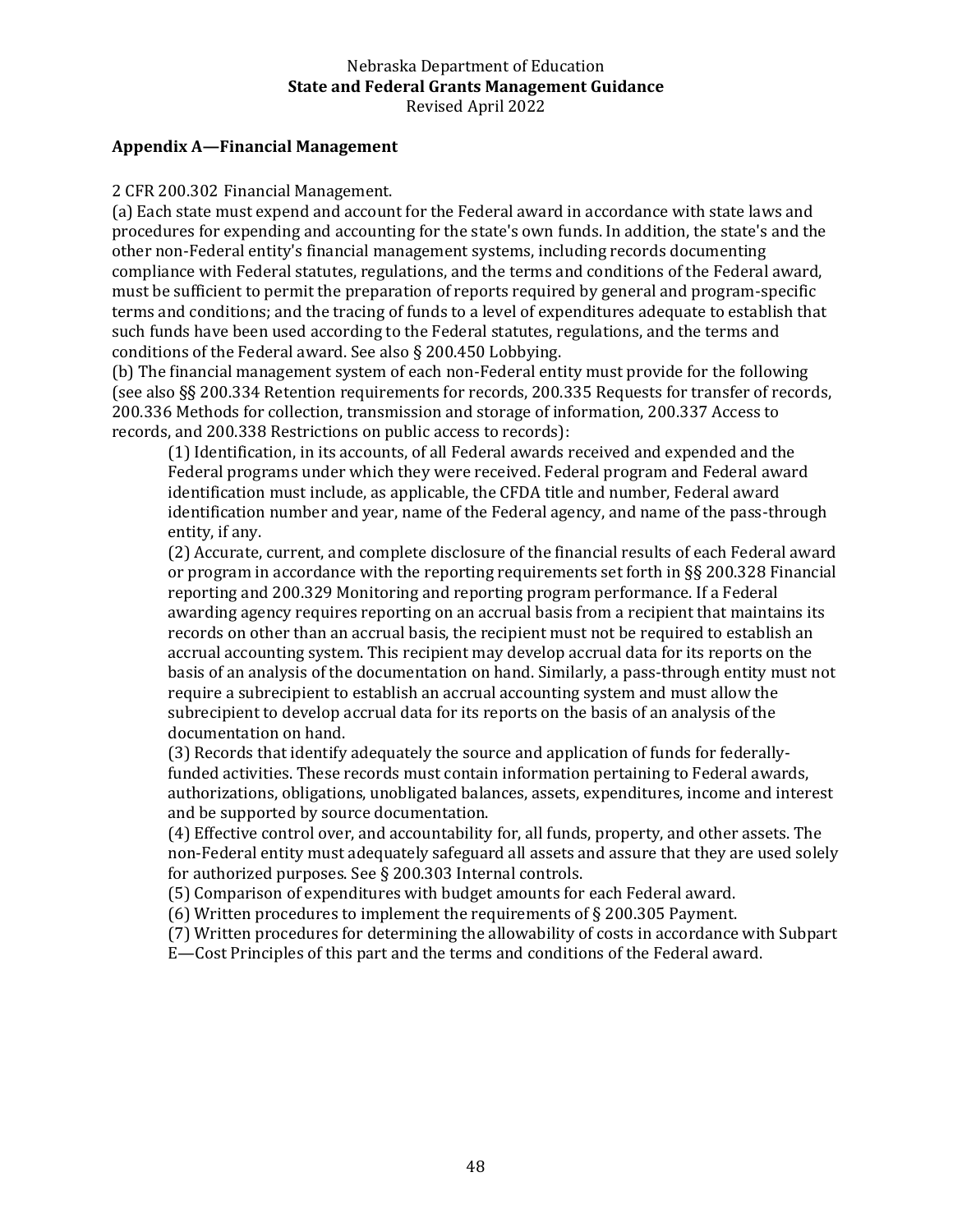## <span id="page-48-0"></span>**Appendix B—Procurement Standards**

2 CFR 200.318 General procurement standards

(a) The non-Federal entity must use its own documented procurement procedures which reflect applicable State and local laws and regulations, provided that the procurements conform to applicable Federal law and the standards identified in this section.

(b) Non-Federal entities must maintain oversight to ensure that contractors perform in accordance with the terms, conditions, and specifications of their contracts or purchase orders.

(c)

(1) The non-Federal entity must maintain written standards of conduct covering conflicts of interest and governing the performance of its employees engaged in the selection, award and administration of contracts. No employee, officer, or agent must participate in the selection, award, or administration of a contract supported by a Federal award if he or she has a real or apparent conflict of interest. Such a conflict of interest would arise when the employee, officer, or agent, any member of his or her immediate family, his or her partner, or an organization which employs or is about to employ any of the parties indicated herein, has a financial or other interest in or a tangible personal benefit from a firm considered for a contract. The officers, employees, and agents of the non-Federal entity must neither solicit nor accept gratuities, favors, or anything of monetary value from contractors or parties to subcontracts. However, non-Federal entities may set standards for situations in which the financial interest is not substantial or the gift is an unsolicited item of nominal value. The standards of conduct must provide for disciplinary actions to be applied for violations of such standards by officers, employees, or agents of the non-Federal entity. (2) If the non-Federal entity has a parent, affiliate, or subsidiary organization that is not a state, local government, or Indian tribe, the non-Federal entity must also maintain written standards of conduct covering organizational conflicts of interest. Organizational conflicts of

interest means that because of relationships with a parent company, affiliate, or subsidiary organization, the non-Federal entity is unable or appears to be unable to be impartial in conducting a procurement action involving a related organization.

(d) The non-Federal entity's procedures must avoid acquisition of unnecessary or duplicative items. Consideration should be given to consolidating or breaking out procurements to obtain a more economical purchase. Where appropriate, an analysis will be made of lease versus purchase alternatives, and any other appropriate analysis to determine the most economical approach. (e) To foster greater economy and efficiency, and in accordance with efforts to promote costeffective use of shared services across the Federal government, the non-Federal entity is encouraged to enter into state and local intergovernmental agreements or inter-entity agreements where appropriate for procurement or use of common or shared goods and services.

(f) The non-Federal entity is encouraged to use Federal excess and surplus property in lieu of purchasing new equipment and property whenever such use is feasible and reduces project costs. (g) The non-Federal entity is encouraged to use value engineering clauses in contracts for construction projects of sufficient size to offer reasonable opportunities for cost reductions. Value engineering is a systematic and creative analysis of each contract item or task to ensure that its essential function is provided at the overall lower cost.

(h) The non-Federal entity must award contracts only to responsible contractors possessing the ability to perform successfully under the terms and conditions of a proposed procurement.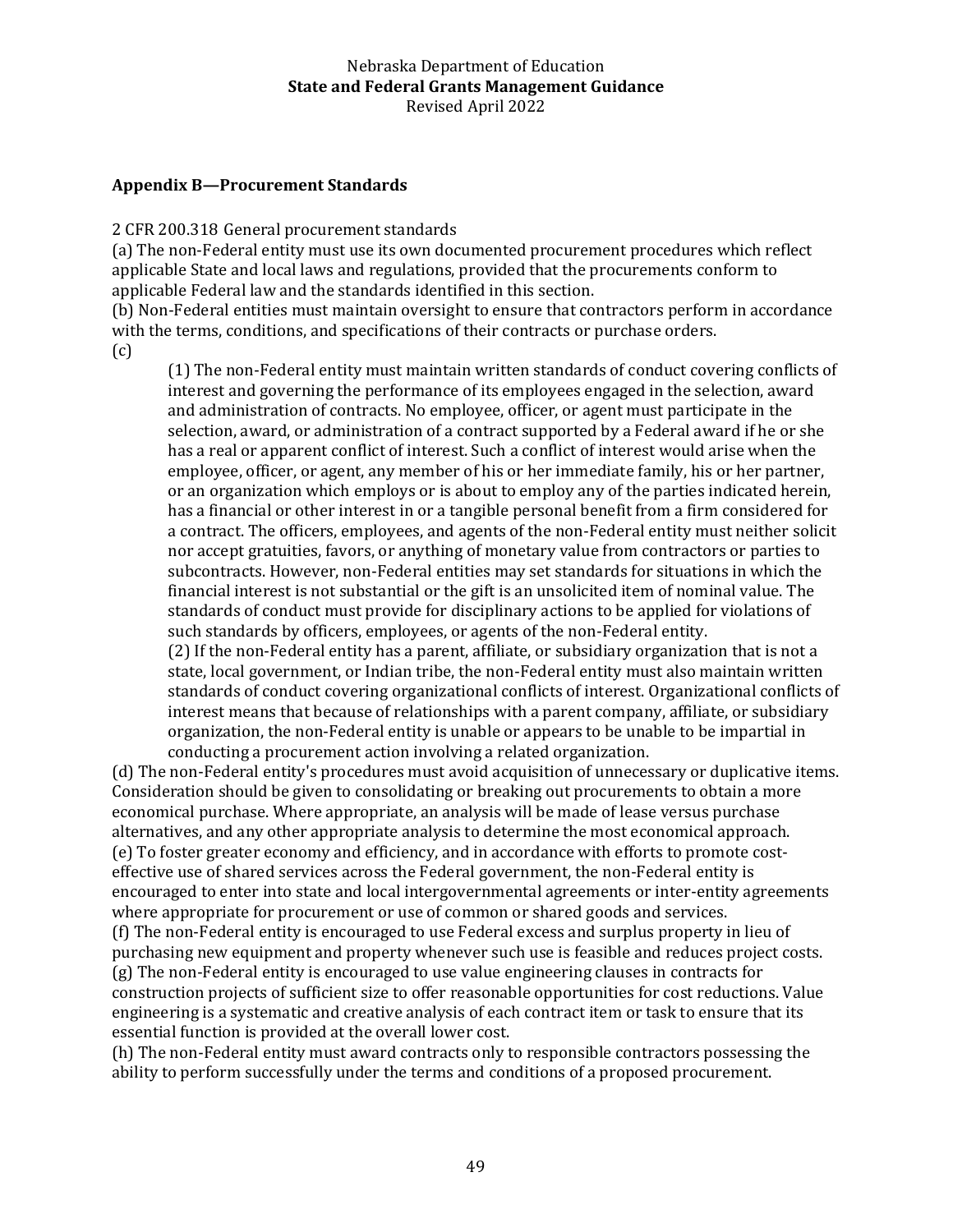Consideration will be given to such matters as contractor integrity, compliance with public policy, record of past performance, and financial and technical resources.

(i) The non-Federal entity must maintain records sufficient to detail the history of procurement. These records will include, but are not necessarily limited to the following: rationale for the method of procurement, selection of contract type, contractor selection or rejection, and the basis for the contract price.

(j)

(1) The non-Federal entity may use time and material type contracts only after a determination that no other contract is suitable and if the contract includes a ceiling price that the contractor exceeds at its own risk. Time and material type contract means a contract whose cost to a non-Federal entity is the sum of:

(i) The actual cost of materials; and

(ii) Direct labor hours charged at fixed hourly rates that reflect wages, general and administrative expenses, and profit.

(2) Since this formula generates an open-ended contract price, a time-and-materials contract provides no positive profit incentive to the contractor for cost control or labor efficiency. Therefore, each contract must set a ceiling price that the contractor exceeds at its own risk. Further, the non-Federal entity awarding such a contract must assert a high degree of oversight in order to obtain reasonable assurance that the contractor is using efficient methods and effective cost controls.

(k) The non-Federal entity alone must be responsible, in accordance with good administrative practice and sound business judgment, for the settlement of all contractual and administrative issues arising out of procurements. These issues include, but are not limited to, source evaluation, protests, disputes, and claims. These standards do not relieve the non-Federal entity of any contractual responsibilities under its contracts. The Federal awarding agency will not substitute its judgment for that of the non-Federal entity unless the matter is primarily a Federal concern. Violations of law will be referred to the local, state, or Federal authority having proper jurisdiction.

## 2 CFR 200.319 Competition

(a) All procurement transactions must be conducted in a manner providing full and open competition consistent with the standards of this section. In order to ensure objective contractor performance and eliminate unfair competitive advantage, contractors that develop or draft specifications, requirements, statements of work, and invitations for bids or requests for proposals must be excluded from competing for such procurements. Some of the situations considered to be restrictive of competition include but are not limited to:

(1) Placing unreasonable requirements on firms in order for them to qualify to do business; (2) Requiring unnecessary experience and excessive bonding;

(3) Noncompetitive pricing practices between firms or between affiliated companies;

(4) Noncompetitive contracts to consultants that are on retainer contracts;

(5) Organizational conflicts of interest;

(6) Specifying only a "brand name" product instead of allowing "an equal" product to be offered and describing the performance or other relevant requirements of the procurement; and

(7) Any arbitrary action in the procurement process.

(b) The non-Federal entity must conduct procurements in a manner that prohibits the use of statutorily or administratively imposed state or local geographical preferences in the evaluation of bids or proposals, except in those cases where applicable Federal statutes expressly mandate or encourage geographic preference. Nothing in this section preempts state licensing laws. When contracting for architectural and engineering (A/E) services, geographic location may be a selection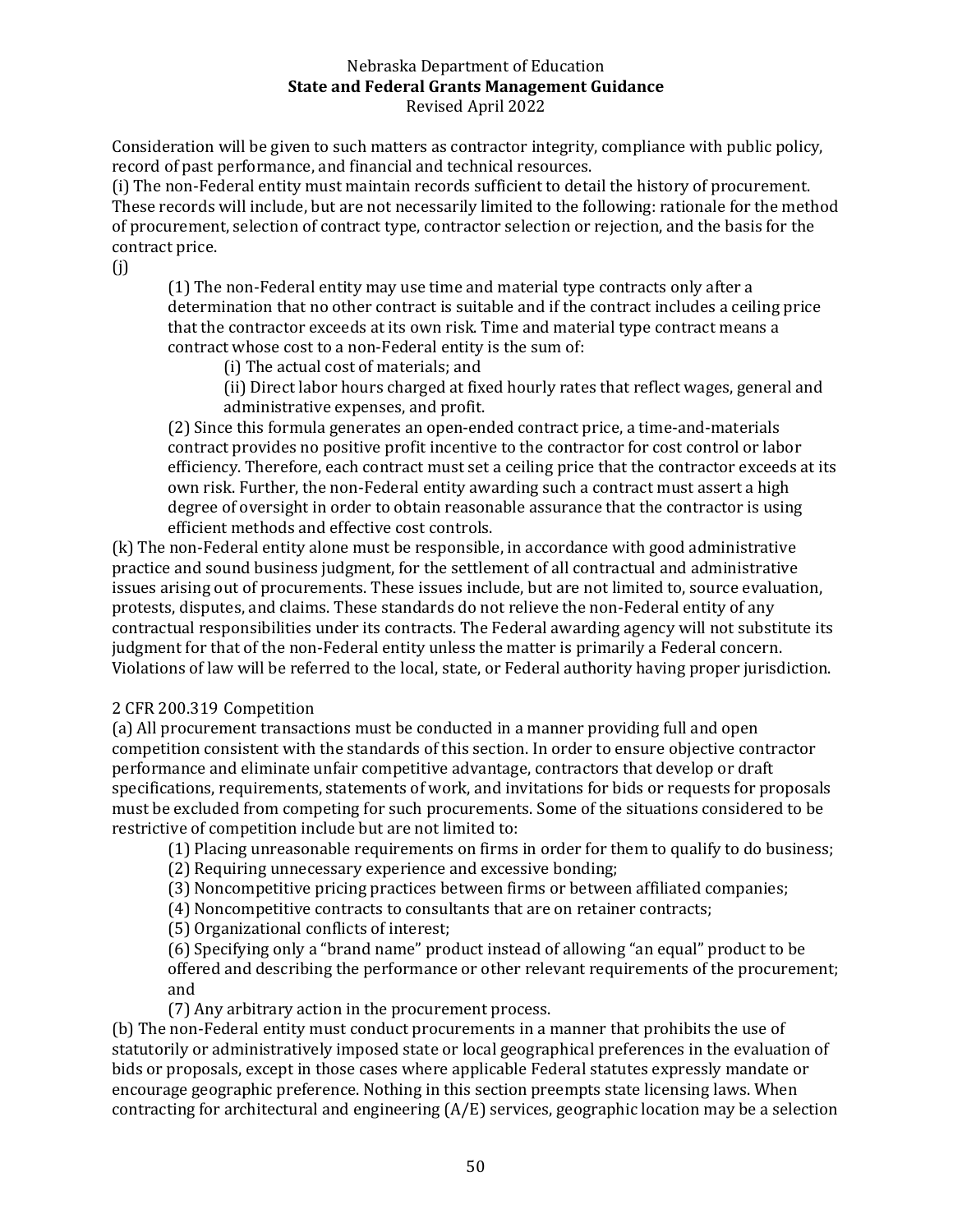criterion provided its application leaves an appropriate number of qualified firms, given the nature and size of the project, to compete for the contract.

(c) The non-Federal entity must have written procedures for procurement transactions. These procedures must ensure that all solicitations:

(1) Incorporate a clear and accurate description of the technical requirements for the material, product, or service to be procured. Such description must not, in competitive procurements, contain features which unduly restrict competition. The description may include a statement of the qualitative nature of the material, product or service to be procured and, when necessary, must set forth those minimum essential characteristics and standards to which it must conform if it is to satisfy its intended use. Detailed product specifications should be avoided if at all possible. When it is impractical or uneconomical to make a clear and accurate description of the technical requirements, a "brand name or equivalent" description may be used as a means to define the performance or other salient requirements of procurement. The specific features of the named brand which must be met by offers must be clearly stated; and

(2) Identify all requirements which the offerors must fulfill and all other factors to be used in evaluating bids or proposals.

(d) The non-Federal entity must ensure that all prequalified lists of persons, firms, or products which are used in acquiring goods and services are current and include enough qualified sources to ensure maximum open and free competition. Also, the non-Federal entity must not preclude potential bidders from qualifying during the solicitation period.

## 2 CFR 200.320 Methods of procurement to be followed

The non-Federal entity must use one of the following methods of procurement.

(a) Procurement by micro-purchases. Procurement by micro-purchase is the acquisition of supplies or services, the aggregate dollar amount of which does not exceed \$3,500 (or \$2,000 in the case of acquisitions for construction subject to the Davis-Bacon Act). To the extent practicable, the non-Federal entity must distribute micro-purchases equitably among qualified suppliers. Micropurchases may be awarded without soliciting competitive quotations if the non-Federal entity considers the price to be reasonable.

(b) Procurement by small purchase procedures. Small purchase procedures are those relatively simple and informal procurement methods for securing services, supplies, or other property that do not cost more than the Simplified Acquisition Threshold. If small purchase procedures are used, price or rate quotations must be obtained from an adequate number of qualified sources. (c) Procurement by sealed bids (formal advertising). Bids are publicly solicited and a firm fixed price contract (lump sum or unit price) is awarded to the responsible bidder whose bid, conforming with all the material terms and conditions of the invitation for bids, is the lowest in price. The sealed bid method is the preferred method for procuring construction, if the conditions in paragraph  $(c)(1)$  of this section apply.

(1) In order for sealed bidding to be feasible, the following conditions should be present: (i) A complete, adequate, and realistic specification or purchase description is available;

(ii) Two or more responsible bidders are willing and able to compete effectively for the business; and

(iii) The procurement lends itself to a firm fixed price contract and the selection of

the successful bidder can be made principally on the basis of price.

(2) If sealed bids are used, the following requirements apply: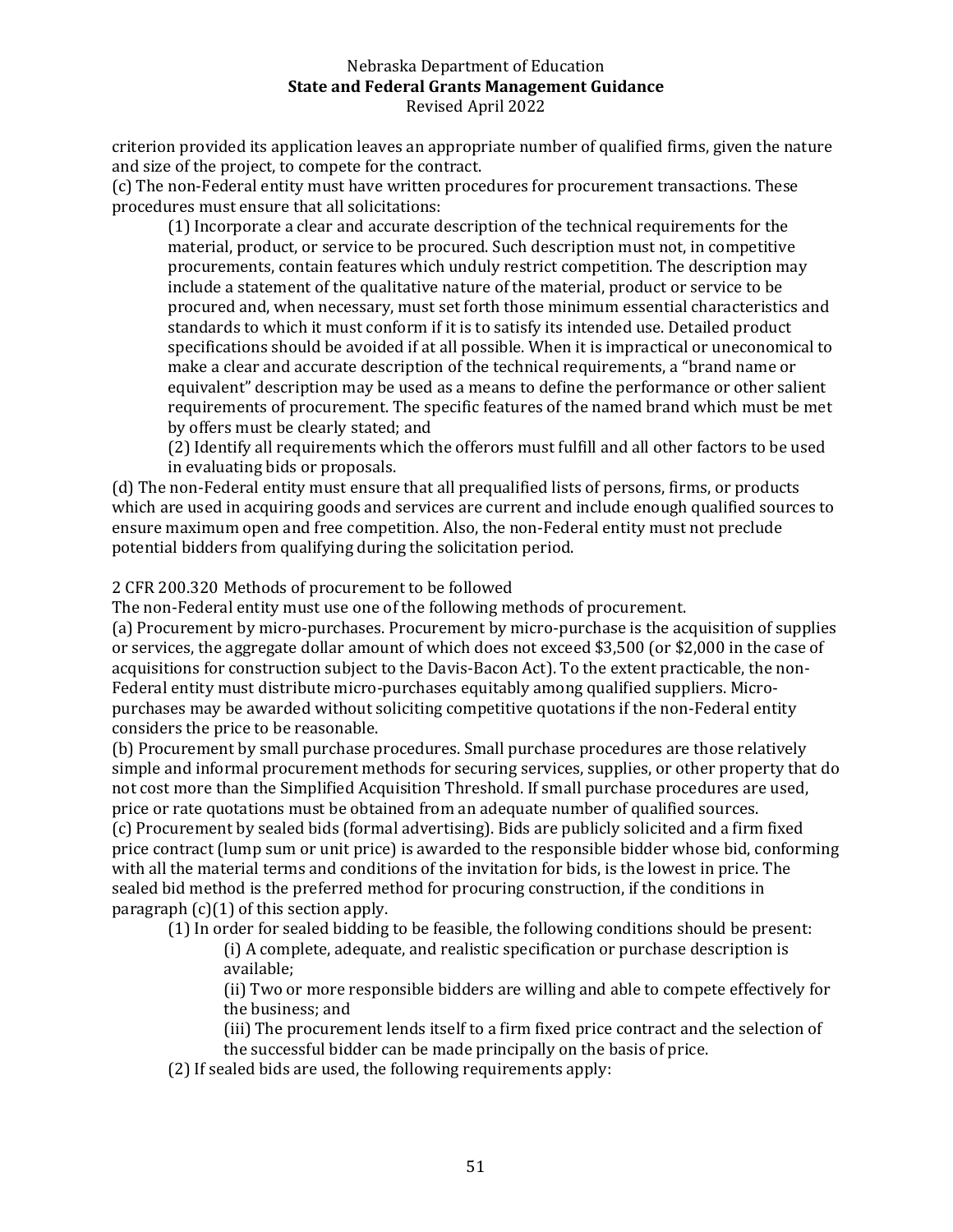(i) The invitation for bids will be publicly advertised and bids must be solicited from an adequate number of known suppliers, providing them sufficient response time prior to the date set for opening the bids;

(ii) The invitation for bids, which will include any specifications and pertinent attachments, must define the items or services in order for the bidder to properly respond;

(iii) All bids will be publicly opened at the time and place prescribed in the invitation for bids;

(iv) A firm fixed price contract award will be made in writing to the lowest responsive and responsible bidder. Where specified in bidding documents, factors such as discounts, transportation cost, and life cycle costs must be considered in determining which bid is lowest. Payment discounts will only be used to determine the low bid when prior experience indicates that such discounts are usually taken advantage of; and

(v) Any or all bids may be rejected if there is a sound documented reason. (d) Procurement by competitive proposals. The technique of competitive proposals is normally conducted with more than one source submitting an offer, and either a fixed price or costreimbursement type contract is awarded. It is generally used when conditions are not appropriate for the use of sealed bids. If this method is used, the following requirements apply:

(1) Requests for proposals must be publicized and identify all evaluation factors and their relative importance. Any response to publicized requests for proposals must be considered to the maximum extent practical;

(2) Proposals must be solicited from an adequate number of qualified sources;

(3) The non-Federal entity must have a written method for conducting technical evaluations of the proposals received and for selecting recipients;

(4) Contracts must be awarded to the responsible firm whose proposal is most advantageous to the program, with price and other factors considered; and (5) The non-Federal entity may use competitive proposal procedures for qualificationsbased procurement of architectural/engineering (A/E) professional services whereby competitors' qualifications are evaluated and the most qualified competitor is selected, subject to negotiation of fair and reasonable compensation. The method, where price is not used as a selection factor, can only be used in procurement of A/E professional services. It cannot be used to purchase other types of services though A/E firms are a potential source to perform the proposed effort.

(e) [Reserved]

(f) Procurement by noncompetitive proposals. Procurement by noncompetitive proposals is procurement through solicitation of a proposal from only one source and may be used only when one or more of the following circumstances apply:

(1) The item is available only from a single source;

(2) The public exigency or emergency for the requirement will not permit a delay resulting from competitive solicitation;

(3) The Federal awarding agency or pass-through entity expressly authorizes noncompetitive proposals in response to a written request from the non-Federal entity; or (4) After solicitation of a number of sources, competition is determined inadequate.

2 CFR 200.321 Contracting with small and minority businesses, women's business enterprises, and labor surplus area firms.

(a) The non-Federal entity must take all necessary affirmative steps to assure that minority businesses, women's business enterprises, and labor surplus area firms are used when possible.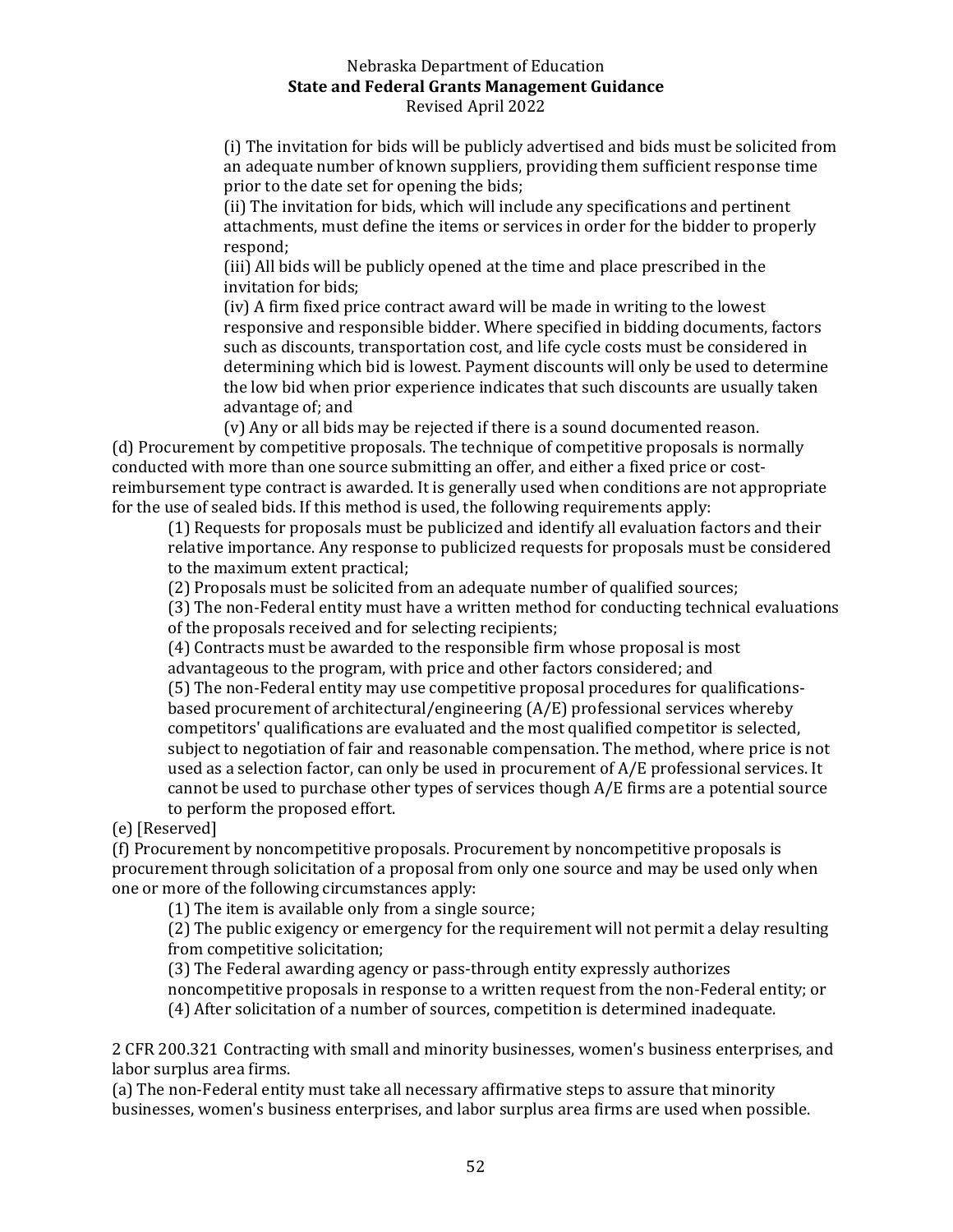(b) Affirmative steps must include:

(1) Placing qualified small and minority businesses and women's business enterprises on solicitation lists;

(2) Assuring that small and minority businesses, and women's business enterprises are solicited whenever they are potential sources;

(3) Dividing total requirements, when economically feasible, into smaller tasks or quantities to permit maximum participation by small and minority businesses, and women's business enterprises;

(4) Establishing delivery schedules, where the requirement permits, which encourage participation by small and minority businesses, and women's business enterprises; (5) Using the services and assistance, as appropriate, of such organizations as the Small Business Administration and the Minority Business Development Agency of the Department

of Commerce; and

(6) Requiring the prime contractor, if subcontracts are to be let, to take the affirmative steps listed in paragraphs (1) through (5) of this section.

## 2 CFR 200.323 Procurement of recovered materials

A non-Federal entity that is a state agency or agency of a political subdivision of a state and its contractors must comply with section 6002 of the Solid Waste Disposal Act, as amended by the Resource Conservation and Recovery Act. The requirements of Section 6002 include procuring only items designated in guidelines of the Environmental Protection Agency (EPA) at 40 CFR part 247 that contain the highest percentage of recovered materials practicable, consistent with maintaining a satisfactory level of competition, where the purchase price of the item exceeds \$10,000 or the value of the quantity acquired by the preceding fiscal year exceeded \$10,000; procuring solid waste management services in a manner that maximizes energy and resource recovery; and establishing an affirmative procurement program for procurement of recovered materials identified in the EPA guidelines.

#### 2 CFR 200.324 Contract cost and price

(a) The non-Federal entity must perform a cost or price analysis in connection with every procurement action in excess of the Simplified Acquisition Threshold including contract modifications. The method and degree of analysis is dependent on the facts surrounding the particular procurement situation, but as a starting point, the non-Federal entity must make independent estimates before receiving bids or proposals.

(b) The non-Federal entity must negotiate profit as a separate element of the price for each contract in which there is no price competition and in all cases where cost analysis is performed. To establish a fair and reasonable profit, consideration must be given to the complexity of the work to be performed, the risk borne by the contractor, the contractor's investment, the amount of subcontracting, the quality of its record of past performance, and industry profit rates in the surrounding geographical area for similar work.

(c) Costs or prices based on estimated costs for contracts under the Federal award are allowable only to the extent that costs incurred or cost estimates included in negotiated prices would be allowable for the non-Federal entity under Subpart E—Cost Principles of this part. The non-Federal entity may reference its own cost principles that comply with the Federal cost principles. (d) The cost plus a percentage of cost and percentage of construction cost methods of contracting must not be used.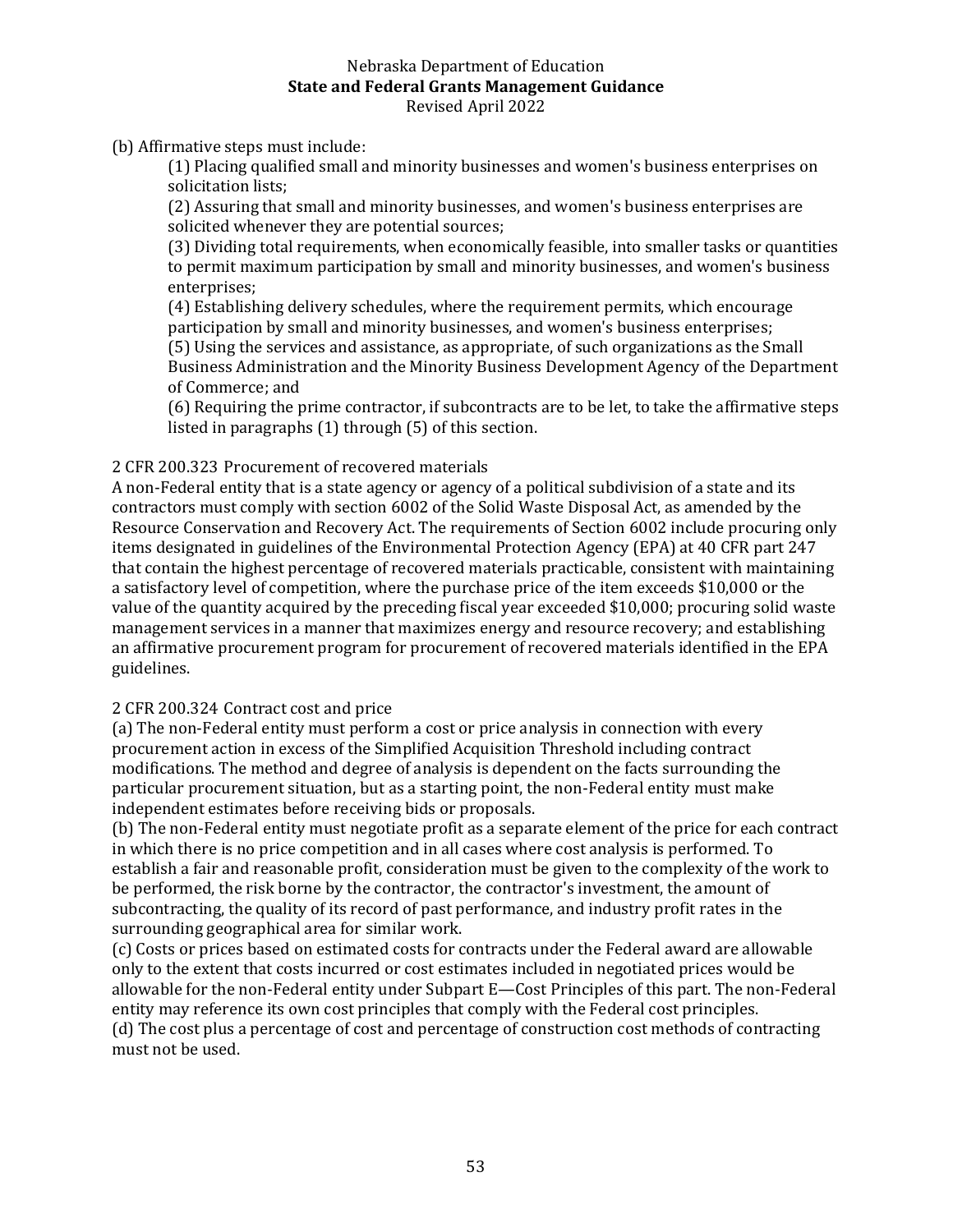2 CFR 200.325 Federal awarding agency or pass-through entity review

(a) The non-Federal entity must make available, upon request of the Federal awarding agency or pass-through entity, technical specifications on proposed procurements where the Federal awarding agency or pass-through entity believes such review is needed to ensure that the item or service specified is the one being proposed for acquisition. This review generally will take place prior to the time the specification is incorporated into a solicitation document. However, if the non-Federal entity desires to have the review accomplished after a solicitation has been developed, the Federal awarding agency or pass-through entity may still review the specifications, with such review usually limited to the technical aspects of the proposed purchase.

(b) The non-Federal entity must make available upon request, for the Federal awarding agency or pass-through entity pre-procurement review, procurement documents, such as requests for proposals or invitations for bids, or independent cost estimates, when:

(1) The non-Federal entity's procurement procedures or operation fails to comply with the procurement standards in this part;

(2) The procurement is expected to exceed the Simplified Acquisition Threshold and is to be awarded without competition or only one bid or offer is received in response to a solicitation;

(3) The procurement, which is expected to exceed the Simplified Acquisition Threshold, specifies a "brand name" product;

(4) The proposed contract is more than the Simplified Acquisition Threshold and is to be awarded to other than the apparent low bidder under a sealed bid procurement; or (5) A proposed contract modification changes the scope of a contract or increases the

contract amount by more than the Simplified Acquisition Threshold.

(c) The non-Federal entity is exempt from the pre-procurement review in paragraph (b) of this section if the Federal awarding agency or pass-through entity determines that its procurement systems comply with the standards of this part.

(1) The non-Federal entity may request that its procurement system be reviewed by the Federal awarding agency or pass-through entity to determine whether its system meets these standards in order for its system to be certified. Generally, these reviews must occur where there is continuous high-dollar funding, and third party contracts are awarded on a regular basis;

(2) The non-Federal entity may self-certify its procurement system. Such self-certification must not limit the Federal awarding agency's right to survey the system. Under a selfcertification procedure, the Federal awarding agency may rely on written assurances from the non-Federal entity that it is complying with these standards. The non-Federal entity must cite specific policies, procedures, regulations, or standards as being in compliance with these requirements and have its system available for review.

#### 2 CFR 200.326 Bonding requirements

For construction or facility improvement contracts or subcontracts exceeding the Simplified Acquisition Threshold, the Federal awarding agency or pass-through entity may accept the bonding policy and requirements of the non-Federal entity provided that the Federal awarding agency or pass-through entity has made a determination that the Federal interest is adequately protected. If such a determination has not been made, the minimum requirements must be as follows: (a) A bid guarantee from each bidder equivalent to five percent of the bid price. The "bid guarantee" must consist of a firm commitment such as a bid bond, certified check, or other negotiable instrument accompanying a bid as assurance that the bidder will, upon acceptance of the bid, execute such contractual documents as may be required within the time specified.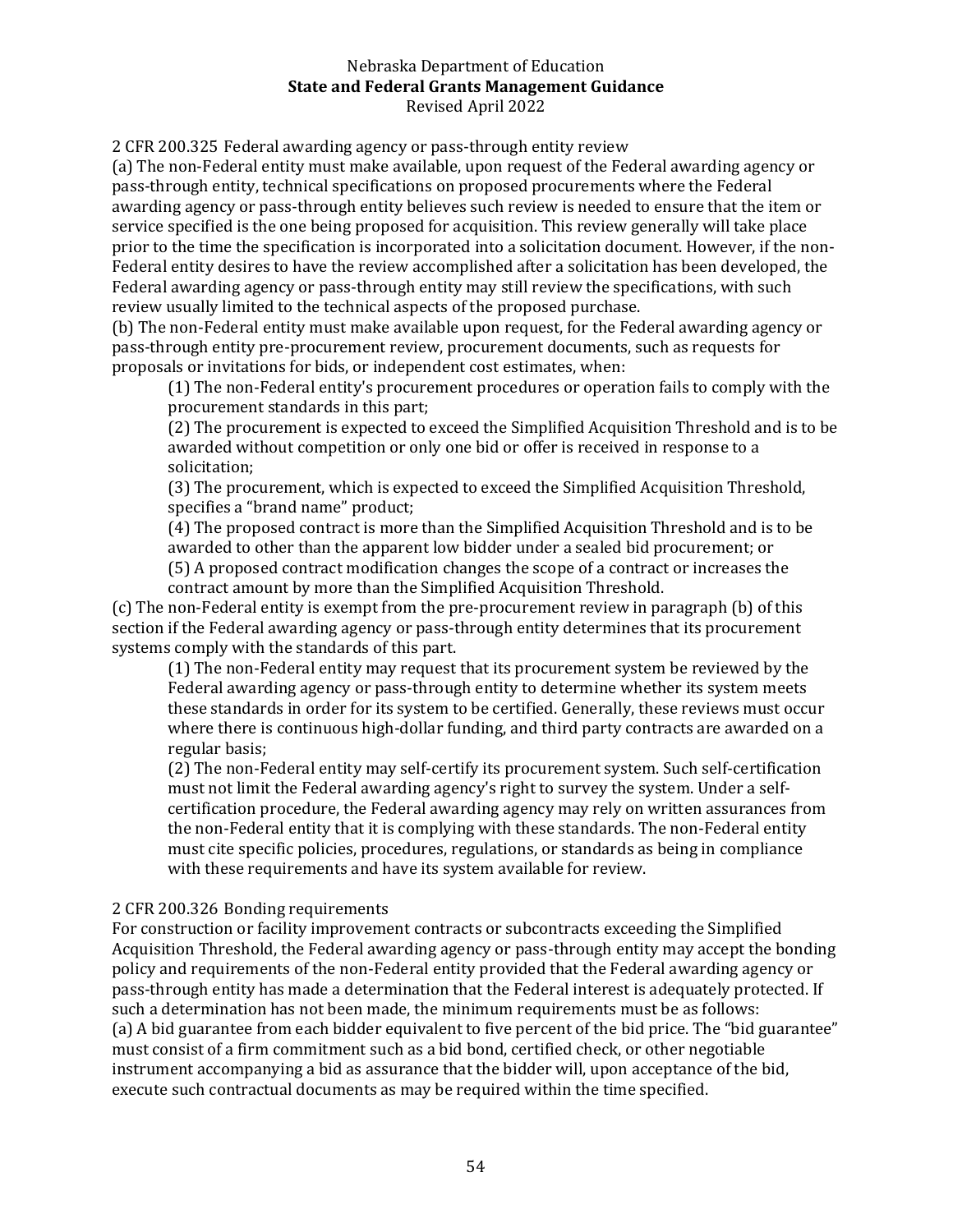(b) A performance bond on the part of the contractor for 100 percent of the contract price. A "performance bond" is one executed in connection with a contract to secure fulfillment of all the contractor's obligations under such contract.

(c) A payment bond on the part of the contractor for 100 percent of the contract price. A "payment bond" is one executed in connection with a contract to assure payment as required by law of all persons supplying labor and material in the execution of the work provided for in the contract.

## 2 CFR 200.327 Contract provisions

The non-Federal entity's contracts must contain the applicable provisions described in Appendix II to Part 200—Contract Provisions for non-Federal Entity Contracts Under Federal Awards.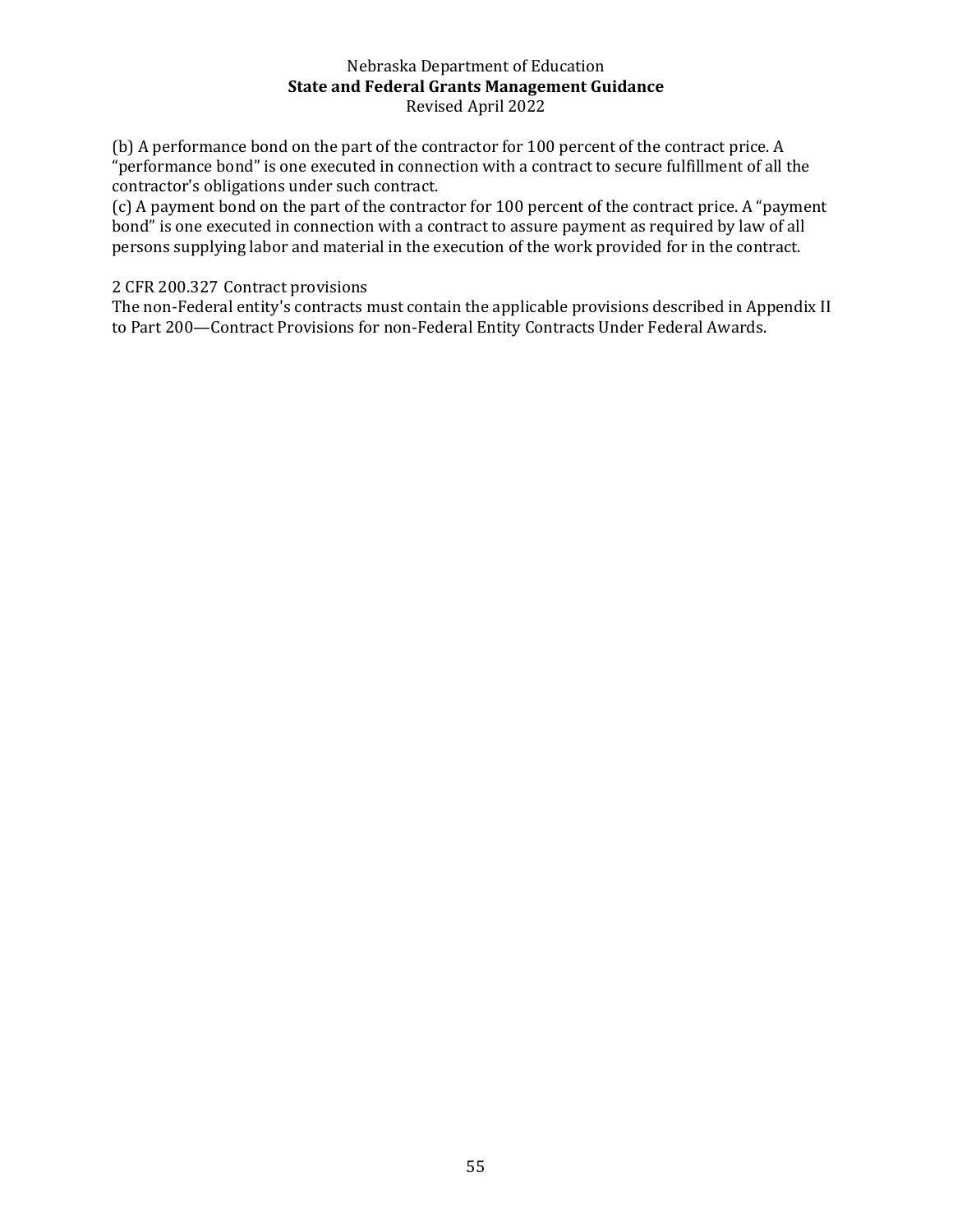## <span id="page-55-0"></span>**Appendix C—Equipment Definitions**

#### 2 CFR 200.1 Equipment

*Equipment* means tangible personal property (including information technology systems) having a useful life of more than one year and a per-unit acquisition cost which equals or exceeds the lesser of the capitalization level established by the non-Federal entity for financial statement purposes, or \$5,000. See also §§ 200.1 Capital assets, 200.1 Computing devices, 200.1 General purpose equipment, 200.1 Information technology systems, 200.1 Special purpose equipment, and 200.1 Supplies.

#### 2 CFR 200.1 Capital assets

*Capital assets* means tangible or intangible assets used in operations having a useful life of more than one year which are capitalized in accordance with GAAP. Capital assets include:

(a) Land, buildings (facilities), equipment, and intellectual property (including software) whether acquired by purchase, construction, manufacture, lease-purchase, exchange, or through capital leases; and

(b) Additions, improvements, modifications, replacements, rearrangements, reinstallations, renovations or alterations to capital assets that materially increase their value or useful life (not ordinary repairs and maintenance).

#### 2 CFR 200.1 Computing devices

*Computing devices* means machines used to acquire, store, analyze, process, and publish data and other information electronically, including accessories (or "peripherals") for printing, transmitting and receiving, or storing electronic information. See also §§ 200.1 Supplies and 200.1 Information technology systems.

#### 2 CFR 200.1 General purpose equipment

*General purpose equipment* means equipment which is not limited to research, medical, scientific or other technical activities. Examples include office equipment and furnishings, modular offices, telephone networks, information technology equipment and systems, air conditioning equipment, reproduction and printing equipment, and motor vehicles. See also Equipment and Special Purpose Equipment.

#### 2 CFR 200.1 Information technology systems

*Information technology systems* means computing devices, ancillary equipment, software, firmware, and similar procedures, services (including support services), and related resources. See also §§ 200.1 Computing devices and 200.1 Equipment.

## 2 CFR 200.1 Special purpose equipment

*Special purpose equipment* means equipment which is used only for research, medical, scientific, or other technical activities. Examples of special purpose equipment include microscopes, x-ray machines, surgical instruments, and spectrometers. See also §§ 200.1 Equipment and 200.1 General purpose equipment.

#### 2 CFR 200.1 Supplies

*Supplies* means all tangible personal property other than those described in § 200.1 Equipment. A computing device is a supply if the acquisition cost is less than the lesser of the capitalization level established by the non-Federal entity for financial statement purposes or \$5,000, regardless of the length of its useful life. See also §§ 200.1 Computing devices and 200.1 Equipment.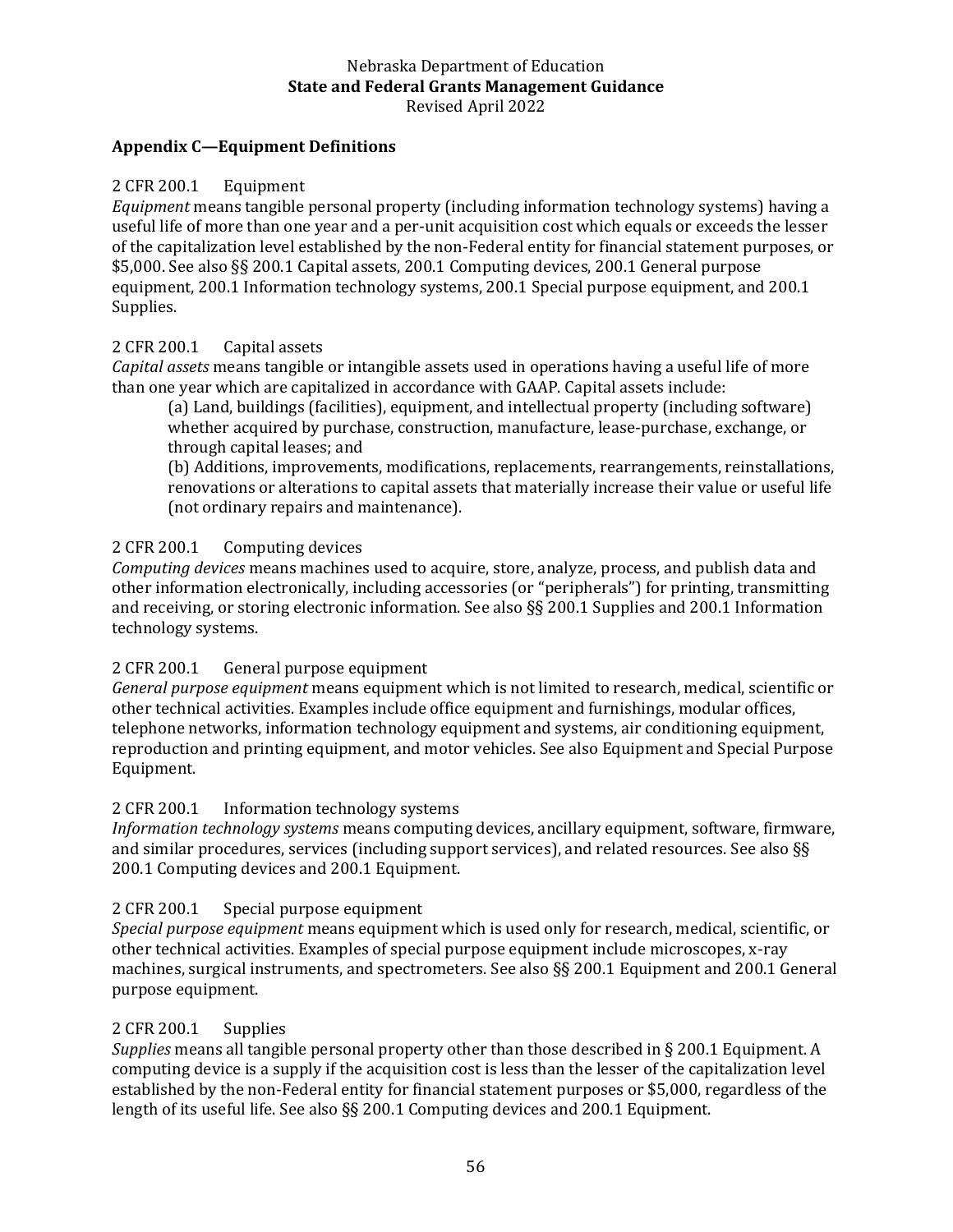#### 2 CFR 200.313 Equipment

See also § 200.439 Equipment and other capital expenditures.

(a) *Title.* Subject to the obligations and conditions set forth in this section, title to equipment acquired under a Federal award will vest upon acquisition in the non-Federal entity. Unless a statute specifically authorizes the Federal agency to vest title in the non-Federal entity without further obligation to the Federal government, and the Federal agency elects to do so, the title must be a conditional title. Title must vest in the non-Federal entity subject to the following conditions:

(1) Use the equipment for the authorized purposes of the project until funding for the project ceases, or until the property is no longer needed for the purposes of the project.

(2) Not encumber the property without approval of the Federal awarding agency or pass-through entity.

(3) Use and dispose of the property in accordance with paragraphs (b), (c) and (e) of this section.

(b) A state must use, manage and dispose of equipment acquired under a Federal award by the state in accordance with state laws and procedures. Other non-Federal entities must follow paragraphs (c) through (e) of this section.

(c) *Use.*

(1) Equipment must be used by the non-Federal entity in the program or project for which it was acquired as long as needed, whether or not the project or program continues to be supported by the Federal award, and the non-Federal entity must not encumber the property without prior approval of the Federal awarding agency. When no longer needed for the original program or project, the equipment may be used in other activities supported by the Federal awarding agency, in the following order of priority:

(i) Activities under a Federal award from the Federal awarding agency which funded the original program or project, then

(ii) Activities under Federal awards from other Federal awarding agencies.

This includes consolidated equipment for information technology systems. (2) During the time that equipment is used on the project or program for which it was acquired, the non-Federal entity must also make equipment available for use on other projects or programs currently or previously supported by the Federal government, provided that such use will not interfere with the work on the projects or program for which it was originally acquired. First preference for other use must be given to other programs or projects supported by Federal awarding agency that financed the equipment and second preference must be given to programs or projects under Federal awards from other Federal awarding agencies. Use for nonfederally-funded programs or projects is also permissible. User fees should be considered if appropriate.

(3) Notwithstanding the encouragement in § 200.307 Program income to earn program income, the non-Federal entity must not use equipment acquired with the Federal award to provide services for a fee that is less than private companies charge for equivalent services unless specifically authorized by Federal statute for as long as the Federal government retains an interest in the equipment.

(4) When acquiring replacement equipment, the non-Federal entity may use the equipment to be replaced as a trade-in or sell the property and use the proceeds to offset the cost of the replacement property.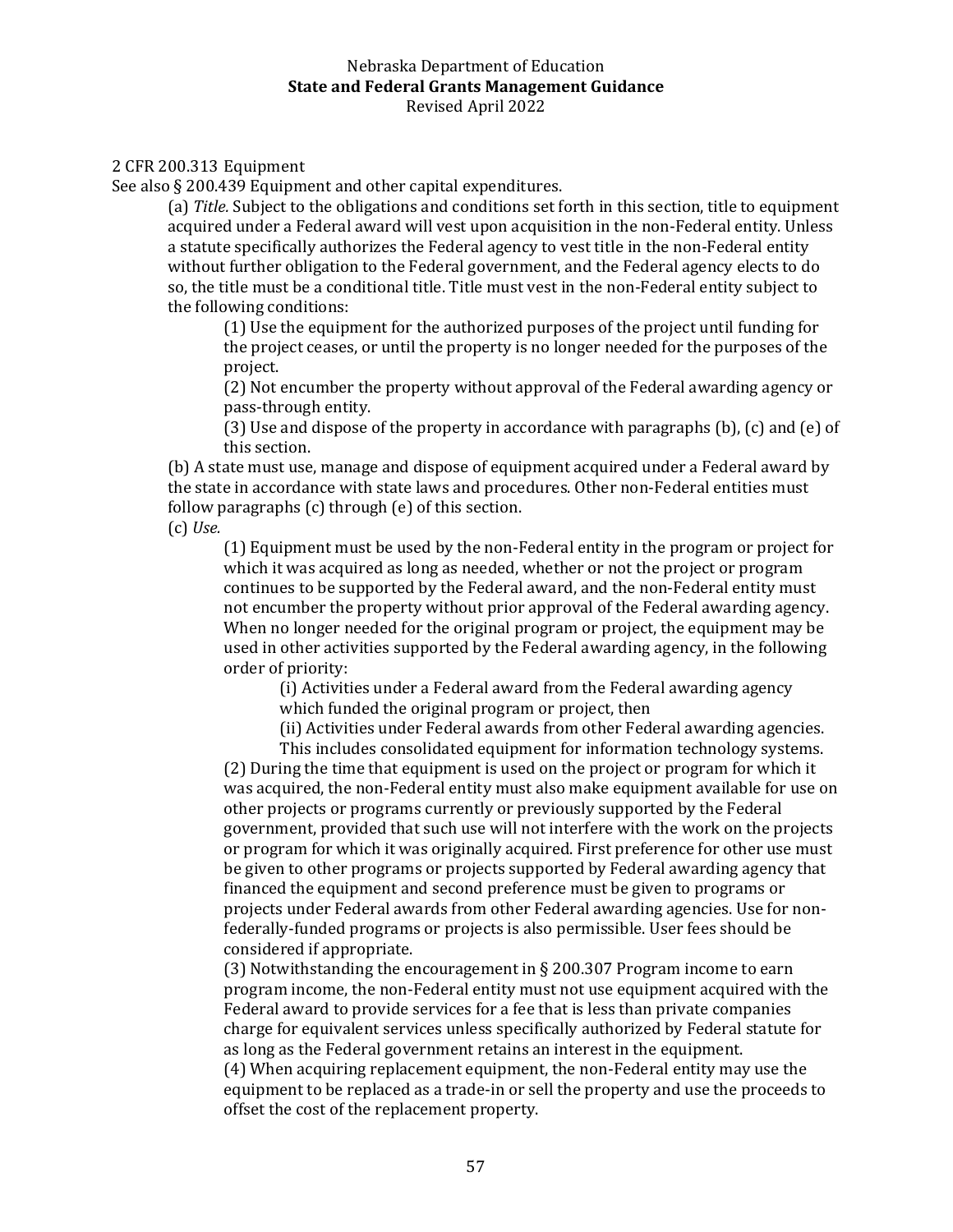(d) *Management requirements.* Procedures for managing equipment (including replacement equipment), whether acquired in whole or in part under a Federal award, until disposition takes place will, as a minimum, meet the following requirements:

(1) Property records must be maintained that include a description of the property, a serial number or other identification number, the source of funding for the property (including the FAIN), who holds title, the acquisition date, and cost of the property, percentage of Federal participation in the project costs for the Federal award under which the property was acquired, the location, use and condition of the property, and any ultimate disposition data including the date of disposal and sale price of the property.

(2) A physical inventory of the property must be taken and the results reconciled with the property records at least once every two years.

(3) A control system must be developed to ensure adequate safeguards to prevent loss, damage, or theft of the property. Any loss, damage, or theft must be investigated.

(4) Adequate maintenance procedures must be developed to keep the property in good condition.

(5) If the non-Federal entity is authorized or required to sell the property, proper sales procedures must be established to ensure the highest possible return.

(e) *Disposition.* When original or replacement equipment acquired under a Federal award is no longer needed for the original project or program or for other activities currently or previously supported by a Federal awarding agency, except as otherwise provided in Federal statutes, regulations, or Federal awarding agency disposition instructions, the non-Federal entity must request disposition instructions from the Federal awarding agency if required by the terms and conditions of the Federal award. Disposition of the equipment will be made as follows, in accordance with Federal awarding agency disposition instructions:

(1) Items of equipment with a current per unit fair market value of \$5,000 or less may be retained, sold or otherwise disposed of with no further obligation to the Federal awarding agency.

(2) Except as provided in § 200.312 Federally-owned and exempt property, paragraph (b), or if the Federal awarding agency fails to provide requested disposition instructions within 120 days, items of equipment with a current per-unit fair-market value in excess of \$5,000 may be retained by the non-Federal entity or sold. The Federal awarding agency is entitled to an amount calculated by multiplying the current market value or proceeds from sale by the Federal awarding agency's percentage of participation in the cost of the original purchase. If the equipment is sold, the Federal awarding agency may permit the non-Federal entity to deduct and retain from the Federal share \$500 or ten percent of the proceeds, whichever is less, for its selling and handling expenses.

(3) The non-Federal entity may transfer title to the property to the Federal Government or to an eligible third party provided that, in such cases, the non-Federal entity must be entitled to compensation for its attributable percentage of the current fair market value of the property.

(4) In cases where a non-Federal entity fails to take appropriate disposition actions, the Federal awarding agency may direct the non-Federal entity to take disposition actions.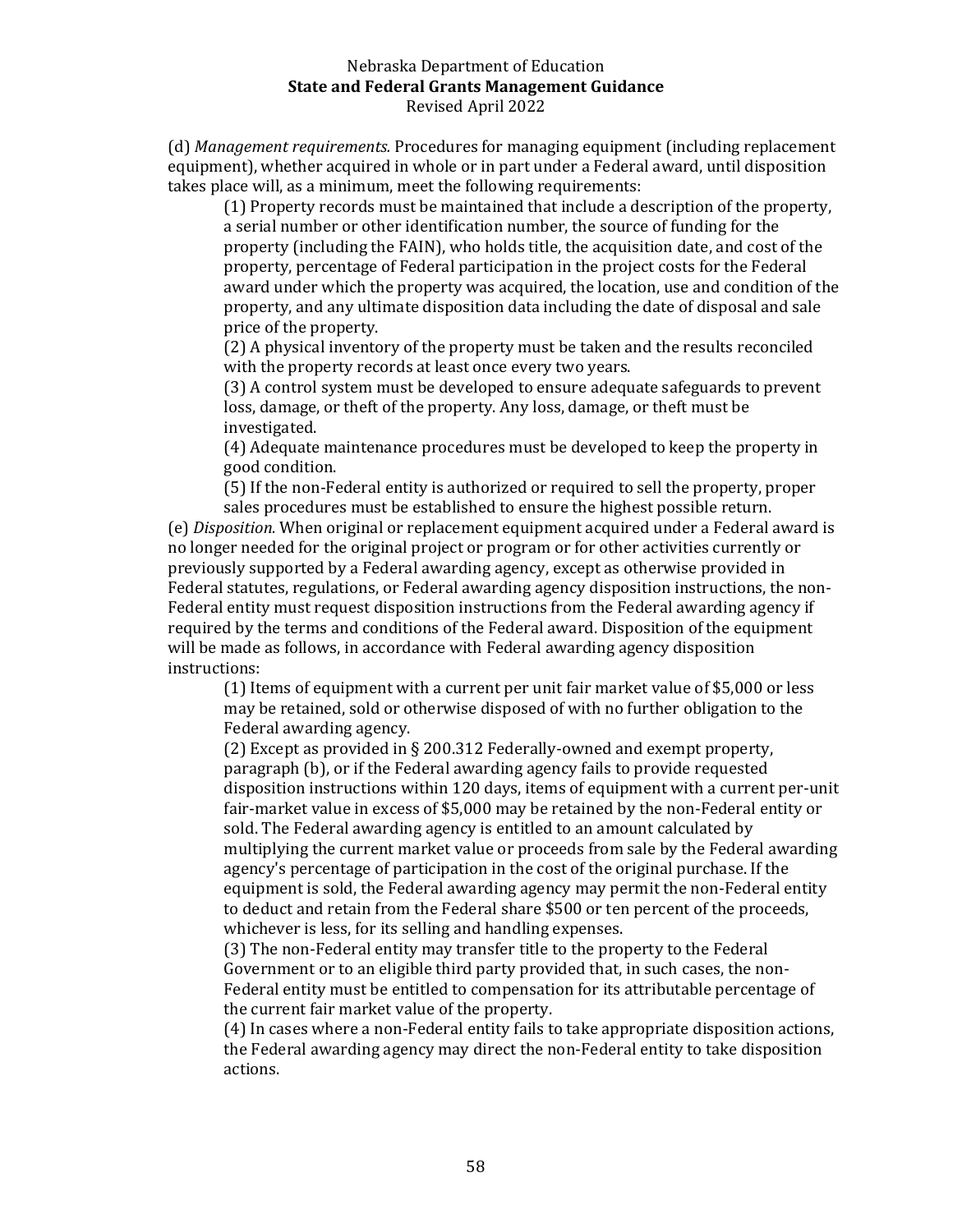2 CFR 200.439 Equipment and other capital expenditures

(a) See §§ 200.1 Capital expenditures, 200.1 Equipment, 200.1 Special purpose equipment, 200.1 General purpose equipment, 200.1 Acquisition cost, and 200.1 Capital assets. (b) The following rules of allowability must apply to equipment and other capital expenditures:

(1) Capital expenditures for general purpose equipment, buildings, and land are unallowable as direct charges, except with the prior written approval of the Federal awarding agency or pass-through entity.

(2) Capital expenditures for special purpose equipment are allowable as direct costs, provided that items with a unit cost of \$5,000 or more have the prior written approval of the Federal awarding agency or pass-through entity.

(3) Capital expenditures for improvements to land, buildings, or equipment which materially increase their value or useful life are unallowable as a direct cost except with the prior written approval of the Federal awarding agency, or pass-through entity. See § 200.436 Depreciation, for rules on the allowability of depreciation on buildings, capital improvements, and equipment. See also § 200.465 Rental costs of real property and equipment.

(4) When approved as a direct charge pursuant to paragraphs  $(b)(1)$  through  $(3)$  of this section, capital expenditures will be charged in the period in which the expenditure is incurred, or as otherwise determined appropriate and negotiated with the Federal awarding agency.

(5) The unamortized portion of any equipment written off as a result of a change in capitalization levels may be recovered by continuing to claim the otherwise allowable depreciation on the equipment, or by amortizing the amount to be written off over a period of years negotiated with the Federal cognizant agency for indirect cost.

(6) Cost of equipment disposal. If the non-Federal entity is instructed by the Federal awarding agency to otherwise dispose of or transfer the equipment the costs of such disposal or transfer are allowable.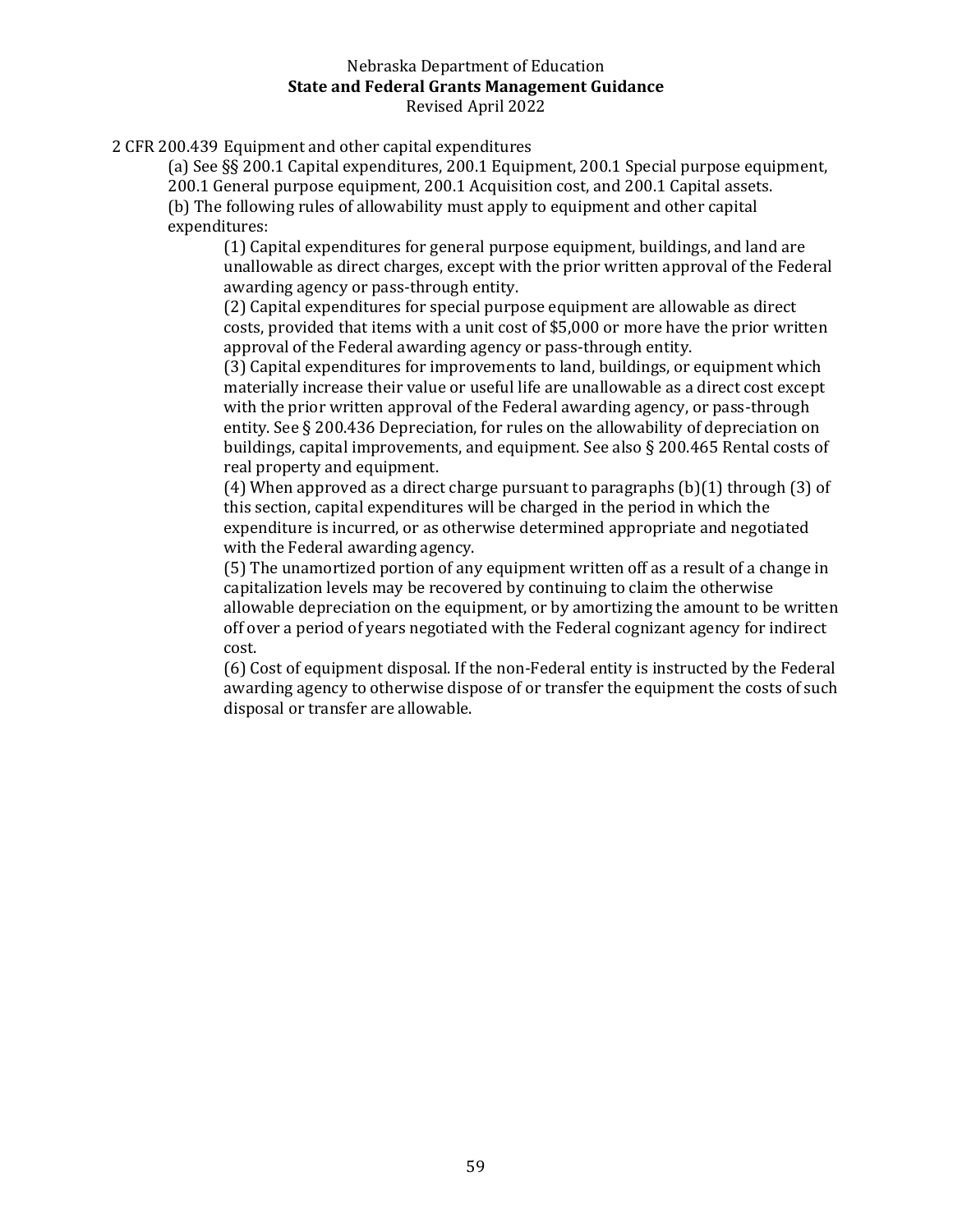## <span id="page-59-0"></span>**Appendix D—Use of Grant Funds for Conferences and Meetings**

Attached to the Grant Award Notifications (GANs) for each of the Federal Grants NDE has received for the 2016-17 school year (FY16), is a *Memorandum to ED Grantees Regarding the Use of Grant Funds for Conferences and Meetings.* For your convenience, the document (Enclosure 3) is attached below. For most grants received from USDE, NDE is the grantee, and the local districts and/or ESUs are the sub-grantees. The information outlined in Enclosure 3 is pertinent to both the grantee and sub-grantees.

Generally, there is a high burden of proof to show that paying for food and beverages with Federal grant funds is necessary to meet the goals and objectives of a grant. Supporting documentation for reimbursement requests and other fiscal grant reviews by NDE will include application of the information contained within Enclosure 3.

For your convenience, *Frequently Asked Questions to Assist U.S. Department of Education Grantees to Appropriately Use Federal Funds for Conferences and Meetings* is also attached.

**Enclosure 3**

#### **UNITED STATES DEPARTMENT OF EDUCATION** *Office of the Chief Financial Officer*

#### **MEMORANDUM to ED GRANTEES REGARDING THE USE OF GRANT FUNDS FOR CONFERENCES AND MEETINGS**

You are receiving this memorandum to remind you that grantees must take into account the following factors when considering the use of grant funds for conferences and meetings:

- Before deciding to use grant funds to attend or host a meeting or conference, a grantee should:
	- $\circ$  Ensure that attending or hosting a conference or meeting is consistent with its approved application and is reasonable and necessary to achieve the goals and objectives of the grant;
	- o Ensure that the primary purpose of the meeting or conference is to disseminate technical information, (e.g., provide information on specific programmatic requirements, best practices in a particular field, or theoretical, empirical, or methodological advances made in a particular field; conduct training or professional development; plan/coordinate the work being done under the grant); and
	- o Consider whether there are more effective or efficient alternatives that can accomplish the desired results at a lower cost, for example, using webinars or video conferencing.
- Grantees must follow all applicable statutory and regulatory requirements in determining whether costs are reasonable and necessary, especially the Cost Principles for Federal grants set out at 2 CFR Part 200 Subpart E of the, "Uniform Administrative Requirements, Cost Principles, and Audit Requirements for Federal Awards." In particular, remember that: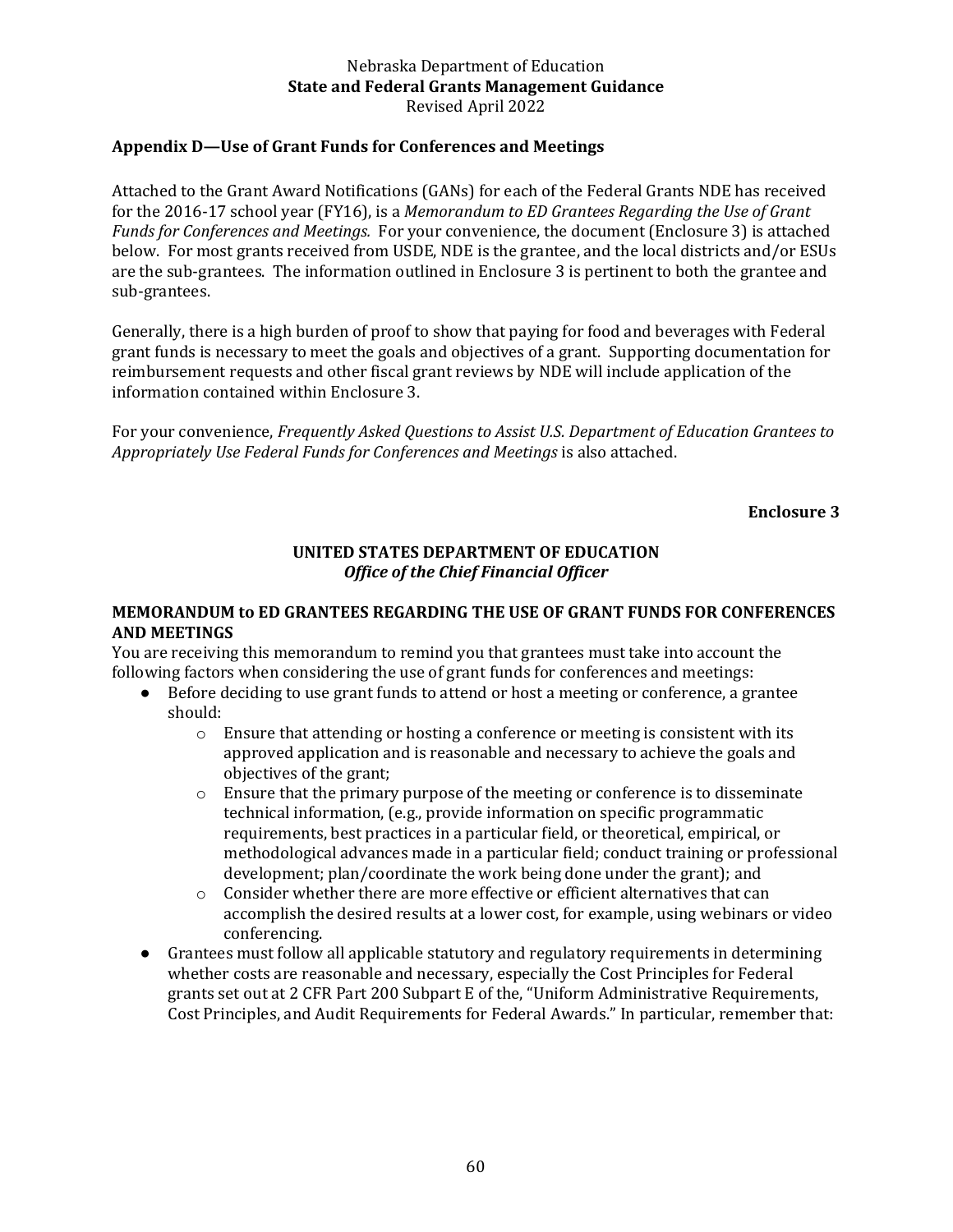## **Enclosure 3**

## **UNITED STATES DEPARTMENT OF EDUCATION** *Office of the Chief Financial Officer*

- o Federal grant funds cannot be used to pay for alcoholic beverages; and
- $\circ$  Federal grant funds cannot be used to pay for entertainment, which includes costs for amusement, diversion, and social activities.
- Grant funds may be used to pay for the costs of attending a conference. Specifically, Federal grant funds may be used to pay for conference fees and travel expenses (transportation, per diem, and lodging) of grantee employees, consultants, or experts to attend a conference or meeting if those expenses are reasonable and necessary to achieve the purposes of the grant.
	- $\circ$  When planning to use grant funds for attending a meeting or conference, grantees should consider how many people should attend the meeting or conference on their behalf. The number of attendees should be reasonable and necessary to accomplish the goals and objectives of the grant.
- A grantee hosting a meeting or conference may not use grant funds to pay for food for conference attendees unless doing so is necessary to accomplish legitimate meeting or conference business.
	- $\circ$  A working lunch is an example of a cost for food that might be allowable under a Federal grant if attendance at the lunch is needed to ensure the full participation by conference attendees in essential discussions and speeches concerning the purpose of the conference and to achieve the goals and objectives of the project.
- A meeting or conference hosted by a grantee and charged to a Department grant must not be promoted as a U.S. Department of Education conference. This means that the seal of the U.S. Department of Education must not be used on conference materials or signage without Department approval.
	- o All meeting or conference materials paid for with grant funds must include appropriate disclaimers, such as the following:

The contents of this (insert type of publication; e.g., book, report, film) were developed under a grant from the Department of Education. However, those contents do not necessarily represent the policy of the Department of Education, and you should not assume endorsement by the Federal Government.

- Grantees are strongly encouraged to contact their project officer with any questions or concerns about whether using grant funds for a meeting or conference is allowable prior to committing grant funds for such purposes.
	- o A short conversation could help avoid a costly and embarrassing mistake.
- Grantees are responsible for the proper use of their grant awards and may have to repay funds to the Department if they violate the rules on the use of grant funds, including the rules for meeting and conference-related expenses.

12/2014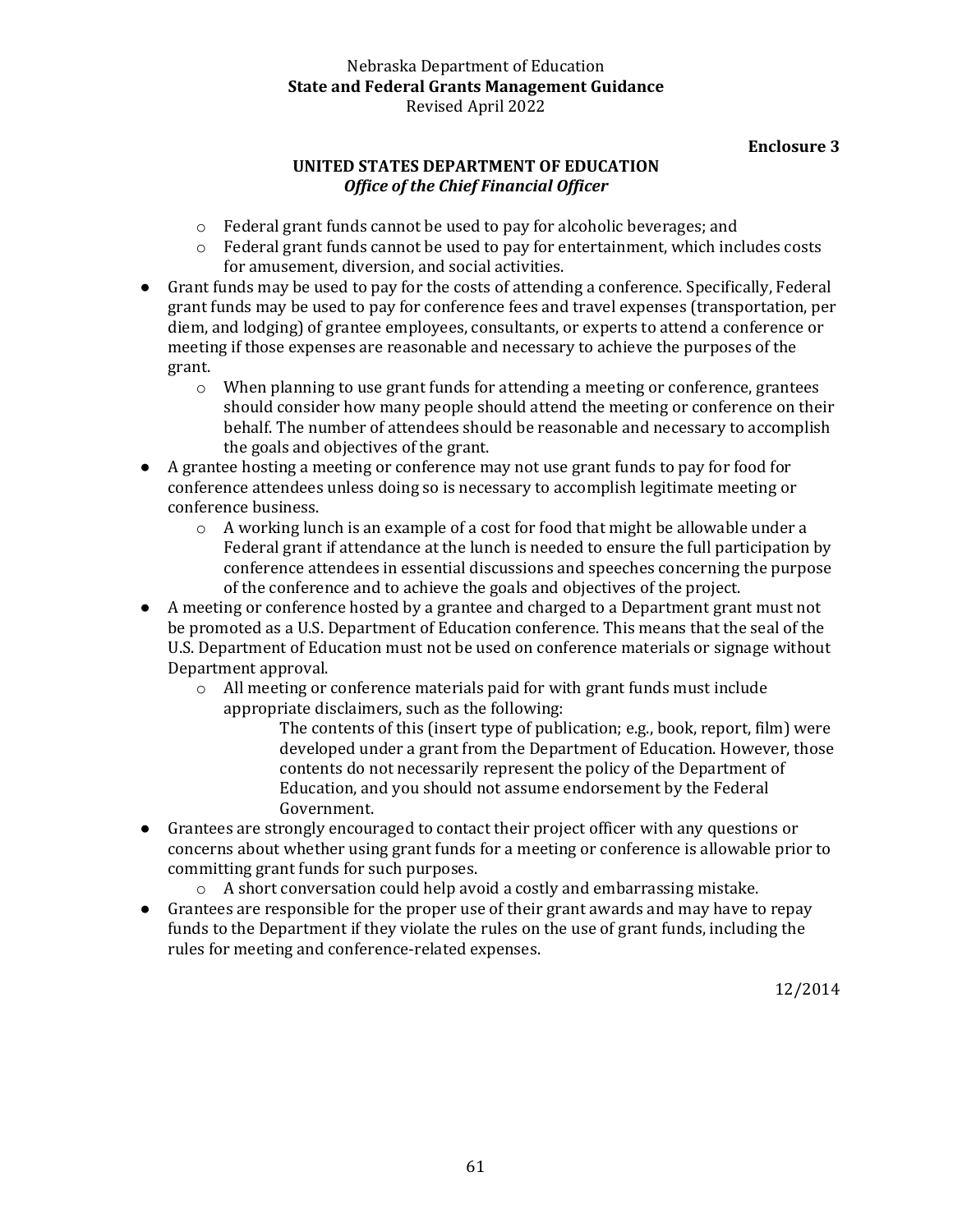#### **FREQUENTLY ASKED QUESTIONS TO ASSIST U.S. DEPARTMENT OF EDUCATION GRANTEES**

*The contents of the following information were developed under a grant from the U.S. Department of Education. However, those contents do not necessarily represent the policy of the U.S. Department of Education, and you should not assume endorsement by the Federal Government.*

## *To Appropriately Use Federal Funds for Conferences and Meetings*

## *Using Federal Grant (Discretionary and Formula) Funds to Host a Meeting or Conference*

**1. May a grantee receiving funds from the U.S. Department of Education (Department) use its Federal grant funds to host a meeting or conference?**

Yes. Federal grant funds may be used to host a meeting or conference if doing so is:

- a. Consistent with its approved application or plan;
- b. For purposes that are directly relevant to the program and the operation of the grant, such as for conveying technical information related to the objectives of the grant; and
- c. Reasonable and necessary to achieve the goals and objectives of the approved grant.

## **2. What are examples of "technical information" that may be conveyed at a meeting or conference?**

Examples of technical information include, but are not limited to, the following, each of which must be related to implementing the program or project funded by the grant:

- Specific programmatic, administrative, or fiscal accountability requirements;
- Best practices in a particular field;
- Theoretical, empirical, or methodological advances in a particular field;
- Effective methods of training or professional development; and
- Effective grant management and accountability.

## **3. What factors should a grantee consider when deciding whether to host a meeting or conference?**

Grantees should consider whether a face-to-face meeting or conference is the most effective or efficient way to achieve the desired result and whether there are alternatives, such as webinars or video conferences, that would be equally or similarly effective and more efficient in terms of time and costs than a face-to-face meeting. In addition, grantees should consider how the meeting or conference will be perceived by the public; for example, will the meeting or conference be perceived as an effective use of taxpayer dollars?

## **4. Are there conflict-of-interest rules that grantees should follow when selecting vendors, such as logistics contractors, to help with a meeting or conference?**

Grantees, other than States, must, as appropriate, comply with the minimum requirements in 34 CFR 74.42 and 80.36(b)(3) and should follow their own policies and procedures (or their local or State policies, as applicable) for ensuring that there are no conflicts of interest in the procurement process.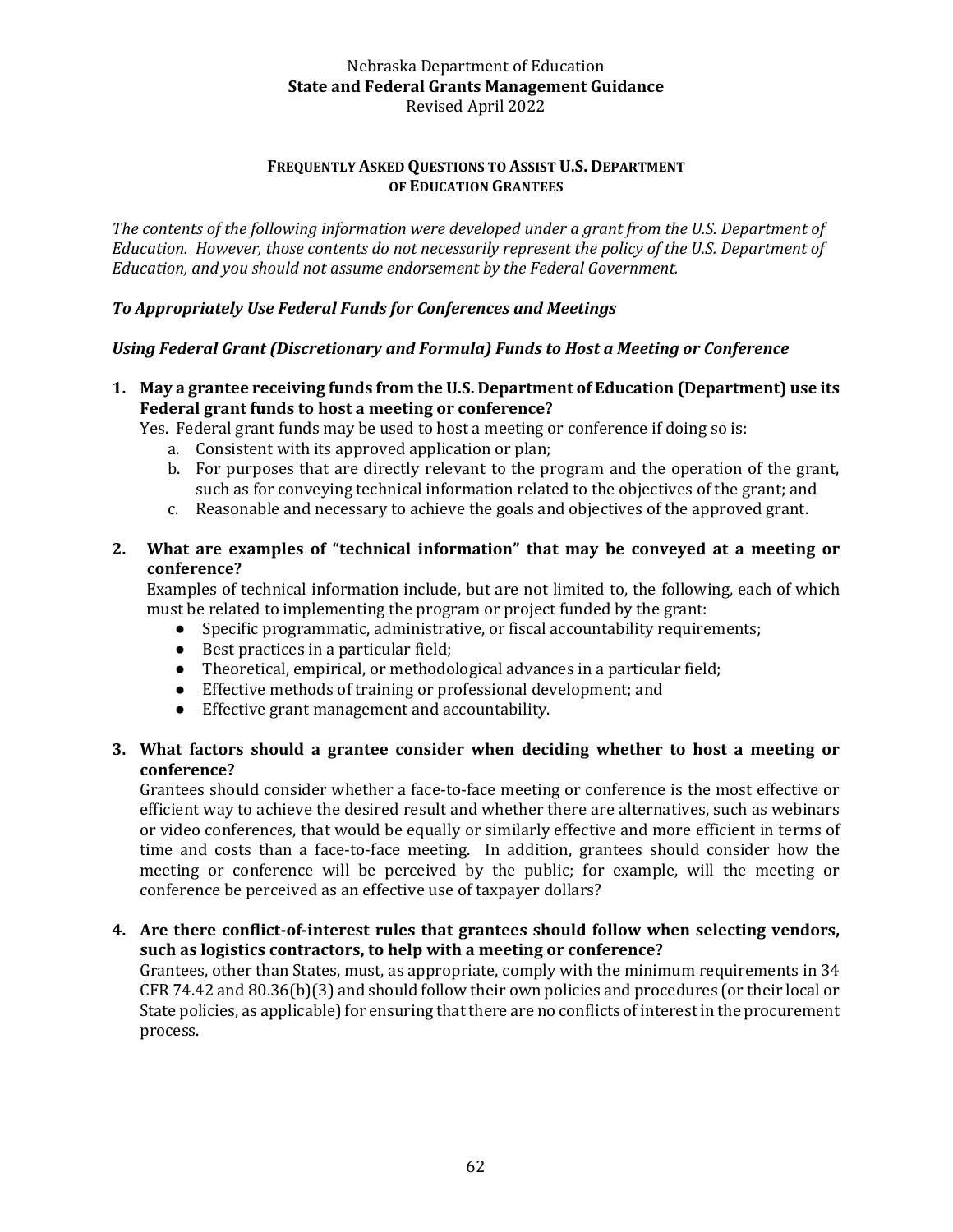#### **5. When a meeting or conference is hosted by a grantee and charged to a Federal grant, may the meeting or conference be promoted as a U.S. Department of Education event?**

No. Meetings and conferences hosted by grantees are directed by the grantee, not the U.S. Department of Education. Therefore, the meeting or conference may not be promoted as a U.S. Department of Education meeting or conference, and the seal of the U.S. Department of Education must not be used on conference materials or signage without Department approval. In addition, all meeting or conference materials paid for with Federal grant funds must include appropriate disclaimers, such as the following, which is provided in EDGAR § 75.620 and states:

## *Using Federal Grant Funds to Pay for Food*

**6. When a grantee is hosting a meeting, may the grantee use Federal grant funds to pay for food, beverages, or snacks?**

Generally, there is an exceedingly high burden of proof to show that paying for food and beverages with Federal funds is necessary to meet the goals and objectives of a Federal grant. When a grantee is hosting a meeting, the grantee should structure the agenda for the meeting so that there is time for participants to purchase their own food, beverages, and snacks. In addition, when planning a meeting, grantees may want to consider a location in which participants have easy access to food and beverages.

While these determinations will be made on a case-by-case basis, and there may be some circumstances where the cost would be permissible, it is likely that those circumstances will be rare. Grantees, therefore, will have to make a compelling case that the unique circumstances they have identified would justify these costs as reasonable and necessary.

If program offices have questions, they should consult with their program attorney.

**7. May Federal grant funds be used to pay for food and beverages during a reception or a "networking" session?** 

In virtually all cases, using grant funds to pay for food and beverages for receptions and "networking" sessions is not justified because participation in such activities is rarely necessary to achieve the purpose of the meeting or conference.

**8. May a grantee enter into a contract with a hotel under which Federal grant funds will be used to provide meals, snacks, and beverages as part of the cost for meeting rooms and other allowable conference-related costs?**

Federal grant funds may only be used for expenses that are reasonable and necessary. In planning a conference or meeting and negotiating with vendors for meeting space and other relevant goods and services, grantees may only pay for allowable costs. If a hotel vendor embeds food and beverage costs into a hotel contract for meeting space, the grantee should work with the hotel to have the food and beverage costs identified and "backed out" of the contract, and have the price they are paying for meeting space appropriately adjusted to reflect the fact that food and beverages are not being purchased. The fact that food and beverages are embedded in a contract for meeting space does not mean that the food and beverages are being provided at no cost to the grantee.

**9. What if a hotel or other venue provides "complimentary" beverages (e.g., coffee, tea) and there is no charge to the grantee hosting the meeting?** 

The grantee has an obligation, under these circumstances, to confirm that the beverages are truly complementary and will not be reflected as a charge to the grant in another area. For example,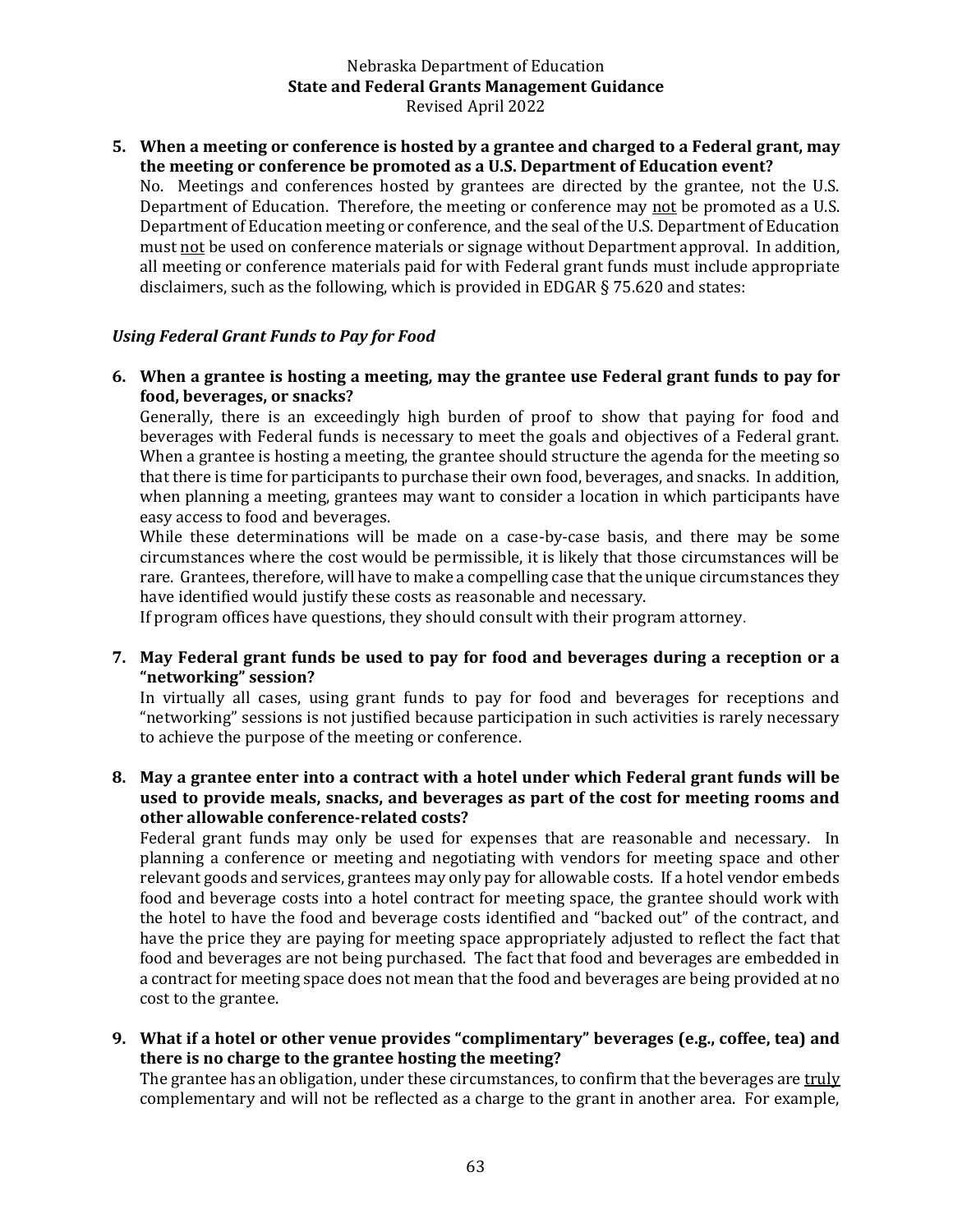many hotels provide complimentary beverages to all guests who attend a meeting at their facility without reflecting the costs of those beverages in other items that their guests or, in this case, the grantee purchases. As noted above, it would not be acceptable for a vendor to embed the cost of beverages in other costs, such as meeting space.

## **10. May indirect cost funds be used to pay for food and beverages**?

The cost of food and beverages, because they are easily associated with a specific cost objective, such as a Department grant, are properly treated as direct costs, rather than indirect costs. As noted above, Federal grant funds cannot be used to pay for food and beverages unless doing so is reasonable and necessary.

## **11. May Federal grant funds be used to pay for alcoholic beverages?**

No. Use of Federal grant funds to pay for the cost of alcoholic beverages is strictly prohibited.

## **12. May a grantee use non-Federal resources (e.g., State or local resources) to pay for food or beverages at a meeting or conference that is being held to meet the goals and objectives of its grant?**

Grantees should follow their own policies and procedures and State and local law for using non-Federal resources to pay for food or beverages, including its policies and procedures for accepting gifts or in-kind contributions from third parties. However, if non-Federal funds are used to pay for food at a grantee-sponsored meeting or conference, the grantee should make clear through a written disclaimer or announcement (e.g., a note on the agenda for the meeting) that Federal grant funds were not used to pay for the cost of the food or beverages. Grantees should also be sure that any food and beverages provided with non-Federal funds are appropriate for the grantee event, and do not detract from the event's purpose.

**13. May grantees provide meeting participants with the option of paying for food and beverages (e.g., could a grantee have boxed lunches provided at cost for participants)?** Yes. Grantees may offer meeting participants the option of paying for food (such as lunch, breakfast, or snacks) and beverages, and arrange for these items to be available at the meeting.

## *Using Federal Grant Funds to Pay for Costs of Attending a Meeting or Conference Sponsored by ED or a Third Party*

## **14. May grantees use Federal grant funds to pay for the cost of attending a meeting or conference?**

If attending a meeting or conference is necessary to achieve the goals and objectives of the grant, and if the expenses are reasonable (based on the grantee's own policies and procedures, and State and local laws), Federal grant funds may be used to pay for travel expenses of grantee employees, consultants, or experts to attend a meeting or conference. To determine whether a meeting or conference is "necessary," grantees should consider whether the goals and objectives of the grant can be achieved without the meeting or conference and whether there is an equally effective and more efficient way (in terms of time and money) to achieve the goals and objectives of the grant (see question #3). To determine whether the expenses are "reasonable," grantees should consider how the costs (e.g., lodging, travel, registration fees) compare with other similar events and whether the public would view the expenses as a worthwhile use of Federal funds.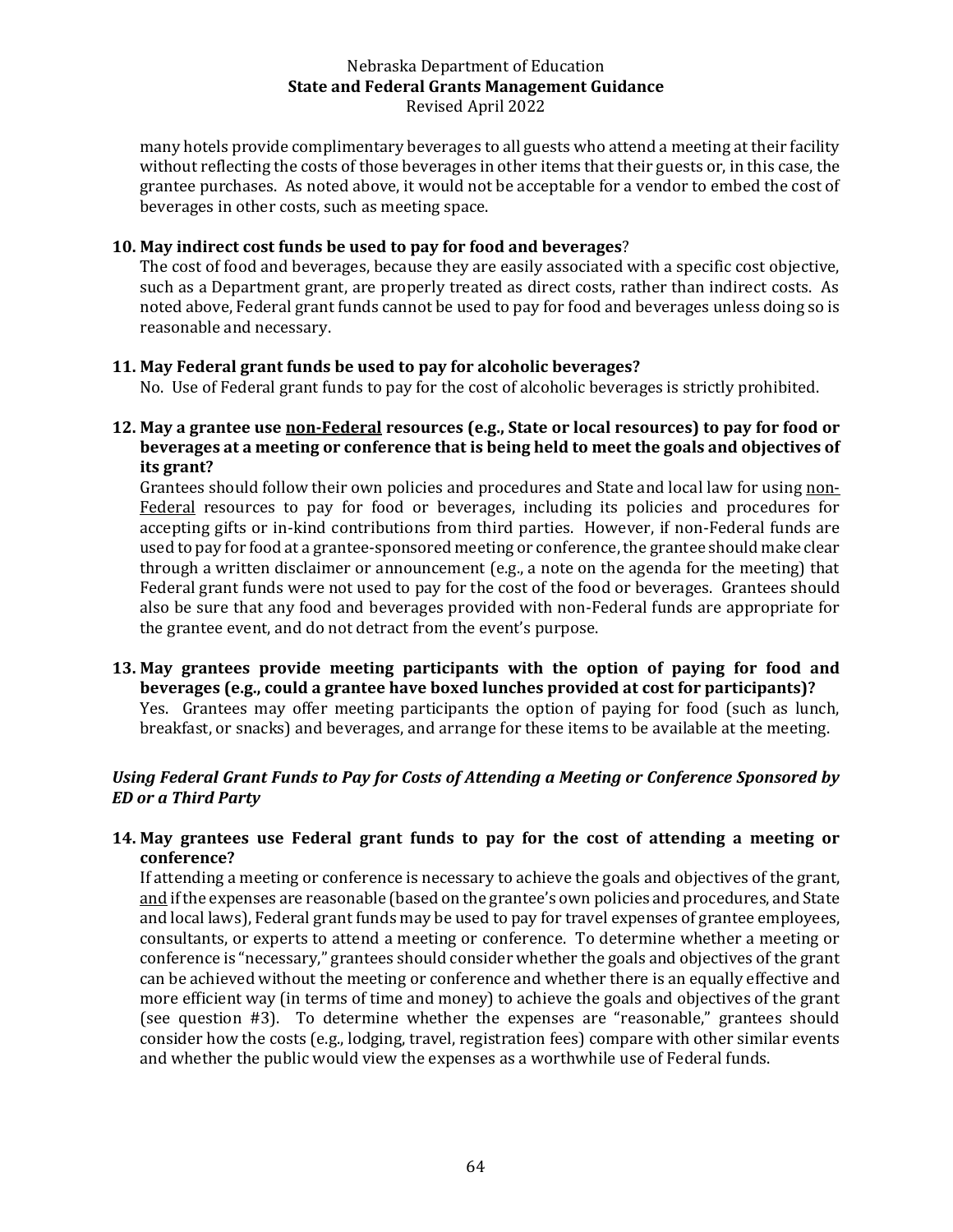## **15. What should a grantee consider when planning to use Federal grant funds for attending a meeting or conference?**

Among other considerations, grantees should consider how many people should attend a meeting or conference on its behalf. The number of attendees should be reasonable and necessary to accomplish the goals and objectives of the grant. The grantee should also determine whether it is necessary to attend the entire meeting or conference, or whether attending only a portion of the meeting or conference is reasonable and necessary.

## **16. What travel expenses may be paid for with Federal grant funds?**

Grantees may use Federal grant funds for travel expenses only to the extent such costs are reasonable and necessary and do not exceed charges normally allowed by the grantee in its regular operations consistent with its written travel policies. In the absence of an acceptable written policy regarding travel costs, grantees must follow the Federal travel and subsistence rates established by the General Services Administration. 48 CFR 31.205-46(a) (established under subchapter I of Chapter 57, Title 5, United States Code ("Travel and Subsistence Expenses; Mileage Allowances")). Federal grant funds may be used to pay expenses for transportation, per diem, and lodging if the costs are reasonable and necessary. Grantees should follow their own travel and per diem rules and costs when charging travel expenses to their Federal grant. As noted in the cost principles, grantees that do not have travel policies must follow:

…the rates and amounts established under subchapter I of Chapter 57, Title 5, United States Code ("Travel and Subsistence Expenses; Mileage Allowances"), or by the Administrator of General Services, or by the President (or his or her designee) pursuant to any provisions of such subchapter shall apply to travel under sponsored agreements (48 CFR 31.205-46(a)). See 2 CFR Parts 220, 225, and 230.

## *Questions Regarding the Allowable Use of Federal Grant Funds*

## **17. What resources are available to help grantees determine whether costs associated with meetings and conferences are reasonable and necessary?**

Grantees must follow all applicable statutory and regulatory requirements in determining whether costs are reasonable and necessary, especially the U.S. Office of Management and Budget's Cost Principles for Federal grants that are set out at:

- 2 CFR Part 225 (OMB Circular A-87; State, Local, and Indian Tribal Governments), [\(http://www.gpo.gov/fdsys/pkg/CFR-2011-title2-vol1/xml/CFR-2011-title2-vol1](http://www.gpo.gov/fdsys/pkg/CFR-2011-title2-vol1/xml/CFR-2011-title2-vol1-part225.xml) [part225.xml\)](http://www.gpo.gov/fdsys/pkg/CFR-2011-title2-vol1/xml/CFR-2011-title2-vol1-part225.xml);
- 2 CFR Part 220 (OMB Circular A-21; Educational Institutions), [\(http://www.gpo.gov/fdsys/pkg/CFR-2011-title2-vol1/xml/CFR-2011-title2-vol1](http://www.gpo.gov/fdsys/pkg/CFR-2011-title2-vol1/xml/CFR-2011-title2-vol1-part220.xml) [part220.xml\)](http://www.gpo.gov/fdsys/pkg/CFR-2011-title2-vol1/xml/CFR-2011-title2-vol1-part220.xml); and
- 2 CFR 230 (OMB Circular A-122; Non-Profit Organizations) [\(http://www.gpo.gov/fdsys/pkg/CFR-2011-title2-vol1/xml/CFR-2011-title2-vol1](http://www.gpo.gov/fdsys/pkg/CFR-2011-title2-vol1/xml/CFR-2011-title2-vol1-part230.xml) [part230.xml\)](http://www.gpo.gov/fdsys/pkg/CFR-2011-title2-vol1/xml/CFR-2011-title2-vol1-part230.xml).

## **18. May Federal grant funds be used to pay for entertainment?**

Federal grant funds may not be used to pay for entertainment, which includes costs for amusement, diversion, and social activities.